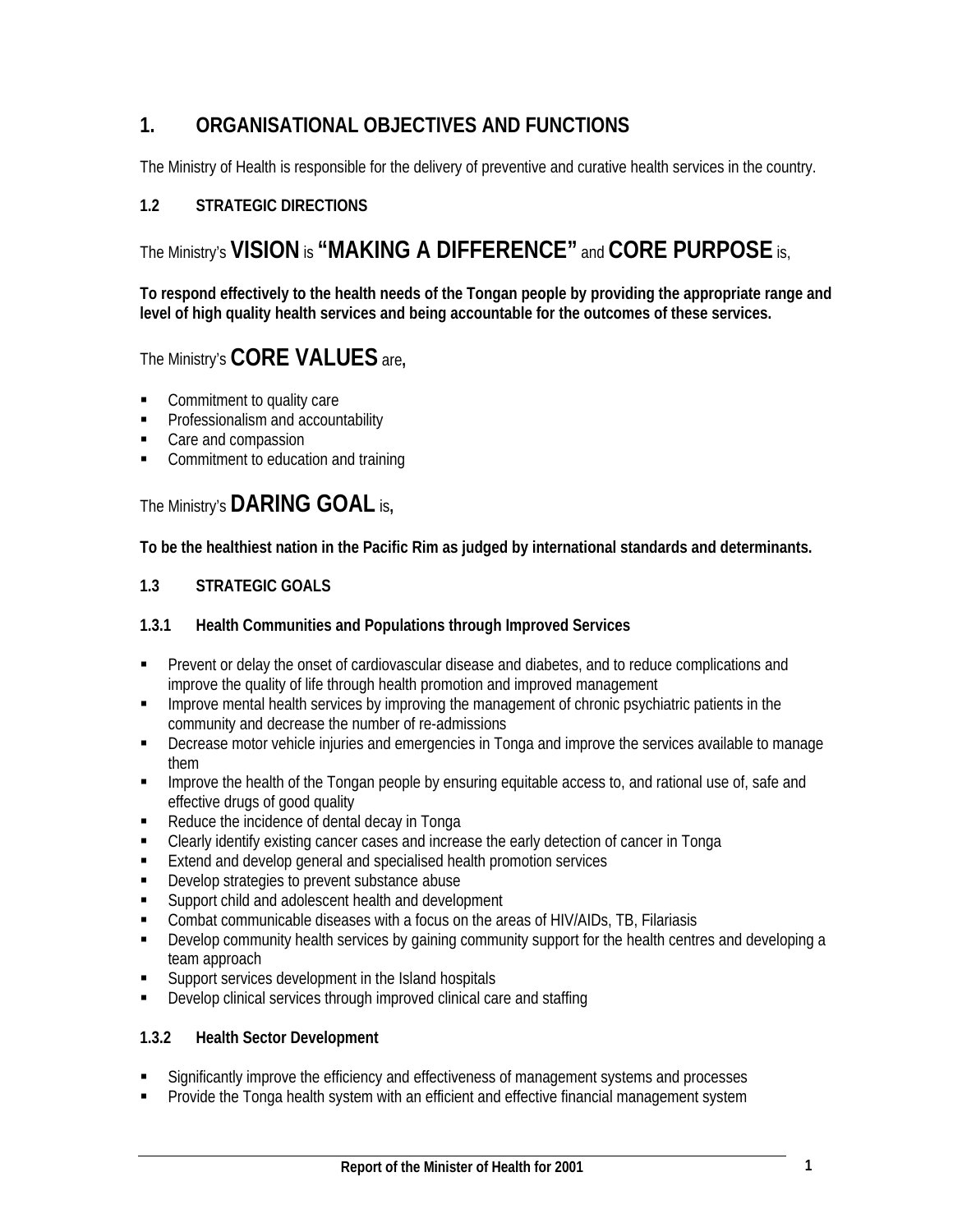- Provide the Tongan health system with improved facilities and equipment and to maintain these well
- Strengthen informed decision making within the Ministry of Health through the provision of appropriate information management

# **1.3.3 Staff Training and Development**

- **IMPROVE and strengthen workforce management and development**
- Continue to organise formal education, and in service training programs for staff
- Prioritise training needs
- **Develop workforce planning processes**

# **1.3.4 Service Partnerships**

**• Work with NGOs, community, other Government departments and donor organisations to implement these** priorities

# **1.4 PROGRAMME OBJECTIVES**

Operationally the Ministry mirrors the budget structure to facilitate programme evaluation and consists of four programmes,

- 1. Leadership, policy advice and programme administration
- 2. Preventive health services
- 3. Curative health services
- 4. Dental health services

# **1.4.1 Programme 1: Leadership, policy advice and programme administration**

**Programme Objective and Mission Statement** 

*To provide quality and effective support services to the Ministry and all health districts with regard to strategic and operational planning, workforce planning, administration, human resources management, financial management, transport and communication services.* 

# **1.4.2 Programme 2: Preventative health services**

# **Programme Objective and Mission Statement**

*To help all people in Tonga to achieve the highest attainable level of health as defined by WHO's constitution as "a state of complete physical, mental and social well-being and not merely the absence of infirmity"; by:* 

- *significantly reducing morbidity and mortality due to infectious diseases*
- *providing environmental health services which result in a healthier community due to improved regulation, monitoring and health promotion activities*
- *assisting all health providers in the promotion of health through their respective areas of care and to empower the public at large in looking after their own health by promoting healthy lifestyles*
- *providing effective services to the health of mothers, children and others through a reproductive health strategic approach extending community health services to the people who need our services most in the community*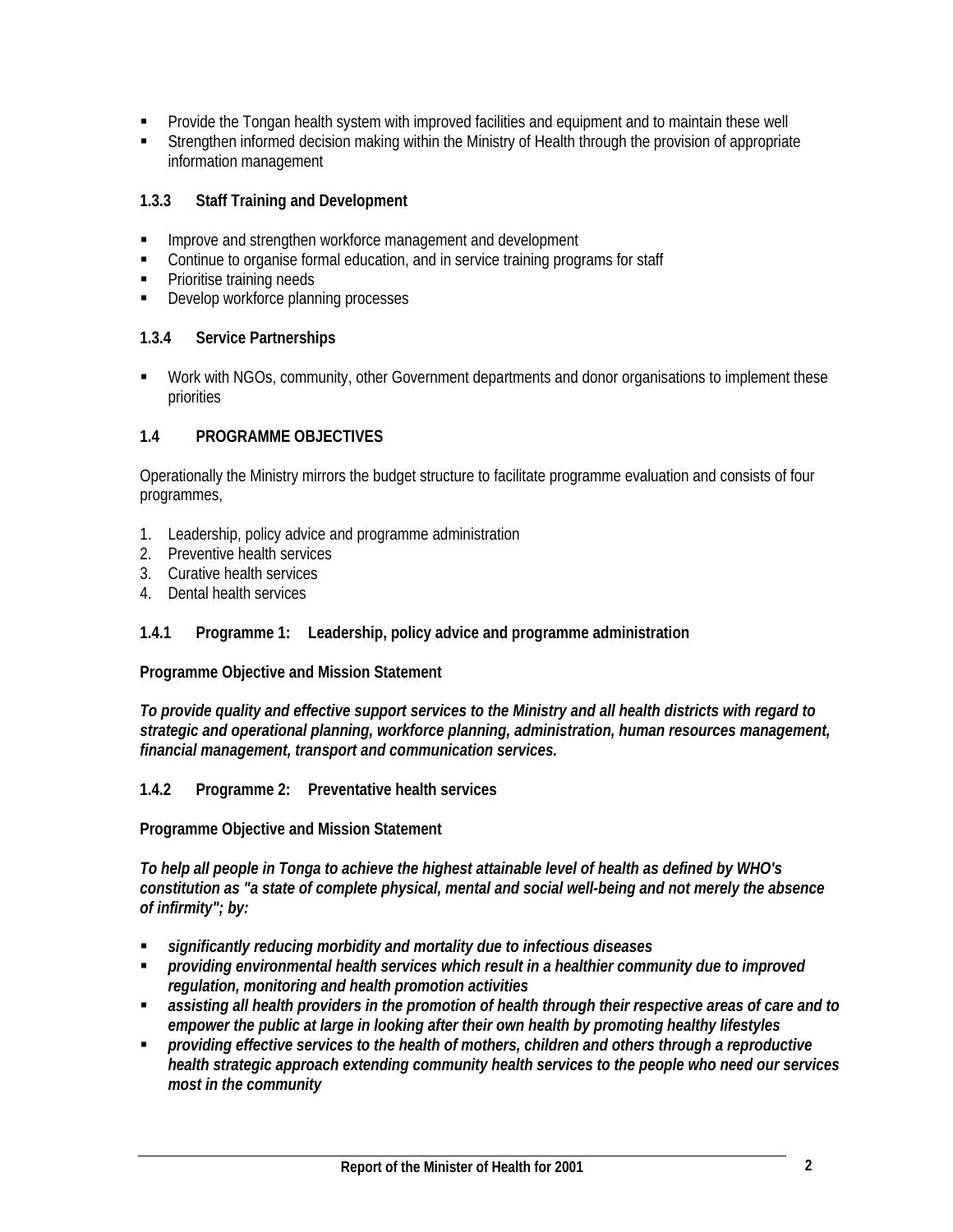#### **1.4.3 Programme 3: Curative health services**

**Programme Objective and Mission Statement:** 

#### *To be able to provide the best possible care for patients, to prioritise areas that need change and to use the available resources in the most appropriate and effective way*

# **1.4.4 Programme 4: Dental services**

**Programme Objective and Mission Statement** 

#### *To respond effectively to the oral health needs of the people of Tonga by providing preventive and curative oral health programmes, information and services and be responsible for its outcomes.*

In implementing it's services and activities the Ministry is governed by the following Acts:

- **Public Health Act 1992**
- **Mental Health Act 1992**
- Health Practitioners Registration Act 1991
- Health Services Act 1991
- Garbage Act 1945
- **Tobacco Act 2001**

The following draft legislation were approved by the Legislative Assembly during the year and await His Majesty's consent.

- **Health Practitioners Review Bill**
- **Medical and Dental Bill**
- **Nurses Bill**
- Pharmacy Bill
- **Mental Health Bill**
- **Therapeutic Goods Bill**
- **•** Drugs and Poisons (Amendment) Bill

#### **2. HEALTH ADMINISTRATION AND MANAGEMENT**

In delivering its services to the public, the Ministry is divided into six functional divisions,

- **Administration**
- **Health Planning and Information**
- Public Health
- **Medical**
- **Nursing**
- **Dental**

Divisional heads are responsible to the Director of Health for the implementation of each Division's activities.

2.1 As of 31 December 2001 the following officers were responsible for the administration and management of the Ministry and it's respective Divisions.

**2.2 Ministerial Head Dr. Viliami Tau Tangi** 

Hon. Minister of Health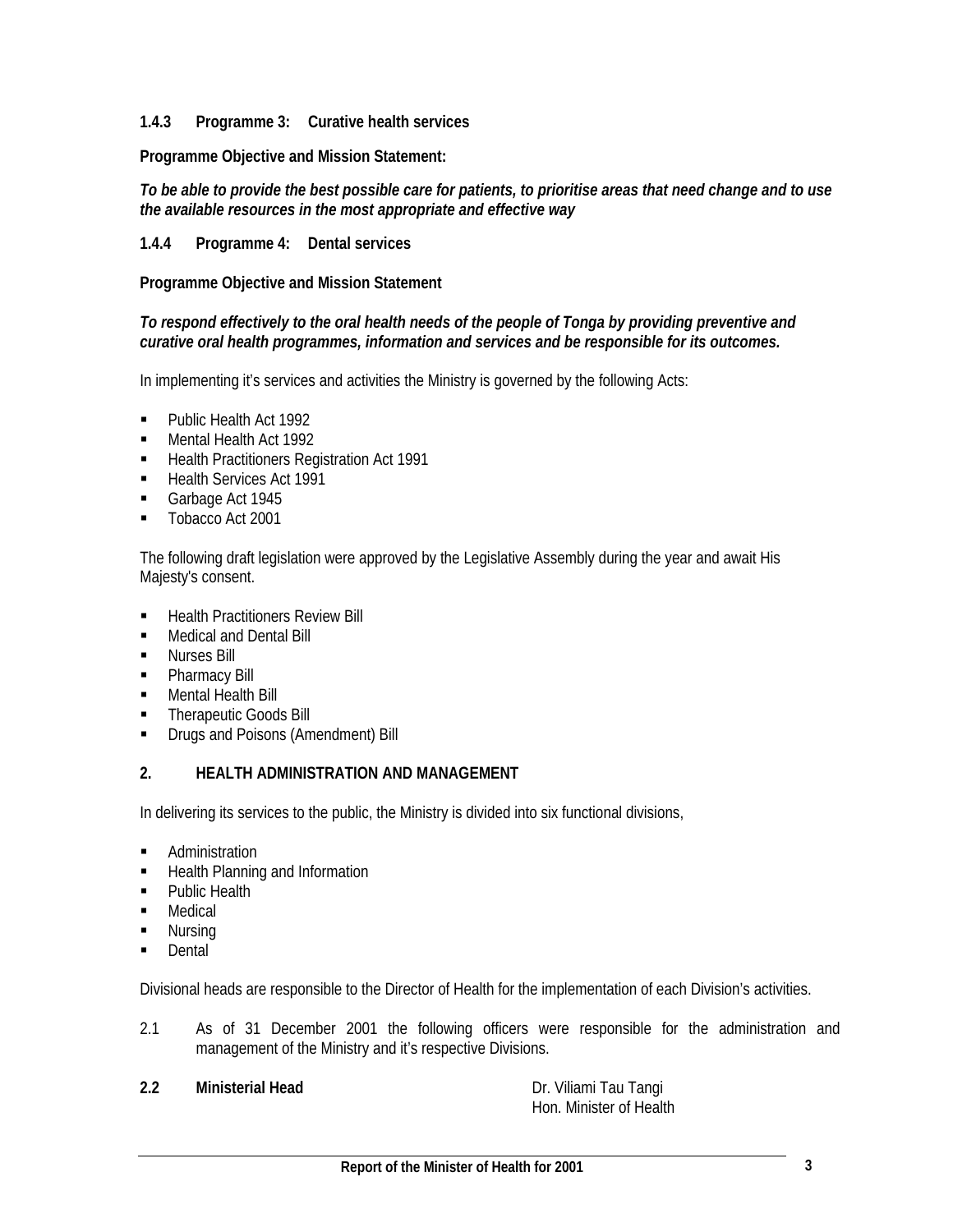| Dr. Litili 'Ofanoa<br>Director of Health                   |
|------------------------------------------------------------|
| Dr. Malakai 'Ake<br>Chief Medical Officer, PH              |
| Dr. Taniela Palu<br><b>Medical Superintendent</b>          |
| Ms. Kafo'atu Luani<br><b>Chief Nursing Officer</b>         |
| Dr. Viliami Sikalu Latu<br><b>Chief Dental Officer</b>     |
| Mr. Tuakoi 'Ahio<br>Principal Health Administrator         |
| Mr. Taniela Sunia Soakai<br>Senior Health Planning Officer |
|                                                            |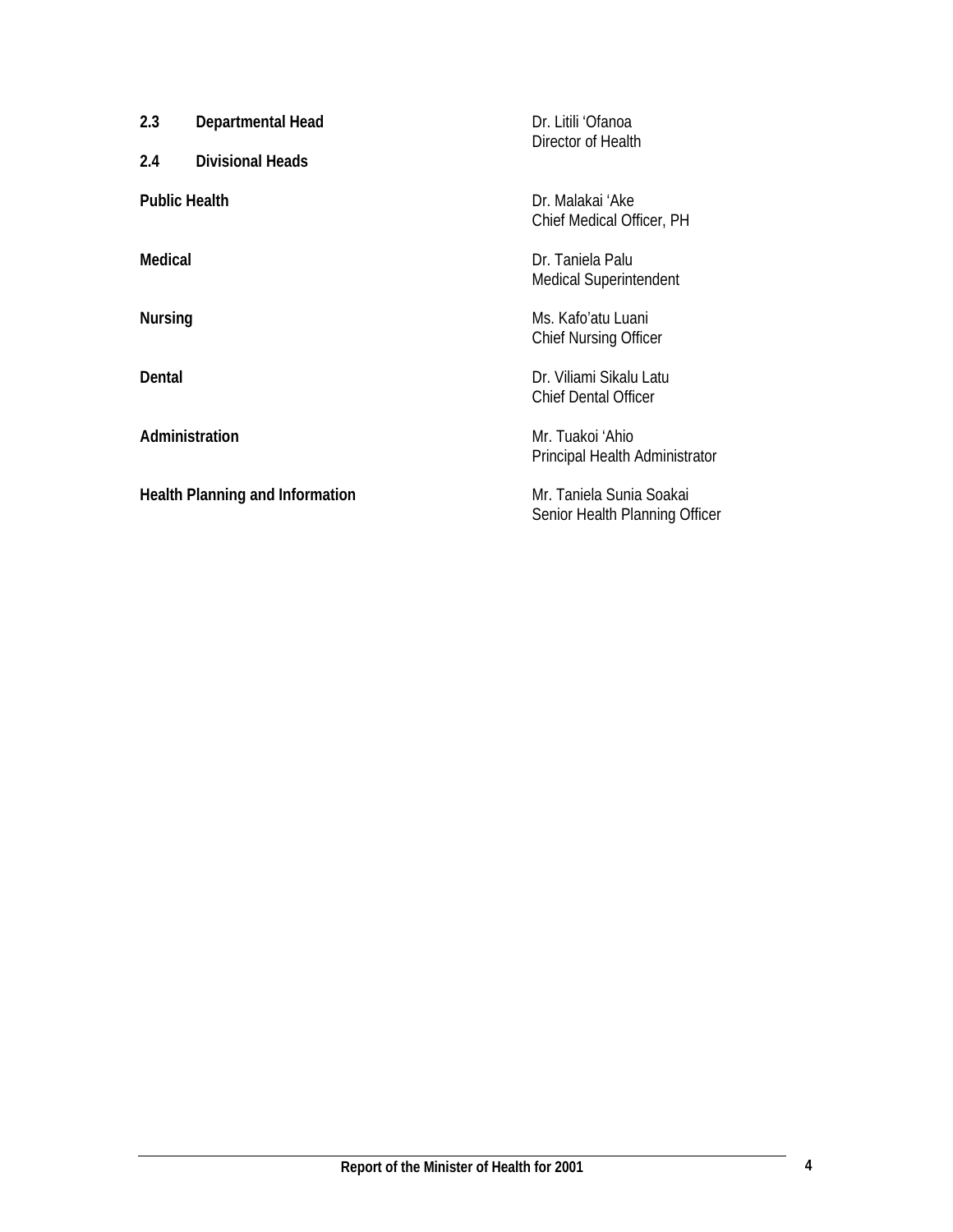# **MINISTRY OF HEALTH ORGANIZATION STRUCTURE**



# **2.5 DISTRICT HOSPITALS**

As of 31 December 2001 the following officers were responsible for the management of the outer island health districts.

Prince Ngu Hospital, **Dr.** Saia Piukala

Niu'ui Hospital, and a compared to the Dr. Reynold 'Ofanoa'

Niu'eiki Hospital, and a compared to the Dr. Sengili Moala

Vava'u Health District **Acting Chief Medical Officer** Acting Chief Medical Officer

Ha'apai Health District **Acting Chief Medical Officer** Acting Chief Medical Officer

'Eua Health District **Chief Medical Officer**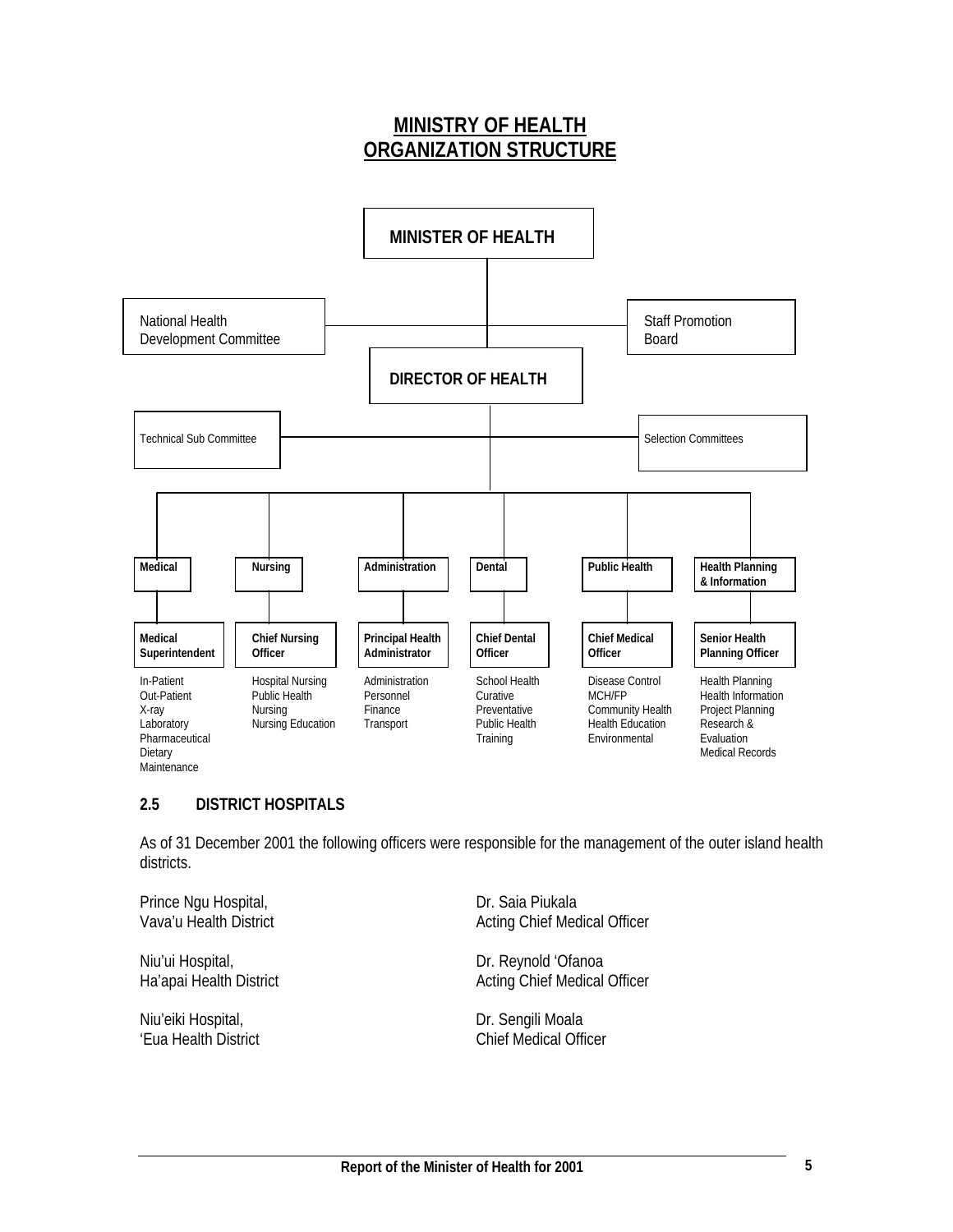# **3. OVERVIEW OF HEALTH INDICATORS**

The health situation for Tonga in the last three years is reflected in the following table.

#### **Health Indicators for Tonga, 1999 – 2001**

|                  | Indicator                                                  | 1999      | 2000  | 2001        |
|------------------|------------------------------------------------------------|-----------|-------|-------------|
| $\mathbf{1}$ .   | Estimated population ('000)                                | 99.8      | 100.3 | 100.7       |
| $\overline{2}$ . | Annual population growth                                   | 0.3       | 0.3   | 0.3         |
| $\overline{3}$ . | Percentage of population less than 14 years                | 39        | 39    | 39          |
|                  | Percentage of population 65 years and over                 | 5.2       | 5.2   | 5.2         |
| $\overline{4}$ . | Percentage of urban population                             | 36        | 36    | 36          |
| 5.               | Rate of natural increase                                   | 17.5      | 17.9  | 25.8        |
| 6.               | Crude Birth Rate                                           | 24.1      | 24.3  | 26.3        |
| $\overline{7}$ . | Crude Death Rate                                           | 6.6       | 6.5   | 5.6         |
| 8.               | Maternal Mortality Rate (per 100,000)                      | 4.1       | 2.1   | $\mathbf 0$ |
| 9.               | Life Expectancy at Birth (combined)                        |           |       |             |
|                  | Life Expectancy (Male)                                     | 70        | 70    | 70          |
|                  | Life Expectancy (Female)                                   | 71        | 71    | 71          |
| 10.              | Infant Mortality Rate                                      | 14.4      | 13.1  | 13.9        |
| 11.              | Perinatal Mortality Rate (per 1,000 live births)           | 17.2      | 16.9  | 18.5        |
| 12.              | Total health expenditure ('000)                            | 7954      | 6844  | 9545        |
|                  | Per capita                                                 | 79        | 68    | 95          |
|                  | As a percentage of total recurrent budget                  | 11.6      | 8     | 11          |
| 13.              | <b>Health Workforce</b>                                    |           |       |             |
|                  | Medical Officers at post                                   | <b>NA</b> | 33    | 35          |
|                  | <b>Health Officers</b>                                     | 30        | 28    | 26          |
|                  | Nursing and Midwifery                                      | 332       | 325   | 322         |
| 14.              | Percentage of population with safe water supply            | <b>NA</b> | 96.2  | 97          |
| 15.              | Percentage of household with adequate sanitary facilities  | 86        | 93.7  | 94          |
| 16.              | Immunisation coverage                                      | 93.8      | 95.2  | 93.4        |
| 17.              | Percentage of pregnant women immunised with tetanus toxoid | 93.8      | 94.1  | 81.1        |
| 18.              | Percentage of infants attended by trained personnel        | 93.8      | 95.2  | 95.3        |
| 19.              | Percentage of married couples practicing contraception     | 32.8      | 33.9  | 33.6        |
| 20.              | Percentage of pregnant women attending ante natal care     | 98.2      | 98    | 98.5        |
| 21.              | Percentage of deliveries conducted by trained personnel    | 95.5      | 92.1  | 95.3        |
| 22.              | <b>Total Fertility Rate</b>                                | 3.1       | 3.3   | 3.4         |

*NA = Not Available* 

#### **3.1 Life Expectancy**

The projected life expectancy at birth in 2001 for females is 71 and 70 for males.

# **3.2 Projected Population**

The results of the 1996 population census indicate the country's population was 97,784 and the projected population for Tonga for 2001 is 100,673, increasing to 102,907 by 2006.

#### **3.3 Morbidity**

The five leading cause of morbidity during the year (Table 31) were,

| <b>Medical Condition</b>    | No. of Cases | % of Total Noticeable Diseases |
|-----------------------------|--------------|--------------------------------|
| Acute respiratory infection | 25.717       | 49 %                           |
| Influenza                   | 21.622       | 41 %                           |
| Broncho Pneumonia           | 1.975        | 4 %                            |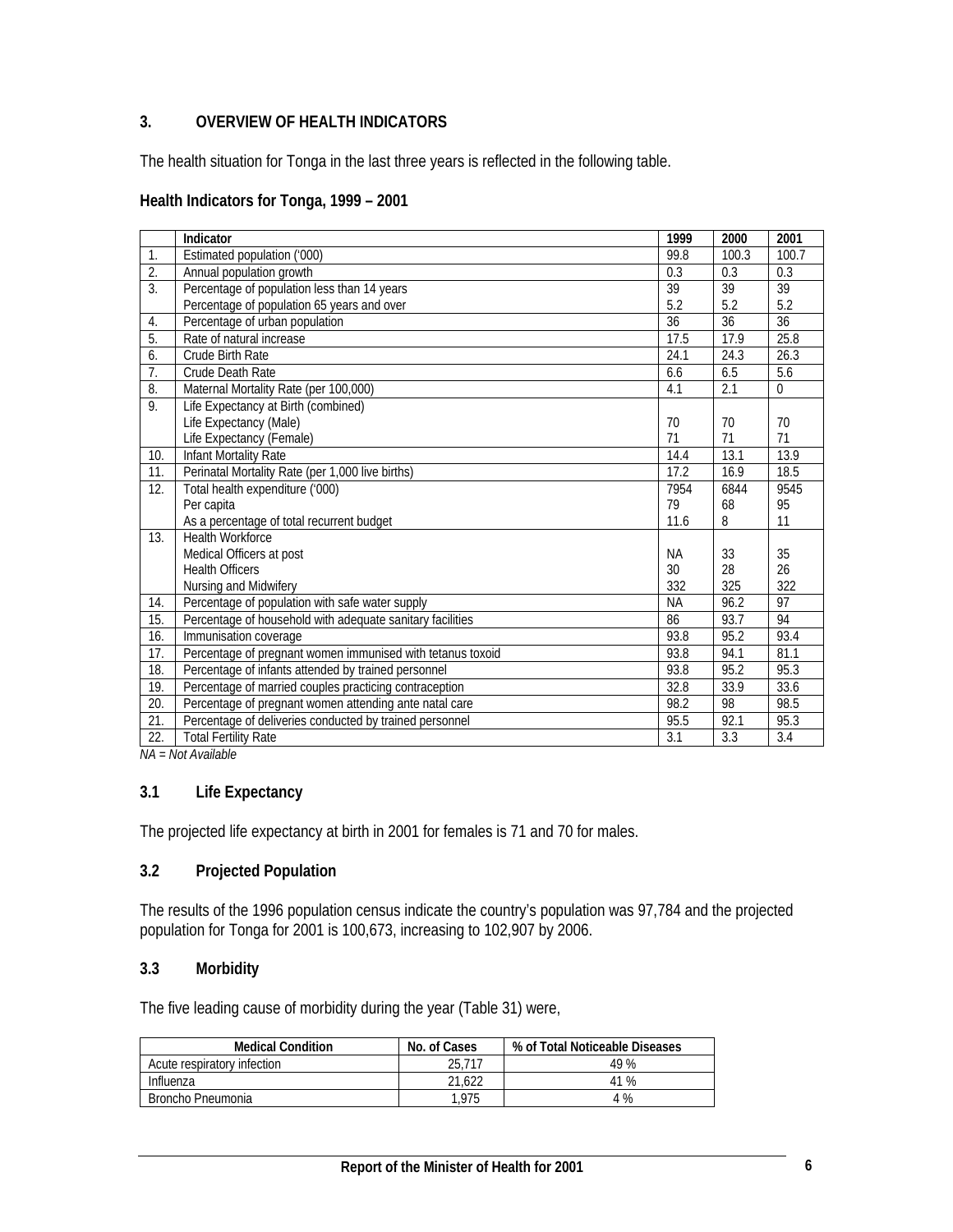| Diarrhoea (Adult)                       | .459   | 3%    |
|-----------------------------------------|--------|-------|
| Diarrhoea (infant)                      | .452   | 3%    |
| Total for 5 leading causes of Morbidity | 52,225 | 99 %  |
| <b>Total Notifiable Diseases</b>        | 52,743 | 100 % |

#### **3**.**4 Mortality**

A total of 569 deaths were reported during the year. The five leading causes of death reflect the shifting patterns of mortality in the country from communicable to non-communicable diseases. The leading causes of mortality in 2001 (Table 9 and 30) were;

| <b>Medical Condition</b>                                                   | No. of Cases | % of Deaths |
|----------------------------------------------------------------------------|--------------|-------------|
| Disease of circulatory system                                              | 170          | 30%         |
| <b>Neoplasm</b>                                                            | 68           | 12%         |
| Symptoms, sign and abnormal clinical and laboratory findings not elsewhere | 40           | 7%          |
| specified                                                                  |              |             |
| Disease of respiratory system                                              | 34           | 6%          |
| Disease of digestive system                                                | 28           | 5 %         |
| Total for 5 leading causes of Mortality                                    | 340          | 60 %        |
| <b>Total No. of Deaths</b>                                                 | 569          | 100%        |

# **4. HEALTH RESOURCES**

In proposing to Government the annual budget for the Ministry reports under four programme areas,

- **EXEC** Leadership, policy advice and programme administration
- **Preventative health services**
- **Curative health services**
- **Dental services**

#### **4.1 Financial Resources**

The total recurrent allocation for the Ministry for the 2001-02 financial year was \$ 9,544,818.00 with an estimated expenditure per head of \$ 95.00. The allocation to health represents 11 percent of government's total budget. Budget details can be found in Tables 2 and 3.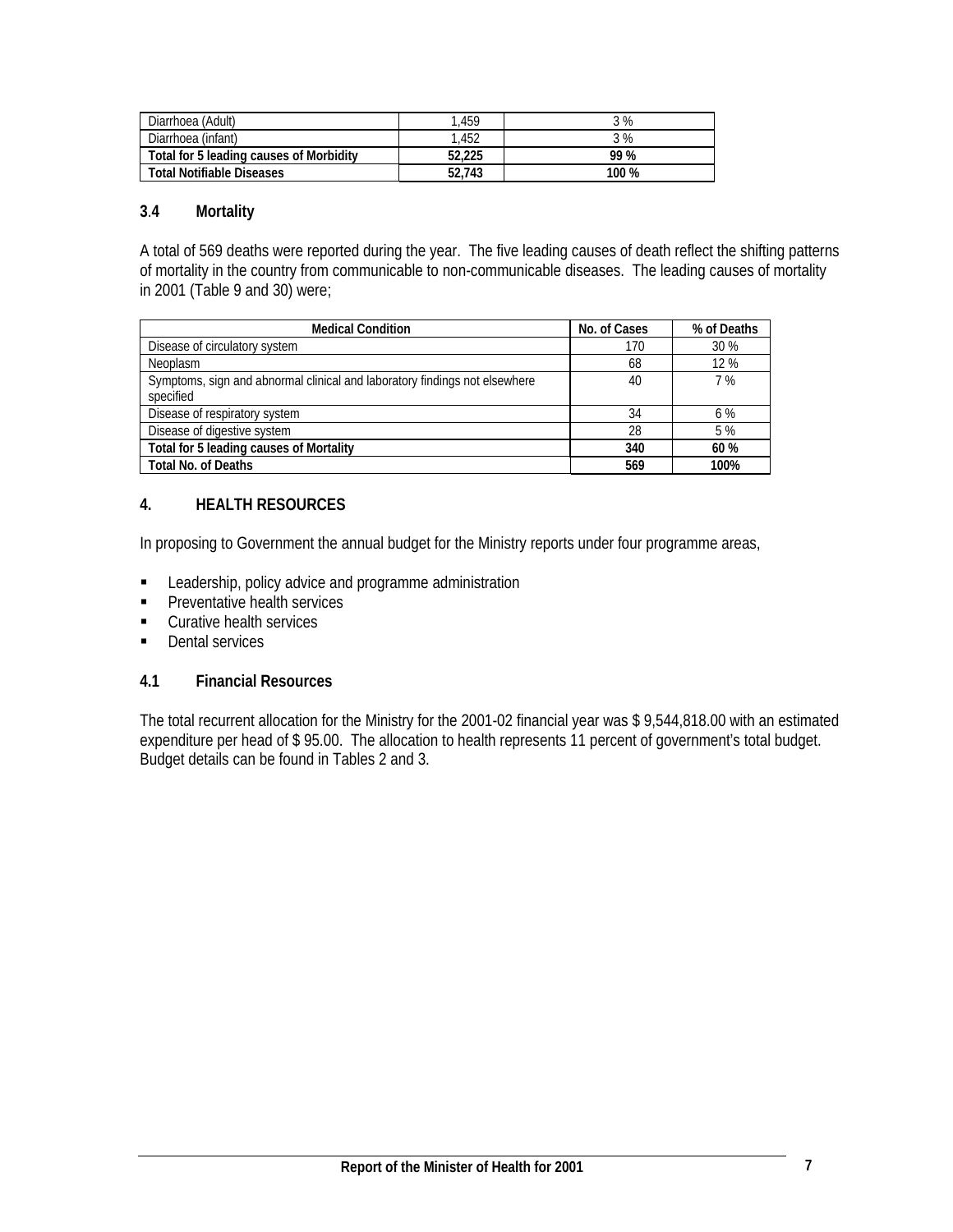

# **MINISTRY OF HEALTH ESTIMATES 2001/2002**

# **4.2 Human Resources for Health**

As of 31 December 2001 the Ministry's staff establishment consists of 938 established posts of which 774 were filled and 164 are vacant.

The Ministry continues to place priority in the development of its various cadres of health personnel, through inservice, local training, overseas attachments and formal programmes at both undergraduate and postgraduate levels.

The Queen Salote School of Nursing continued its production of nurses, through the three-year Basic Nursing training programme. A major development within the School was the approval by government of the upgrading of the nursing programme from Certificate to Diploma level. Affiliation has further been established with the Faculty of Nursing, Auckland University of Technology. The Diploma of Nursing programme is scheduled to commence in January 2002.

The Ministry conducted various local workshops and trainings as part of its ongoing staff development initiative. The Ministry participates in local training under the auspicious of the Civil Service Training and Community Development Training Centres. Medical and dental undergraduates continue to be trained overseas.

# **4.3 Staff Promotions**

In acknowledging academic achievements and outstanding performance the following staff members of the Ministry were promoted during the year.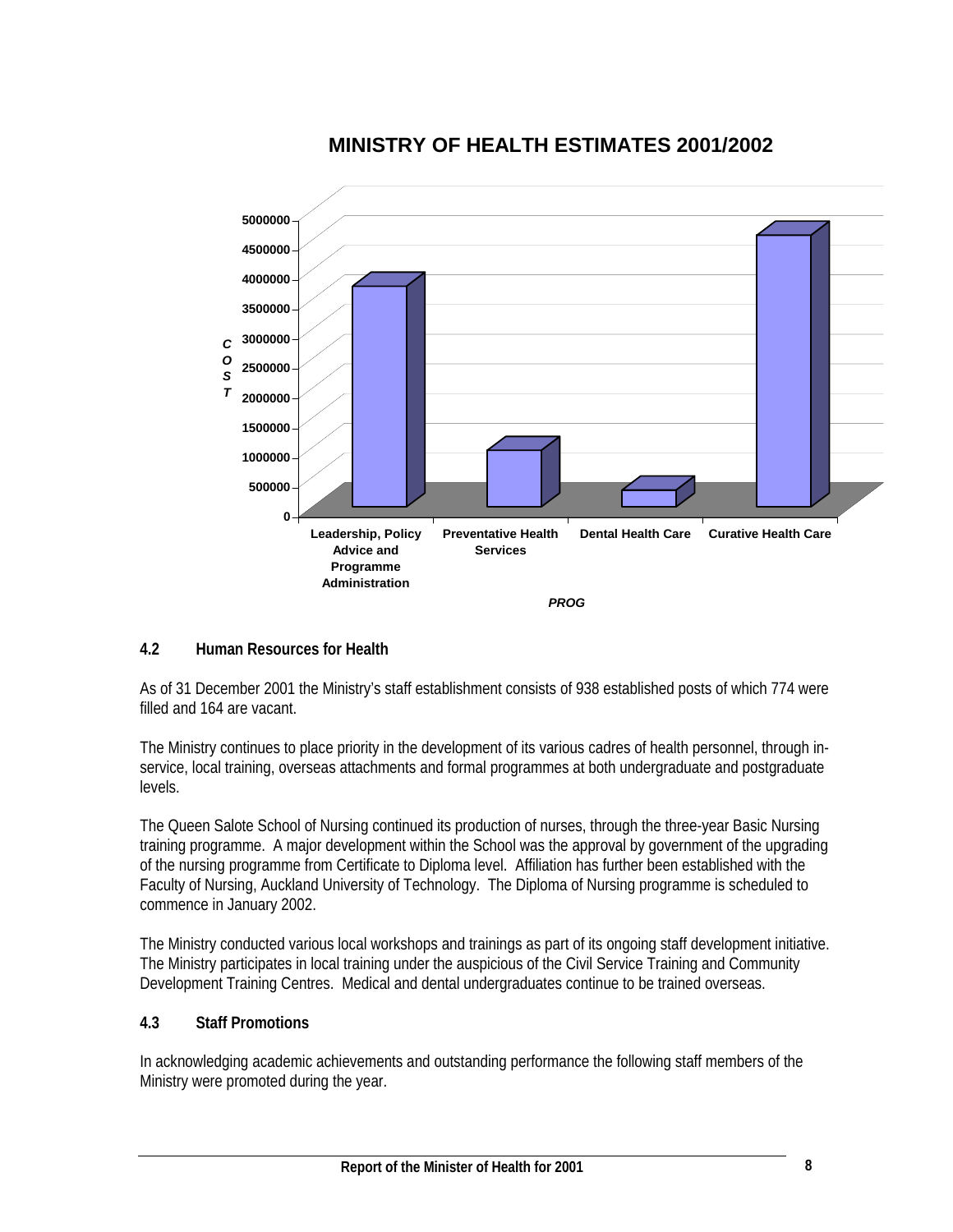|                 | <b>Names</b>         | <b>Current Post</b>                 | Promoted To                   | <b>Effective Date</b> | <b>Cabinet Decision</b> |
|-----------------|----------------------|-------------------------------------|-------------------------------|-----------------------|-------------------------|
| 1               | Fele'unga Vaka'uta   | Laboratory Technician Grade II      | Laboratory Technician Grade I | 31/01/01              | 45 of 31/1/01           |
| $\overline{2}$  | Malakai 'Ake         | Senior Medical Officer              | Chief Medical Officer         | 31/01/01              | 46 of 31/1/01           |
| 3               | Toakase Fakakovi     | <b>Medical Officer</b>              | Medical Officer Special Grade | 13/11/00              | 293 of 28/2/01          |
| 4               | Meliame Tupou        | Staff Nurse                         | Nurse Midwife                 | 01/12/01              | 346 of 7/3/01           |
| 5               | Taina Palaki         | Staff Nurse                         | Nurse Midwife                 | 01/12/01              | 346 of 7/3/01           |
| 6               | Fakamalinga Vea      | Staff Nurse                         | Nurse Midwife                 | 01/12/01              | 346 of 7/3/01           |
| $\overline{7}$  | Mafi 'Ealelei        | Staff Nurse                         | Nurse Midwife                 | 01/12/01              | 346 of 7/3/01           |
| 8               | Tu'utanga Tovo       | Staff Nurse                         | Nurse Midwife                 | 01/12/01              | 346 of 7/3/01           |
| 9               | Milei Katoa          | Staff Nurse                         | Nurse Midwife                 | 01/12/01              | 346 of 7/3/01           |
| 10              | Pasifiki Tu'aefe     | <b>Staff Nurse</b>                  | Nurse Midwife                 | 01/12/01              | 346 of 7/3/01           |
| 11              | Paea Fifita          | Staff Nurse                         | Nurse Midwife                 | 01/12/01              | 346 of 7/3/01           |
| $\overline{12}$ | Leaola Tuiaki        | Staff Nurse                         | Nurse Midwife                 | 01/12/01              | 346 of 7/3/01           |
| $\overline{13}$ | 'Onita Tupou         | Staff Nurse                         | Nurse Midwife                 | 01/12/01              | 346 of 7/3/01           |
| 14              | Satua Pongi          | Staff Nurse                         | Nurse Midwife                 | 01/12/01              | 346 of 7/3/01           |
| 15              | 'Emeline Takai       | <b>Staff Nurse</b>                  | Nurse Midwife                 | 01/12/01              | 346 of 7/3/01           |
| 16              | Mohulamu Lavemai     | Senior Public Health Nurse          | Nurse Midwife                 | 01/12/01              | 346 of 7/3/01           |
| 17              | 'Etina Fonua Uele    | <b>Assistant Pharmacist Trainee</b> | Assistant Pharmacist Grade II | 20/04/99              | 500 of 28/3/01          |
| 18              | Manase Tongia        | <b>Assistant Pharmacist Trainee</b> | Assistant Pharmacist Grade II | 20/04/99              | 500 of 28/3/01          |
| 19              | Sione Tu'iniua       | <b>Assistant Pharmacist Trainee</b> | Assistant Pharmacist Grade II | 20/04/99              | 500 of 28/3/01          |
| $\overline{20}$ | Catherine Tu'ilape   | <b>Assistant Pharmacist Trainee</b> | Assistant Pharmacist Grade II | 03/02/98              | 500 of 28/3/01          |
| $\overline{21}$ | Ma'u Tu'ineau        | <b>Assistant Pharmacist Trainee</b> | Assistant Pharmacist Grade II | 03/02/98              | 500 of 28/3/01          |
| 22              | Losaline Titiuit     | <b>Assistant Pharmacist Trainee</b> | Assistant Pharmacist Grade II | 03/02/98              | 500 of 28/3/01          |
| $\overline{23}$ | Meleseini Faletau    | <b>Student Nurse</b>                | <b>Staff Nurse</b>            | 04/03/01              | 992 of 19/6/01          |
| 24              | Fifita Fa'onevai     | <b>Student Nurse</b>                | <b>Staff Nurse</b>            | 04/03/01              | 992 of 19/6/01          |
| $\overline{25}$ | Hulita Fihaki        | <b>Student Nurse</b>                | <b>Staff Nurse</b>            | 04/03/01              | 992 of 19/6/01          |
| 26              | Lesila Filise        | <b>Student Nurse</b>                | Staff Nurse                   | 04/03/01              | 992 of 19/6/01          |
| $\overline{27}$ | Malia Kautai         | <b>Student Nurse</b>                | <b>Staff Nurse</b>            | 04/03/01              | 992 of 19/6/01          |
| $\overline{28}$ | Melesia Kaho         | Student Nurse                       | <b>Staff Nurse</b>            | 04/03/01              | 992 of 19/6/01          |
| 29              | Mele Lo'amanu        | <b>Student Nurse</b>                | <b>Staff Nurse</b>            | 04/03/01              | 992 of 19/6/01          |
| 30              | Kulia Puniani        | <b>Student Nurse</b>                | <b>Staff Nurse</b>            | 04/03/01              | 992 of 19/6/01          |
| 31              | Mele Toutai          | <b>Student Nurse</b>                | Staff Nurse                   | 04/03/01              | 992 of 19/6/01          |
| 32              | Seini Toumo'ua       | <b>Student Nurse</b>                | Staff Nurse                   | 04/03/01              | 992 of 19/6/01          |
| 33              | Mele Tu'itupou       | <b>Student Nurse</b>                | <b>Staff Nurse</b>            | 04/03/01              | 992 of 19/6/01          |
| 34              | 'Ainise 'Ofanoa      | <b>Student Nurse</b>                | <b>Staff Nurse</b>            | 04/03/01              | 992 of 19/6/01          |
| 35              | Kilisitina 'Akau'ola | Health Statistics Clerk Grade II    | Computer Assistant            | 01/07/01              | 993 of 19/6/01          |
| $\overline{36}$ | Sione Veilofia       | Health Statistics Clerk Grade III   | <b>Computer Assistant</b>     | 01/07/01              | 993 of 19/6/01          |
| 37              | Sione Talilotu To'ia | <b>Health Officer</b>               | Senior Health Officer         | 01/07/01              | 994 of 19/6/01          |
| $\overline{38}$ | Valoa Fifita         | <b>Assistant Matron</b>             | Matron                        | 0308/01               | 1267 of 3/8/01          |
| $\overline{39}$ | Monika Ketu'u        | Senior Medical Recorder             | Medical Records Officer       | 03/08/01              | 1266 of 3/8/01          |
| 40              | 'Ana Leha'uli        | Medical Recorder                    | Senior Medical Recorder       | 03/08/01              | 993 of 19/6/01          |
| 41              | Mioko Latu Veilofia  | Junior Medical Recorder             | Medical Recorder              | 03/08/01              | 993 of 19/6/01          |
| 42              | Silivia Teulilo      | Clerk Typist Grade III              | <b>Computer Assistant</b>     | 01/07/01              | 1302 of 7/8/01          |
| 43              | Lisita Hafoka        | Clerk Typist Grade III              | <b>Computer Assistant</b>     | 01/07/01              | 1302 of 7/8/01          |
| 44              | Vaimoana P Mafi      | Clerk Typist Grade III              | <b>Computer Assistant</b>     | 01/07/01              | 1302 of 7/8/01          |
| 45              | Nenase Latu          | Dental Chairside Assistant          | Dental Therapist              | 01/07/01              | 1301 of 7/8/01          |
| 46              | Lu'isa Tangitau      | Dental Chairside Assistant          | <b>Dental Therapist</b>       | 01/07/01              | 1301 of 7/8/01          |
| 47              | Meleseini Veituna    | Dental Chairside Assistant          | Dental Therapist              | 01/07/01              | 1301 of 7/8/01          |
| 48              | Talaifina 'Otani     | Dental Chairside Assistant          | Dental Therapist              | 01/07/01              | 1301 of 7/8/01          |
| 49              | Nasinu Vaka          | Dental Chairside Assistant          | Dental Therapist              | 01/07/01              | 1301 of 7/8/01          |
| 50              | Litili 'Ofanoa       | Chief Medical Officer               | Director of Health            | 06/09/01              | 1569 of 6/9/01          |
| 51              | Mele'ana Ta'ai       | Clinical Nurse Tutor                | Clinical Nurse Tutor Graduate | 01/07/01              | 1628 of 18/9/01         |

# **4.4 Staff Retirement**

The Ministry acknowledges the dedicated service provided by the following officers who retired from the service during the year.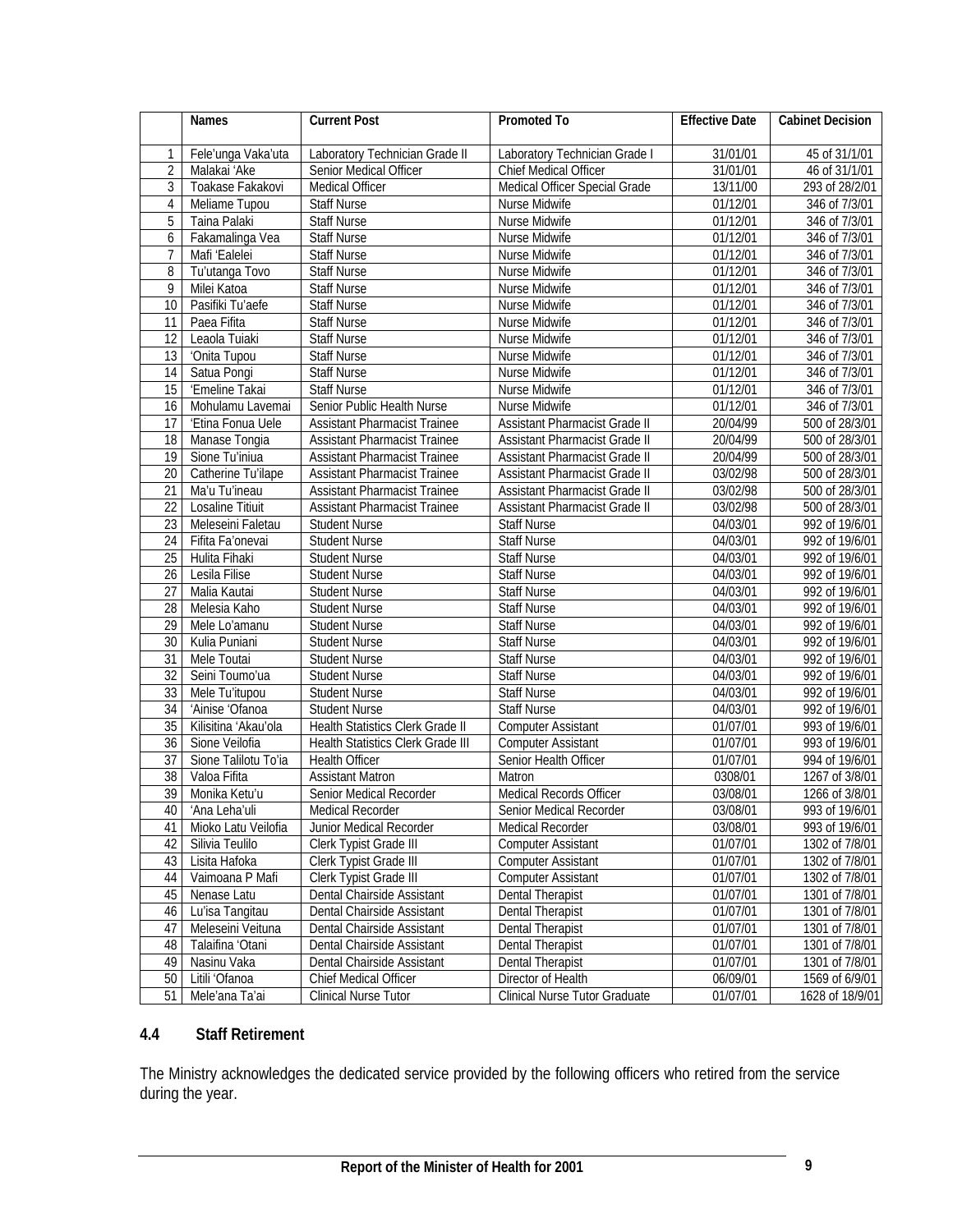|    | Name              | Post                         | <b>Effective Date</b> | Cabinet Decision |
|----|-------------------|------------------------------|-----------------------|------------------|
|    | Motulalo Taufa    | Domestic Supervisor          | 30/06/01              | 439 of 2/3/01    |
| 2  | Sisilia Piukala   | Housekeeper                  | 05/06/01              | 497 of 28/3/01   |
| 3  | Pofaiva Tongo     | Chief Cook                   | 14/05/01              | 637 of 18/4/01   |
| 4  | Melemana Penisoni | <b>Nursing Sister</b>        | 18/09/01              | 757 of 16/5/01   |
| 5  | Tevunga Mo'unga   | Male Orderly                 | 01/08/01              | 939 of 14/6/01   |
| 6  | 'Ana Toutui       | Laundrymaid                  | 17/05/01              | 940 of 14/6/01   |
|    | Samiuela Fonua    | <b>Chief Medical Officer</b> | 18/06/01              | 997 of 19/6/01   |
| 8  | Tomi Tongotea     | Male Orderly                 | 01/12/01              | 998 of 19/6/01   |
| 9  | Losalio Pepa      | Wardsmaid                    | 30/30/01              | 999 of 19/6/01   |
| 10 | 'Alifeleti Latu   | Groundskeeper                | 29/03/01              | 1048 of 27/6/01  |
| 11 | Pasepa Tupou      | <b>Nursing Sister</b>        | 31/12/01              | 1633 of 18/9/01  |
| 12 | Mele Tu'itupou    | Senior Nurse Midwife         | 17/12/01              | 1634 of 18/9/01  |
| 13 | Laumeesi Malolo   | Director of Health           | 16/05/01              | 391 of 17/3/01   |
| 14 | Lanola Teu        | <b>Public Health Sister</b>  | 01/12/01              | 1723 of 2/10/01  |
| 15 | Tevita Moala      | Senior Dental Therapist      | 01/12/01              | 1897 of 30/10/01 |

#### **4.5 Staff Appointment**

Through its ongoing staff development, training and services requirements the following officers were appointed to the Ministry during the year.

|                | Name                    | Post                             | <b>Effective Date</b> | <b>Cabinet Decision</b> |
|----------------|-------------------------|----------------------------------|-----------------------|-------------------------|
|                | Tony Kerr               | Senior Sterile Supply Supervisor | 01/01/01              | 47 of 31/01/01          |
| $\overline{2}$ | Samiu Kaulave           | <b>Sanitation Officer</b>        | 31/01/01              | 55 of 31/01/01          |
| 3              | Jacinta Zita Tonga      | <b>Nursing Sister</b>            | 31/01/01              | 54 of 31/01/01          |
| 4              | Kolini Vaea             | Medical Officer                  | 08/01/01              | 108 of 07/02/01         |
| 5              | Siaki 'Ela Fakauka      | <b>Medical Officer</b>           | 02/01/01              | 108 of 07/02/01         |
| 6              | Veisinia Matoto         | <b>Medical Officer</b>           | 22/01/01              | 293 of 28/02/01         |
| $\overline{1}$ | Lisiate 'Ulufonua       | Medical Officer                  | 03/01/01              | 108 of 07/02/01         |
| 8              | Telesia Talia'uli       | <b>Medical Scientist</b>         | 12/02/01              | 349 of 07/03/01         |
| 9              | Valeliano Vaha'i        | Driver                           | 01/07/01              | 1045 of 27/06/01        |
| 10             | 'Aisea Vaipulu          | <b>Sanitation Assistant</b>      | 01/07/01              | 1045 of 27/06/01        |
| 11             | Sione Vailahi           | <b>Sanitation Officer</b>        | 01/07/01              | 1045 of 27/06/01        |
| 12             | Langafonua Tapa'atoutai | <b>Sanitation Officer</b>        | 01/07/01              | 1045 of 27/06/01        |
| 13             | Selu Sefesi             | <b>Public Facility Attendant</b> | 01/07/01              | 1045 of 27/06/01        |
| 14             | Viliami Tavalea         | <b>Public Facility Attendant</b> | 01/07/01              | 1045 of 27/06/01        |
| 15             | Malakai Lolo            | <b>Public Facility Attendant</b> | 01/07/01              | 1045 of 27/06/01        |
| 16             | Mosese Fifita           | Water Maintenance Officer        | 01/07/01              | 1045 of 27/06/01        |
| 17             | Siliva Lavulo           | Water Maintenance Officer        | 01/07/01              | 1045 of 27/06/01        |
| 18             | Toutai Hala'eua         | <b>Security Officer</b>          | 01/07/01              | 1045 of 27/06/01        |
| 19             | Sione T Le'ovaka        | <b>Security Officer</b>          | 01/07/01              | 1045 of 27/06/01        |
| 20             | Hifo Tapa'atoutai       | Kitchen Hand                     | 01/07/01              | 1045 of 27/06/01        |
| 21             | Sau Lafitani            | Handyman                         | 01/07/01              | 1045 of 27/06/01        |

# **5. INTERNATIONAL COLLOBORATION**

- 5.1 The Minister of Health, Hon. Dr. Viliami Tau Tangi attended the following international meetings and conferences during the year,
- Meeting of Ministers of Health for the Pacific Island Countries, 14-15 March, Madang, Papua New Guinea
- Annual Scientific Congress of the Royal Australian College of Surgeons, 6-11 May, Canberra, Australia
- Pre World Health Assembly Meeting of Commonwealth Health Ministers, 13 May, Geneva, Switzerland
- Fifty Fourth World Health Assembly, 14-22 May, Geneva, Switzerland
- United Nations General Assembly Special Session on HIV/AIDS, New York, United States, 25-27 June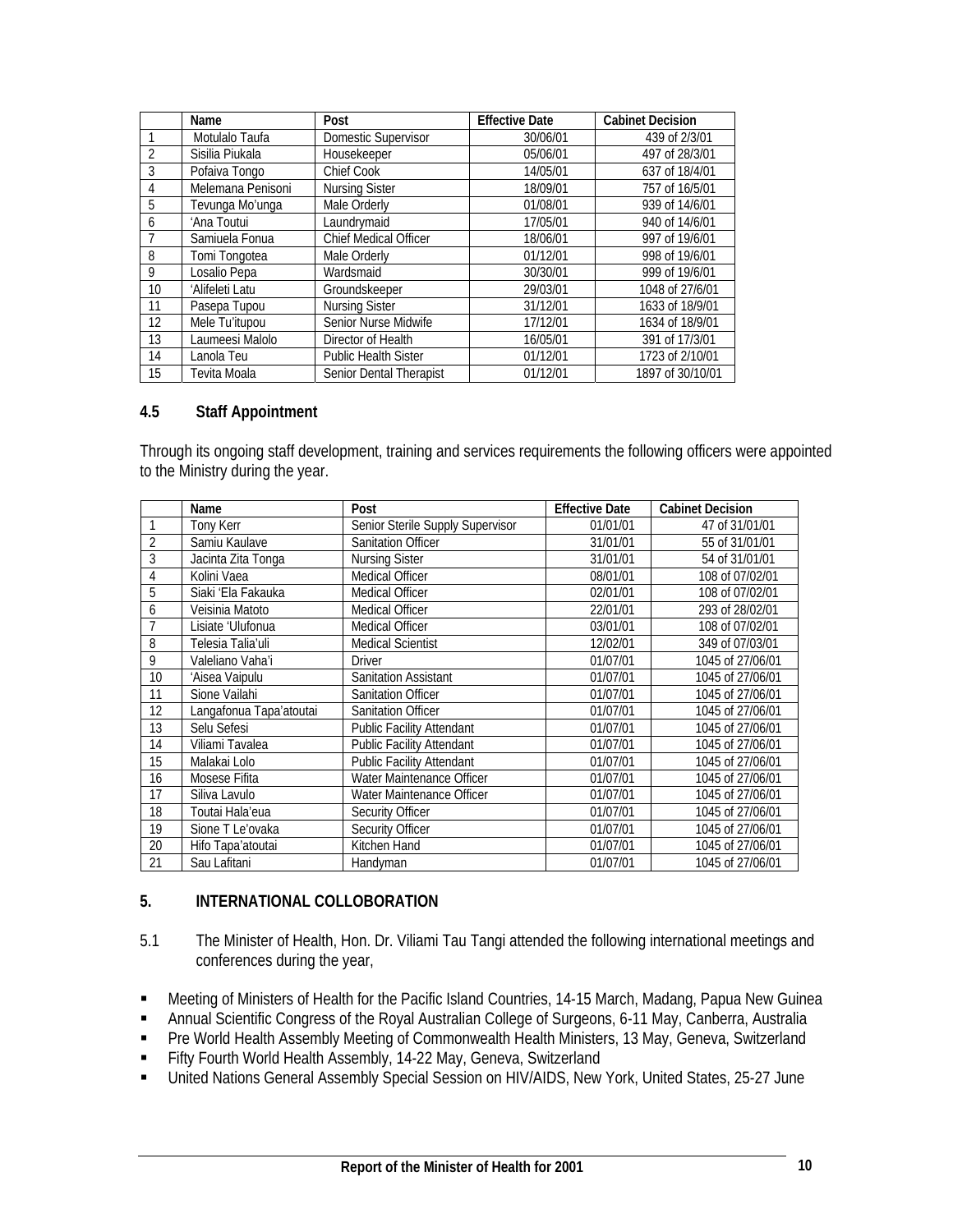- **Fifty Second Session of the World Health Organisation Regional Committee Meeting for the Western** Pacific, 10-14 September, Brunei Darussalam,
- Telehealth Conference for the Western Pacific Region, 14-16 September, Brunei Darussalam
- Regional Ministerial Meeting on HIV/AIDS and Development, 9-10 October, Melbourne, Australia
- Commonwealth Health Ministers Meeting, 25-29 November, Christchurch, New Zealand
- 5.2 The Director of Health, Dr. Litili 'Ofanoa attended the following international and regional meetings;
- Filariasis Mass Drug Administration Workshop, 24-28 September, Suva, Fiji
- Workshop on Drinking Water Quality Surveillance and Safety, 29 October to 01 November, Nadi, Fiji
- 5.3 The Ministry throughout the year continued its collaboration with various international organisations in the following areas;
- The 2000-01 (Biennium) WHO Detailed Programme Budget for Tonga.
- The 1998-2001 Strengthening of Reproductive Health, Family Planning and Sexual Health Programme funded by UNFPA.
- The Medical Treatment Scheme under the New Zealand governments Bilateral Aid Programme with Tonga.
- Twinning Programme with St. John of God Hospital, Ballarat, Victoria, Australia.
- Diabetics Project with Prince of Wales, Hospital, New South Wales, Australia.

# **5.4 AusAID funded Health Sector Planning and Management Project**

Phase I of the Tonga Health Project was successfully completed at the end of February 2001. Both the Ministry and the project team were very proud of the advances made during Phase I with significant achievements being made in visioning and strategic planning; management and communication, financial management, human resource management and pharmacy policy development.

Phase II commenced on June 1<sup>st</sup> and the first six months have concentrated on consolidating the achievements of the first phase. These achievements will be extended to divisional management (Hospital and Public Health Management) during 2003.

# **ACHIEVEMENTS DURING THE FIRST 6 MONTHS OF PHASE II**

The key activities in the first 6 months of phase II of the project were:

- **Financial Management**
- **Human Resource Management**
- **Workforce Development and Training**
- Health Services and Facilities Planning

In addition, the management reform initiatives in communication and committee restructuring instituted in Phase I were reinforced and the pharmacy component commenced. Key achievements during the first six months of phase II are listed below:

#### **Finance**

- Distribution of the 2001/2002 budget allocations to Division and Section Heads including funding for priority items;
- Loading of 2001/2002 budget allocations into the computerised "SUN" Finance and Accounting system;
- **Preparation and distribution of monthly financial reports to division and section heads;**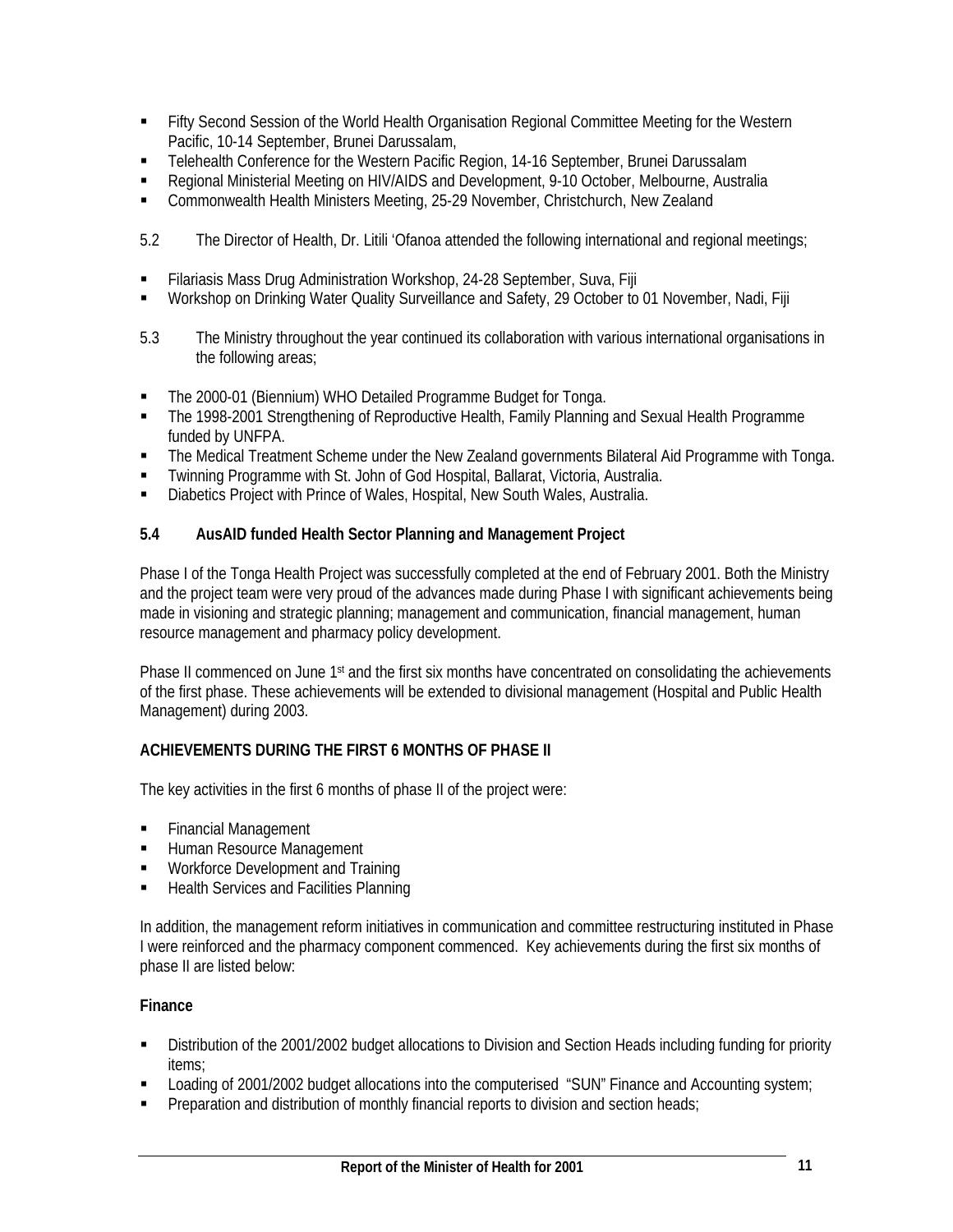- Training of the Senior Accountant to perform various operational tasks previously performed by the Finance and Budget Advisor;
- Initial review of workflows within the section.

# **Human Resource Management**

- Micropay system HR modules identified as meeting the Ministry's needs for the introduction of a computerised HR information system;
- Agreement reached to establish a Micropay network as a pilot exercise with Treasury, Establishment Division and MOH;
- Review completed of the procedures and workflows of the accounts and human resource section to improve efficiency and effectiveness and ensure that the databases are compatible and continually updated.
- Review of the role and responsibilities of the section heads of the Public Health Division completed;
- Annual review of the activities of the Ministry's committees completed.

# **Workforce Development and Training**

- Update of the training needs analysis (developed in phase 1) and use of the schedule to identify priority training needs;
- Review of selection policies and procedures for training opportunities commenced.

# **Health Services Planning (Service Delineation)**

- Determination of service levels for the Ministry of Health
- Documentation of service profiles for each of 24 service areas
- Use of parts of the Service Delineation Document in facilities planning and workforce development activities of the project
- **Input from profiles by sections to update training needs analysis and incorporate into corporate planning** process

# **Facilities Master Planning**

- Data analysis of population trends, utilisation levels and projected future demand for services;
- Review of current facilities, assessment of their functional state and review of current and needed functional relationships for Vaiola hospital campus;
- Development and documentation of a staged master plan for Vaiola hospital with total estimated costs and costing for each stage.

# **6. HEALTH DISTRICTS**

# **6.1 'Eua Health District**

# **6.1.1 Management**

Dr. Sione Sengili Moala, Chief Medical Officer is responsible for managing Niu'eiki Hospital and the 'Eua health district and is supported clinically by one Health Officer. Dr. Moala was appointed Acting Director of Health requiring his transfer to Vaiola Hospital and Mr. Viliami Funaki, Health Officer took over responsibility for managing Niu'eiki.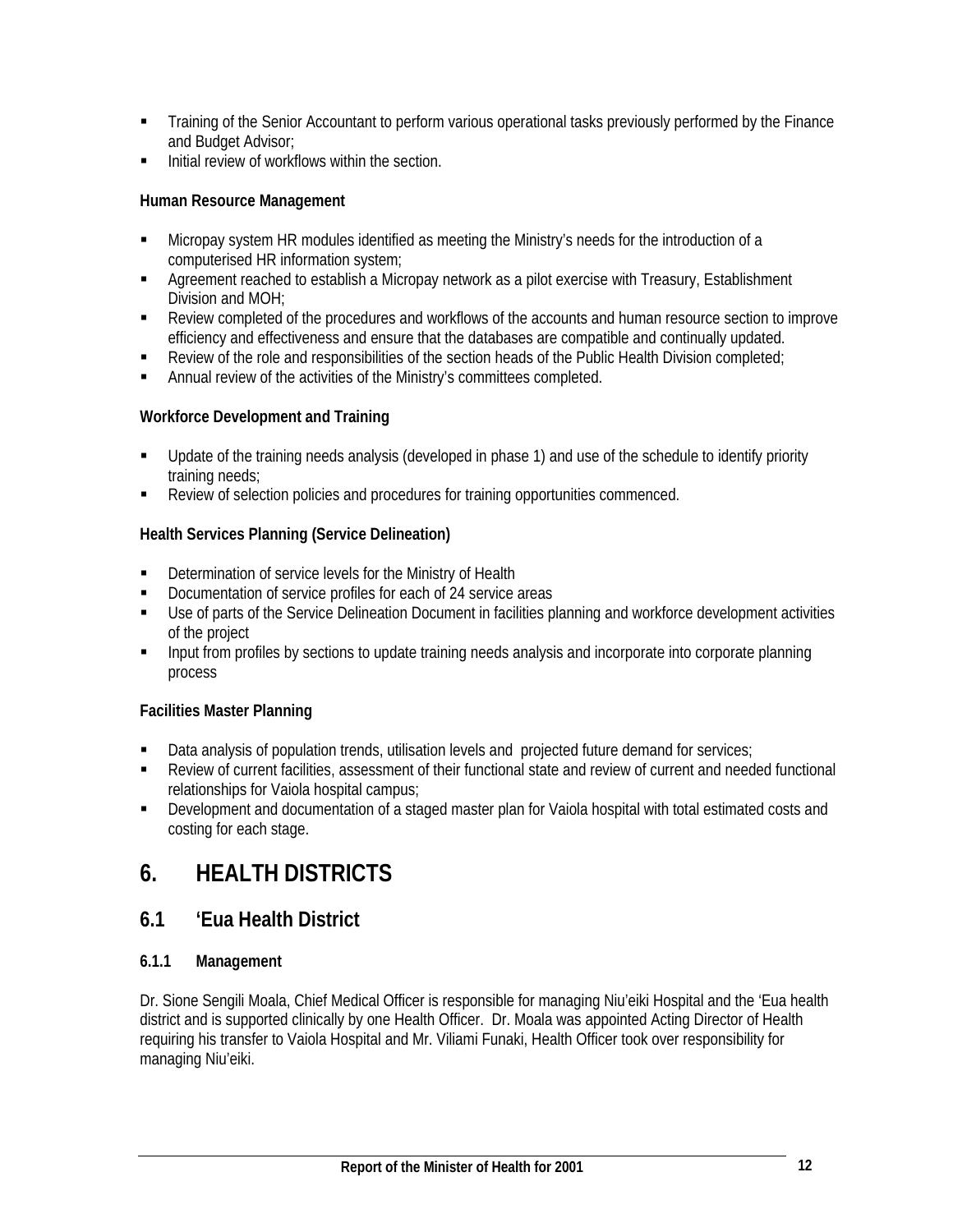Routine clinical activities include daily ward rounds every morning followed by outpatient consultation and antenatal first visit every Tuesday morning. The weekly diabetic and hypertension clinic continues and there has been an increase in the number of new cases.

# **6.1.2 Nursing**

Nursing Sister Mrs. Salote Schaumkel is responsible for managing clinical and public health nursing services in 'Eua and is supported by Senior Midwife Nurse Mrs. Mele Halaliku. Mrs. Schaumkel was transferred to Vaiola Hospital these responsibilities were taken over by Mrs. Talau Takau, Public Health Sister Graduate.

# **6.1.3 Laboratory**

Laboratory Technician Grade II, Mrs. Lalamea Tu'ipulotu is responsible for managing and delivering laboratory services at Niu'eiki. Services available include blood transfusion, random and fasting blood sugar tests.

# **6.1.4 Dental**

Dental Therapist, Mr. Sione Halahala is responsible for managing and delivering dental services in 'Eua. Mr. Halahala replaced Mr. Penisimani Taufa who proceeded on vacation leave. Services include filling, tooth extraction, ante natal dental care and the school dental health programme.

# **6.1.5 Environmental Health**

Public Health Inspector Grade II, Mrs. 'Amelia Vea is responsible for environmental health services and include village, retail and wholesale meat selling premises inspection, garbage and waste disposal and construction inpsection.

# **6.1.6 Administrative Support**

Junior Clerk, Mrs. 'Unaloto Sateki is responsible for clerical and financial duties and Miss. Kilistina 'Aholelei, Daily Paid Junior Medical Recorder is responsible for medical records services.

# **6.1.7 Auxiliary Staff**

Niu'eiki Hospital employs the standard compliment of non clinical support staff which include, drivers, laundry, catering, domestic and grounds keepers.

# **6.2 Ha'apai Health District**

# **6.2.1 Management**

Health services in the Ha'apai group is provided through 1 hospital (Niu'ui) at Pangai, 2 Health Centres (Ha'afeva and Nomuka) and 5 Maternal Health Clinics. Chief Medical Officer, Dr Samiuela Fonua was responsible for managing health services in Ha'apai until his retirement in June. Medical Officer, Dr Reynold 'Ofanoa was appointed Acting Chief Medical Officer and is supported clinically by 1 medical officer and 1health officer.

Niu'ui Hospitals objective is to reach each and every individual in the district and improve their health with the limited resources available.

# **6.2.2 Nursing**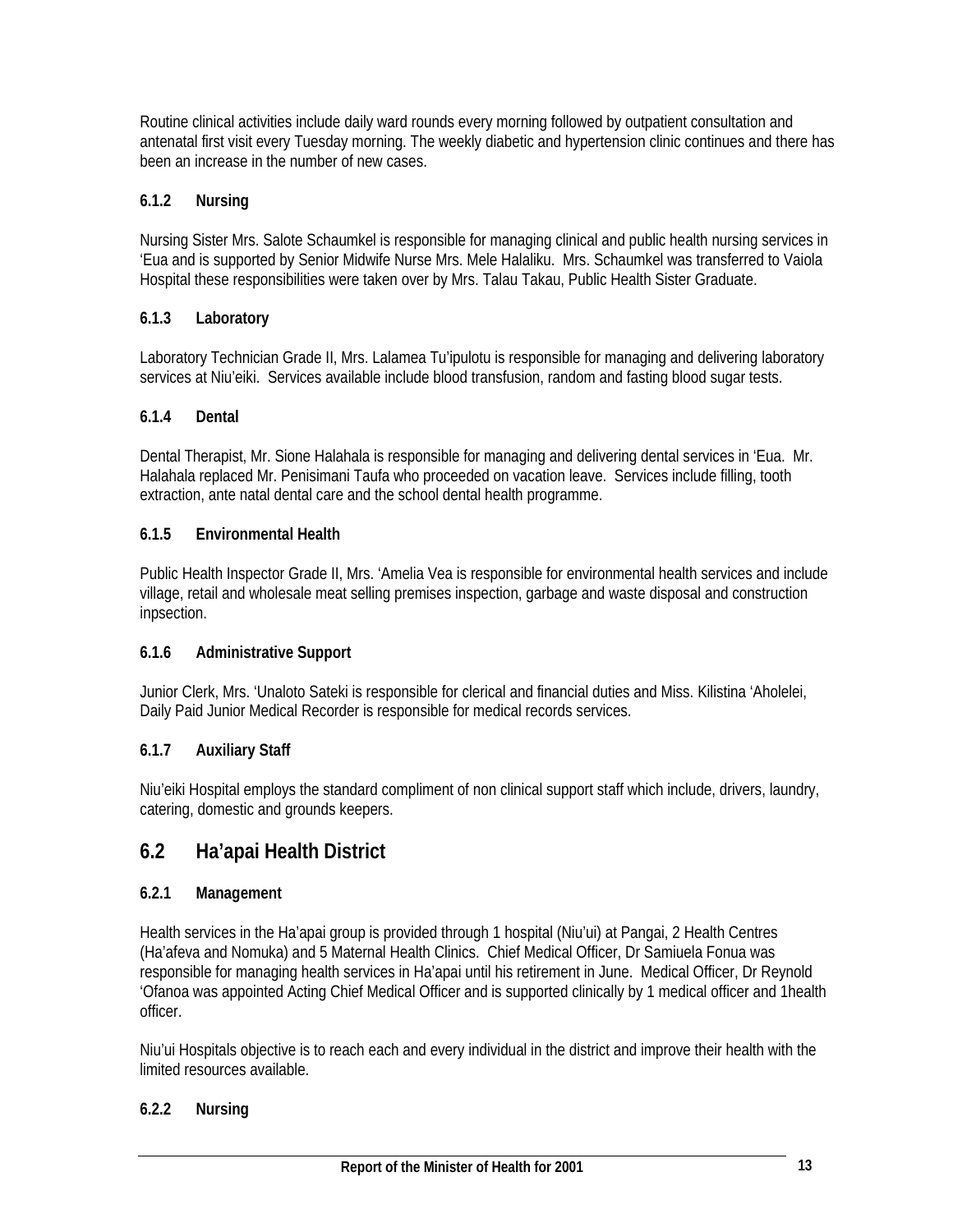Nursing Sister Graduate, Mrs. Mele Vaka was responsible for managing nursing services in Ha'apai until her transfer to Vaiola in March and was replaced by Nursing Sister Mrs. 'Ilisapeti Kolopeaua. There are 14 clinical and 7 public health nurses assigned to the Ha'apai district.

# **6.2.3 Dental**

Acting Senior Dental Officer, Dr Tule 'Akau'ola is the sole dental staff at Niu'ui and is responsible for the provision of the dental services at Niu'ui Hospital. Services available include, ante natal dental care, extractions, impaction, endodontic, and composite filing and repair of dentures and 2,275 patients were examined and treated during the year. Five (5) primary schools in Lifuka were visited once every week for fluoride mouth rinse and tooth brushing demonstration and 3 kindergardens were visited daily for the same purpose.

# **6.2.4 Pharmacy**

Assistant Pharmacist Grade, II Mr. Manase Tongia is responsible for the provision of the pharmacy and dispensary services.

| <b>Month</b> | No Charges | Items | Charged | <b>Items</b>   | Cost | Repeat | <b>Ward Items</b> | <b>OPD</b> | <b>Items</b> |
|--------------|------------|-------|---------|----------------|------|--------|-------------------|------------|--------------|
| Jan          | 1605       | 3976  |         | 3              | 45   | 64     | 287               | 479        | 760          |
| Feb          | 1430       | 2412  |         |                |      | 76     | 254               | 376        | 686          |
| Mar          | 1474       | 2711  |         | $\overline{2}$ | 21   | 60     | 390               | 583        | 1092         |
| Apr          | 1421       | 2542  |         |                |      | 72     | 253               | 318        | 726          |
| May          | 1557       | 2825  | ำ       | 6              | 125  | 67     | 285               | 440        | 860          |
| Jun          | 1432       | 2611  |         |                |      | 76     | 223               | 348        | 748          |
| Jul          | 1311       | 2271  |         |                |      | 86     | 286               | 335        | 776          |
| Aug          | 1567       | 2826  |         |                |      | 65     | 252               | 432        | 729          |
| Sept         | 1278       | 2172  |         |                |      | 72     | 282               | 430        | 712          |
| Oct          | 1647       | 3726  | C       |                | 64   | 78     | 284               | 475        | 862          |
| Nov          | 1849       | 3998  | ◢       | 2              | 12   | 74     | 369               | 699        | 1211         |
| Dec          | 1830       | 3979  |         |                |      | 102    | 420               | 528        | 1127         |
| Total        | 18401      | 36049 | 7       | 13             | 267  | 822    | 3685              | 5443       | 10289        |

#### **Niu'ui Hospital Prescription record for 2001**

# **6.2.5 Laboratory**

Laboratory Technician Grade II Mr. 'Epitani Vaka is responsible for the provision of laboratory services.

# **6.2.6 X-Ray**

Assistant Radiographer Grade II, Mrs. Pilimilose Langi is responsible for provision of x-ray services which include general chest, abdominal, spines, extremities and skull x-rays and processing of films are performed manually.

# **Niu'ui Hospital Radiograph Record for 2001**

|                | Jan | Feb | Mar | Apr | Mav | Jun | Jul | Aug | Sep | Oct | Nov | Dec | <b>Total</b> |
|----------------|-----|-----|-----|-----|-----|-----|-----|-----|-----|-----|-----|-----|--------------|
| CXR, Diseases  | 25  | 19  | 19  |     |     |     |     |     |     |     |     |     | 106          |
| CXR, Injuries  |     |     |     |     |     |     |     |     |     |     |     |     |              |
| CXR, Other     |     |     |     |     |     |     |     |     |     |     |     |     | 10           |
| AXR, Pregnancy |     |     |     |     |     |     |     |     |     |     |     |     |              |
| AXR, Diseases  |     |     |     |     |     |     |     |     |     |     |     |     | 15           |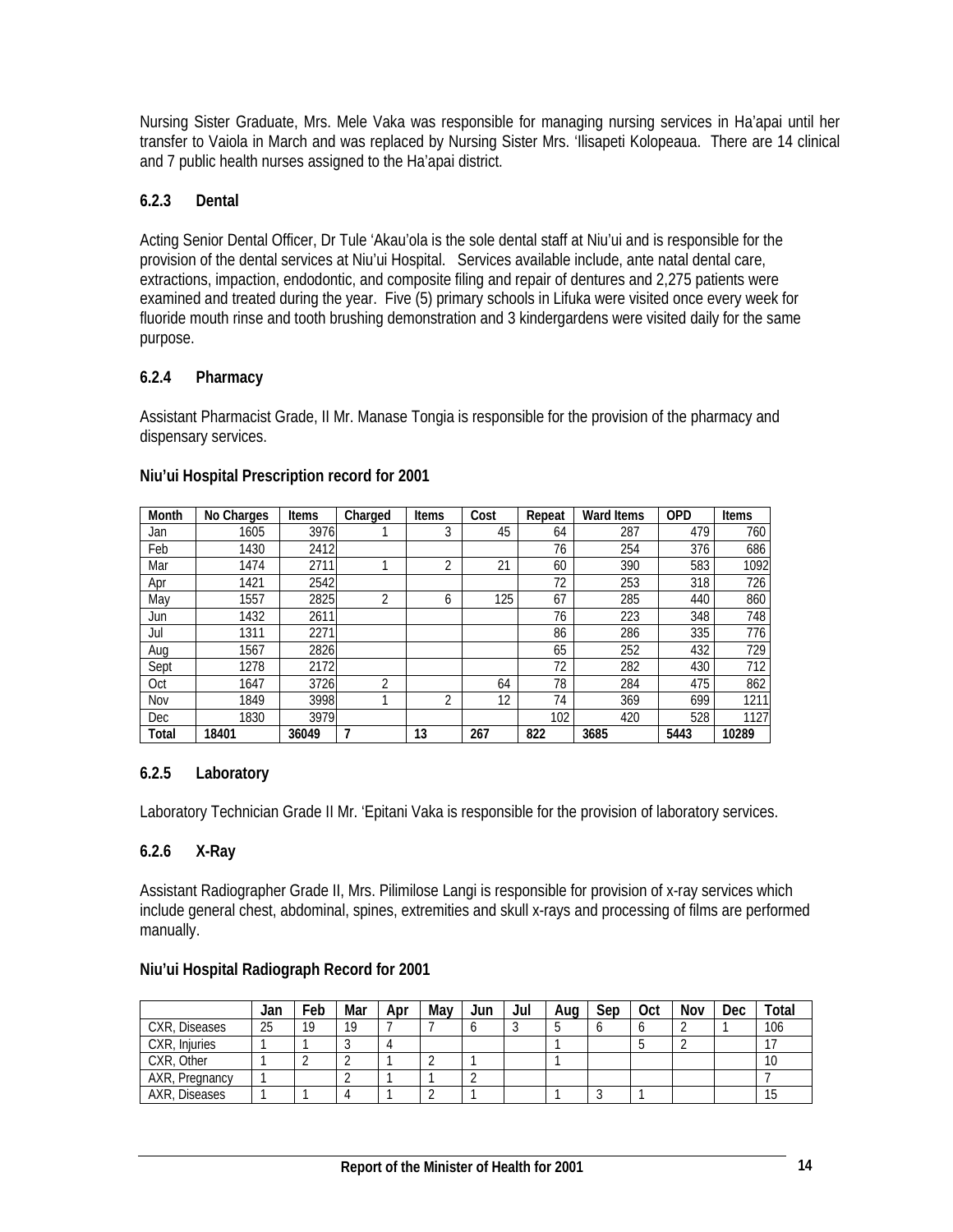| Extremities            |    | $\sim$<br>IJ | 19 | 13 |    |    |    |    |    |    | $\sim$ | 101 |
|------------------------|----|--------------|----|----|----|----|----|----|----|----|--------|-----|
| <b>Cervical Spines</b> |    |              |    |    |    |    |    |    |    |    |        |     |
| <b>Thoracic Spines</b> |    |              |    |    |    |    |    |    |    |    |        |     |
| Lumbar Spines          |    |              |    |    |    |    |    |    |    |    |        | 20  |
| Pelvis spines          |    |              |    |    |    |    |    |    |    |    |        | 20  |
| <b>SXR</b>             |    |              |    |    |    |    |    |    |    |    |        |     |
| <b>TOTAL</b>           | 42 | 51           | 54 | 34 | 10 | 23 | 12 | 18 | 16 | 28 | ົ      | 325 |

#### **6.2.7 Environmental Health**

Public Health Inspector Grade II Mr. Uatesoni Tu'angalu is responsible for providing environmental health services. Activities include village, town allotment, public facilities and food handler inspections, water supply maintenance and construction inspection.

# **6.3 Vava'u Health District**

#### **6.3.1 Management**

Chief Medical Officer, Dr. Litili 'Ofanoa was responsible for managing health services in the Vava'u district prior to his transfer to Vaiola Hospital. Medical Officer, Dr. Saia Piukala was appointed Acting Chief Medical Officer and is supported by a medical officer and two health officers.

The primary responsibility of the Ministry in Vava'u is to improve the people's health through the delivery of services that promote health and prevent ill health.

#### **6.3.1.1 Vision**

- The vision for the district is to adapt and implement the Healthy Island model in Vava'u. Among its key features is the principle of enabling individuals, families and communities to prepare them for healthy living and healthy lifestyles in the context of community support with multi-sectional multidisciplinary partnership in which the focus is on healthy versus a disease centered approach.
- To increase the number of Medical Officers to three by 2002.
- **Ensure a surgeon is permanently posted to Ngu Hospital by 2007.**

#### **6.3.2 Nursing**

Nursing Sister Graduate, Mrs. Hevaha Paseka is responsible for the supervision and management of all the nursing staff. The nursing establishment consists of 28 clinical and 6 public health nurses.

#### **6.3.3 Dental**

Acting Senior Dental Officer Dr. Susitina Piukala is responsible for the provision of dental services and is supported by a Dental Therapist and a Dental Assistant. Services provided during the year include,

| Service                     | <b>Number</b> |
|-----------------------------|---------------|
| Extraction                  | 3,187         |
| Restoration                 | 2,278         |
| <b>Endodontic Treatment</b> | 63            |
| Antibiotic Therapy          | 502           |
| Scaling & Polishing         | 53            |
| Impaction                   | 27            |
| Jaws immobilization         |               |
| Excision of oral lesion     | ς             |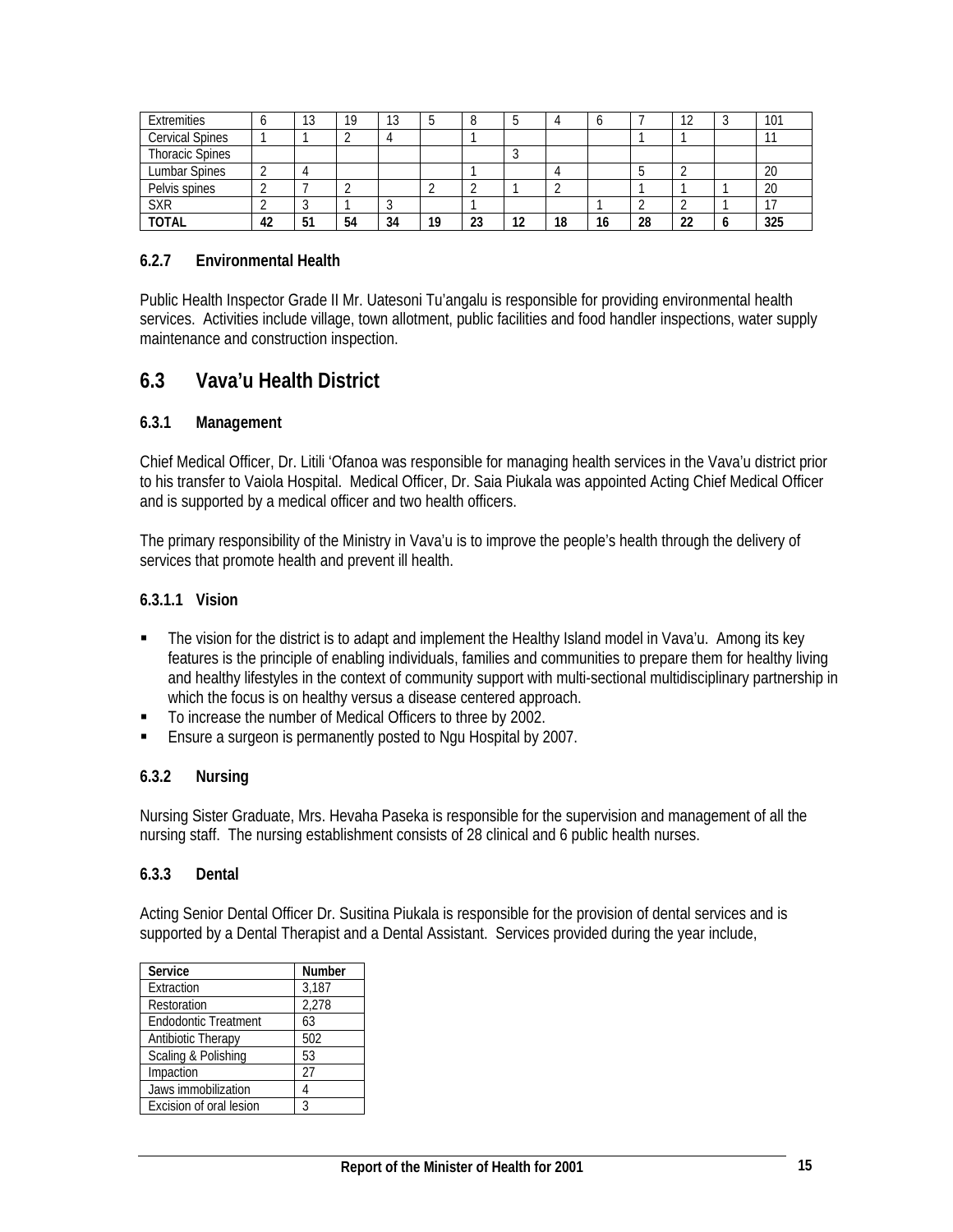| <b>Prosthetic Services</b> |  |
|----------------------------|--|
|                            |  |

# **6.3.4 Laboratory**

Mr. Tonga Havili, Laboratory Technician Grade I was responsible for laboratory services until his transfer to Vaiola and was replaced by Laboratory Technician Grade II, Mr. Francis Timani. Services available include blood, urine, stool, sputum, HIV and HbsAg tests and blood transfusion and blood bank donation.

#### **6.3.5 X-ray**

Mrs., 'Atomi Palu, X-ray Technician Grade II is responsible for the provision of x-ray services where 883 x-rays were requested during the year.

#### **6.3.6 Pharmacy**

Mr. Petelo Manu, Assistant Pharmacist Grade II is responsible for the provision of pharmacy and dispensary services and is supported by a Assistant Pharmacist Grade II.

#### **6.3.7 Environmental Health**

Mr. Niu Fakakovi, Public Health Inspector Grade I is responsible for the provision of environmental health services and is supported by a Public Health Inspector Grade II.

# **6.3.8 Health Education**

Miss. Paea Tiueti, Health Education Assistant Grade II is responsible for health education and promotion services and activities.

#### **6.3.9 Medical Records**

Miss. Kaliopeta Vainikolo, Medical Recorder, is responsible for medical records services and is supported by Mrs. Melelini So'ia who was transferred to Vaiola Hospital in May for one year training and was replaced by Miss. Lisita Holani, both officers been Junior Medical Recorders.

6.3.10 In delivering its services the following have been identified as milestones,

- A surgical and anaesthetic team (Dr S. Mesol and Dr B. Tu'inukuafe) from Vaiola visited twice and conducted clinics and performed surgery for one week each respectively.
- A 2 member ophthalmology team from Australia and Hawaii visited and conducted clinics and performed surgery.
- The Chief Nursing Officer and Matron conducted in service training for nursing staff.
- Dr Toakase Fakakovi conducted a Control of Diarrhoeal Disease workshop.
- 2 Public Health Nurses and 1 Clinical Nurse returned after completing the Post Basic Midwifery training programme.
- Continuation of good network already established with Vava'u Youth Congress, Non Government Organizations, Church Leaders, Town and District Officers, Secondary Schools in support of the outreach programme.
- **-** Aerobic exercise was conducted by Ai Komori; the Japanese Volunteer once a week for hospital staff.
- Two replacement dental chair lights were donated by Canvasback Mission.
- A US Marine dental team visited during August and provided dental services and donated dental supplies and equipment.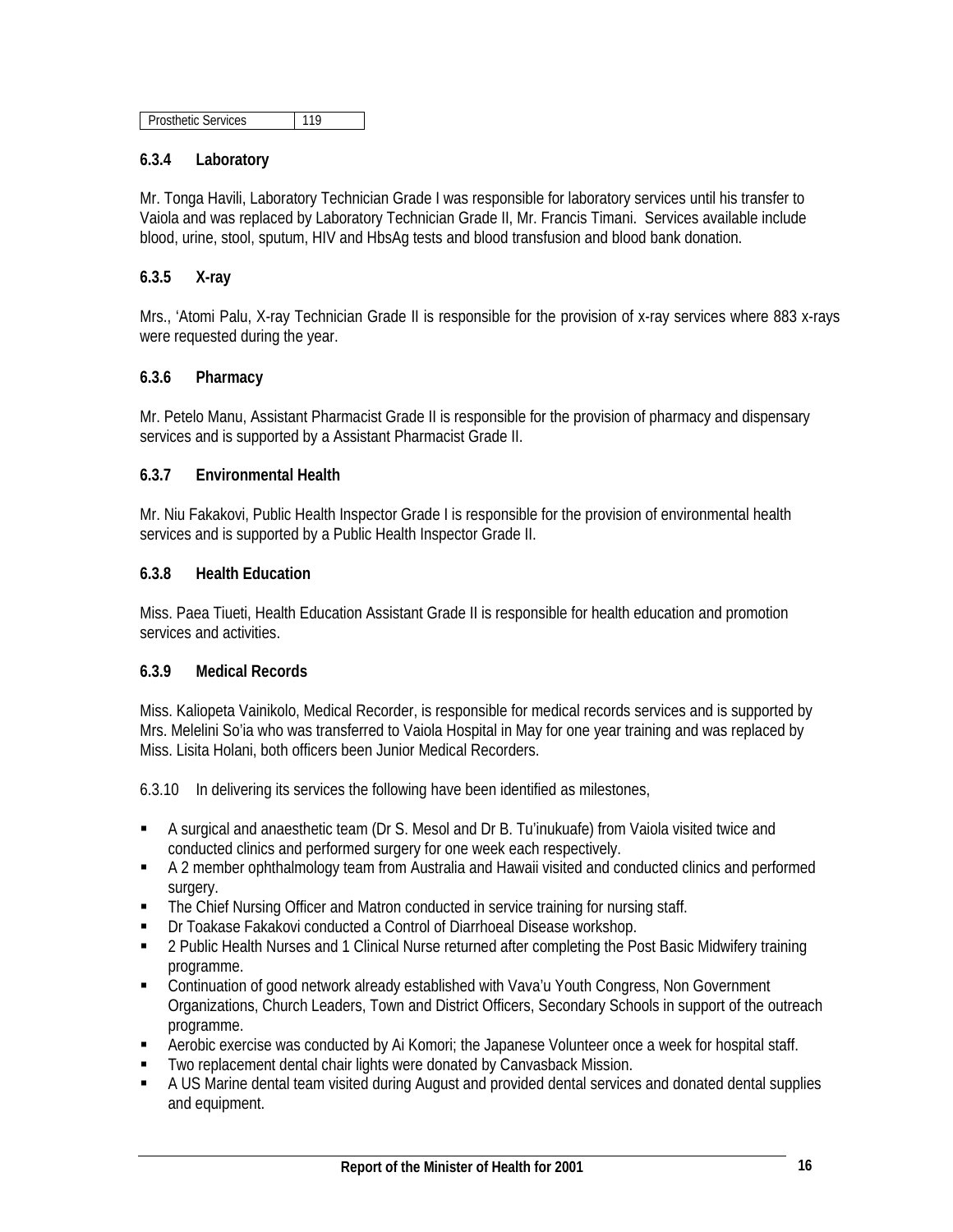- The visit in November of Principal Dental Officer Dr. 'Amanaki Fakakovikaetau to conduct out patient clinics and perform oral surgery.
- Installation of air condition unit in x-ray donated by Her Royal Highness Princess Salote Mafile'o Pilolevu Tuita.

# **6.4 Niuatoputapu Health District**

# **6.4.1 Management**

Health Officer, Mr. 'Amone Vaka'uta is responsible for managing health services in Niuatoputapu which has a catchment population of 1,279. Mr. Vaka'uta is supported by a Dental Therapist, Staff Nurse, Public Health Nurse and 5 daily paid employees. The district was allocated \$19,550.00 for operational purposes generated \$ 4,049.00 in revenue.

The Health Officer is responsible for clinical services, which include patient consultations, home visits and management of in-patients admitted to the Health Centre. Administrative tasks involve preparation of purchase orders and salary vouchers, revenue collection, monitoring of financial expenditure and supervision of daily paid staff. Public health tasks involve school visits, delivery of health promotion, village inspection, boat clearance and retail store inspection.

# **6.4.2 The Health Centres objectives are,**

- **Provide improved health services to people of Niuatoputapu**
- Maintain full coverage during filariasis campaign
- **Provide improved clinical dental health services and school dental health programme.**
- **Provide improved nursing care to health centre in patients**
- **IMPROVE COMMUNITY ANDIERTY INCOUGHT AND MANUTA Interpreteral Interpreteral Inc.** Incomposity
- To maintain equipment (sterilization autoclave and instrument)
- To complete and maintain EPI campaign
- **Promote health promotion and ante care for pregnant mothers**

# **6.4.3 Dental care**

Senior Dental Therapist Mr. Lea Pele is responsible for the provision of preventive and curative dental services. In light of the increasing dental caries in children throughout Tonga, the school dental programme is afforded priority. 471 patients were seen which included 315 adults, 4 expectant mothers and 152 children. 154 extractions were performed (94 caries, 55 peridontitis, 5 other), 151 temporary restorations and 81 permanent restorations.

# **6.4.5 Health Centre Nursing**

Staff Nurse, Mrs. Monika 'Uvea is responsible for health centre nursing services and activities. These include patient dressings, health promotion and inpatient management and treatment. Miss. Sofia Nuku was temporary transferred from Nuku'alofa to relieve for Mrs. 'Uvea who proceeded on vacation leave.

# **6.4.6 Public Health Nursing**

Public Health Nurse, Mrs. 'Ana Vaka'uta is responsible for the provision of public health nursing services which include ante natal dental care, deliveries, post natal care, home visits and the EPI programme. 30 cases visited the ante natal clinic whereby 24 deliveries were recorded.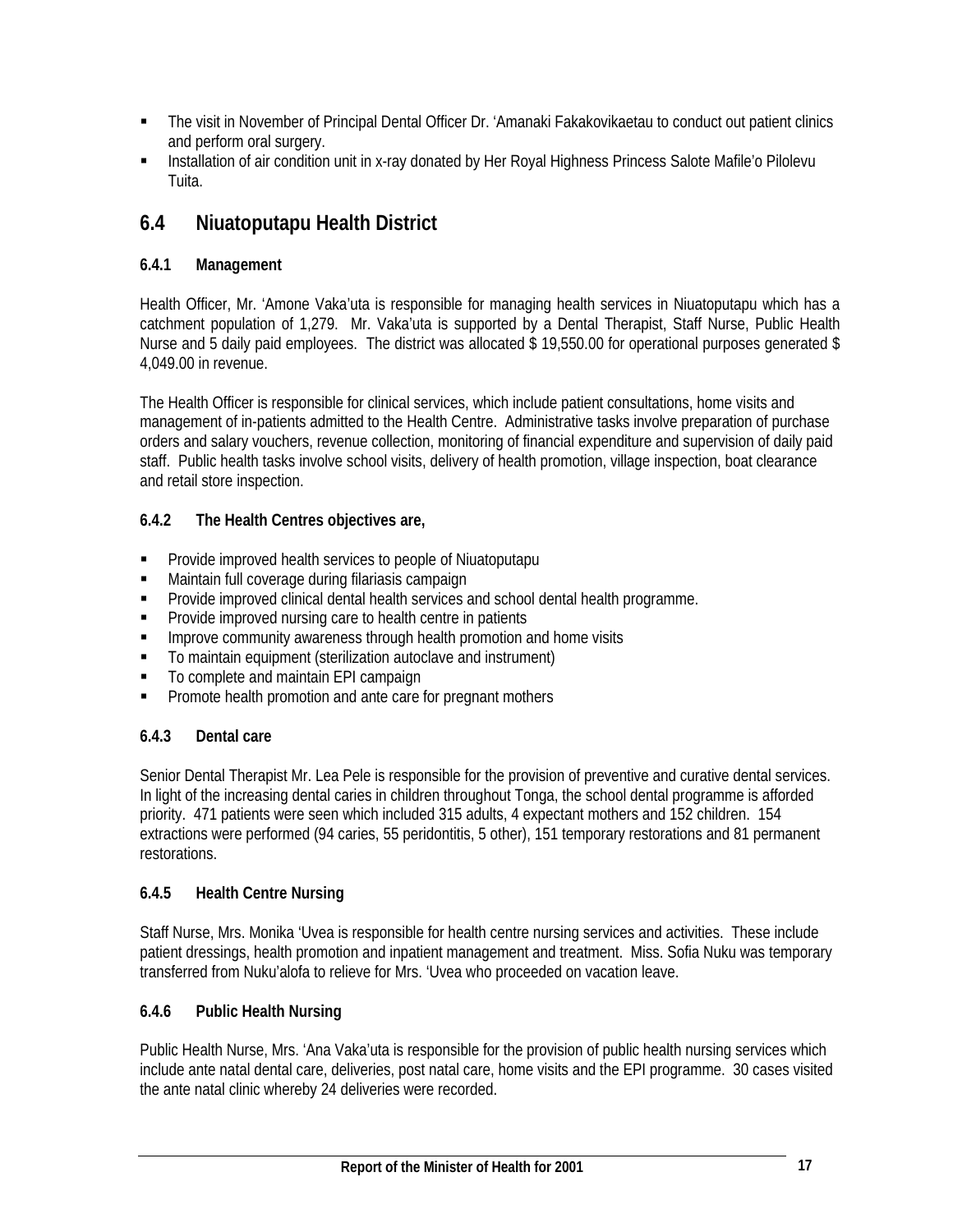# **6.4.7 Support staff**

Staff are employed on a daily paid basis as a driver, skipper, groundskeeper, laundry maid and clerk. Only the clerk and driver are employed on a full time basis whereas the remaining staff are employed for 2 to 3 days a week.

# **6.5 Niuafo'ou Health District**

# **6.5.1 Management**

Health Officer, Mr 'Asipeli Mafi is responsible for managing health services in Niuafo'ou. 1 Dental Therapist, 1 Public Health Nurse and 2 non clinical support staff support Mr Mafi.

# **6.5.2 The centre's main objectives are,**

- The provision of preventive health services with emphasis on basic health education and promotion at the community level through established structures for all age groups.
- The provision of curative health services with the diagnosis, treatment and management of medical problems and the referral of patients requiring advanced treatment and management.
- The collection and statistics on work undertaken.
- The provision of administrative, personnel, financial management services.

# **6.5.3 Public Health Nursing**

The Public Health Nurse is responsible for health for the provision of public health nursing services, which include ante natal, deliveries, post natal, home visits and the EPI Programme.

The table provides a summary of services delivered during the year.

| <b>Services</b>     | Number |
|---------------------|--------|
| Total population    | 754    |
| Total consultations | 3543   |
| Total admissions    | 79     |
| Minor surgery       | 88     |
| Local anaesthetic   | 66     |
| Referrals           | 10     |
| Village meetings    | 21     |

6.5.4 In providing its services during the year the following were identified as milestones,

- The permanent posting of a Dental Therapist to serve the people of Niuafo'ou.
- Excellent coverage for Filariasis Mass Drug Administration programme.
- **Funding secured for solar electrification of Health Centre and refrigeration facilities for vaccine cold chain.**

# **7. PUBLIC HEALTH SERVICES**

# **7.1 Management**

Chief Medical Officer, Dr. Malakai 'Ake is responsible for the management of this division. The division consist of six sections, (Communicable Diseases, Non Communicable Diseases, Maternal Child Health and Family Planning, Community Health, Environmental Health and Health Education).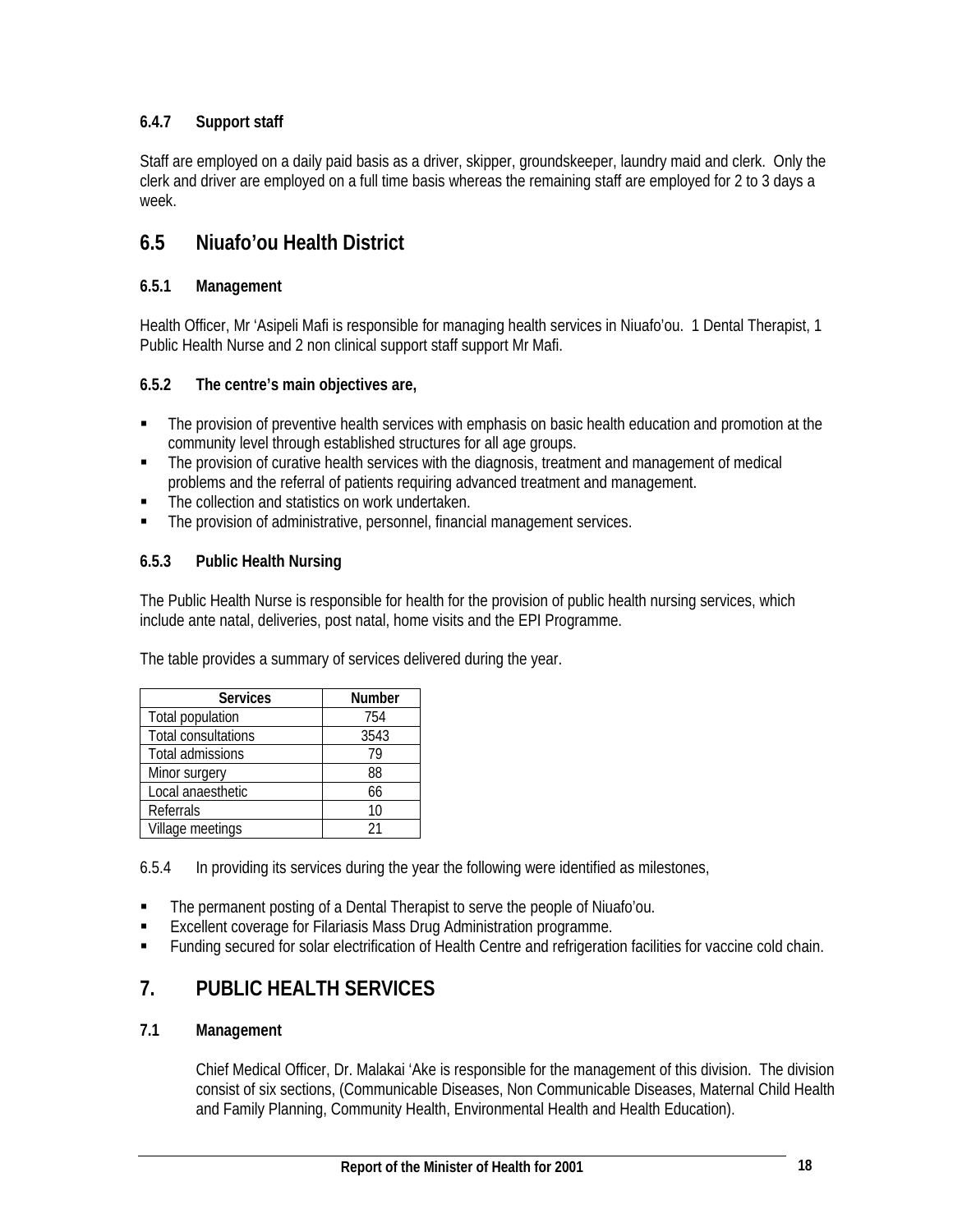# **7.2 Communicable Diseases**

- 7.2.1 Senior Medical Officer, Dr Seini Kupu was responsible for the management of the section until July when she took up a Short Term Consultant assignment with WHO. 1 Senior Health Officer, 2 Public Health Assistant Grade I and 3 Public Health Assistant Grade II provide support to the Senior Medical Officer. Mrs. 'Ofa Tukia, Senior Health Officer took over responsibilities for managing the section during Dr. Kupu's assignment. The section was allocated \$4,750.00 to facilitate the implementation of its services and activities.
- 7.2.2 The functions of the section are,
- Develop and implement strategy, policy and preventative healthcare programmes to reduce the incidence of communicable diseases in Tonga.
- Responsible for the management and treatment of all communicable disease patients admitted to the Infectious ward or undergoing either out -patient or domicilliary treatment.
- **Formulate standard protocols for the management of all communicable diseases.**
- Responsible for processing medical examinations required for visa applications, employment, shopkeepers and food-handlers, and any other requirements.
- **Ensure active participation in matters related to Communicable Diseases.**
- 7.2.3 The sections general objective is,
- To reduce the incidence of communicable diseases in Tonga through the development and implementation of strategy, policy and preventative healthcare programmes.
- 7.2.4 Twelve (12) cases of **Tuberculosis** (all forms) were reported during the year as opposed to 24 in 2000. One death during treatment was reported.
- 7.2.5 No new cases of **Leprosy** was reported during the year. However there were four (4) cases under surveillance at the start of the year, one was released, thus leaving only three (3) cases under surveillance.
- 7.2.6 **Typhoid fever** continues to surface with fourteen (14) cases reported during the year and one (1) **healthy carrier** was identified and treated. The majority of patients were from Tatakamotonga village.
- 7.2.7 **Sexually Transmitted Infections** (STIs) and **HIV/AIDS** continue to be a potential public health problem in the country. Thirty-three (33) cases of confirmed g**onorrhoea** were reported in Tongatapu during the year and predominantly from the 15-30 age group, and Nuku'alofa district. No new HIV/AIDS cases were reported, however three (3) confirmed cases were alive and one patient subsequently developed AIDS and died during the year
- 7.2.8 The first of Mass Drugs Administration (MDA)) for the elimination of filariasis was conducted nationally on the 25<sup>th</sup> March. In accordance with the WHO protocol the target population should be covered within 2 months of the campaign commencing.
- 7.2.9 In implementing its activities during the year following were identified as milestones,
- Completion of the Mass Drug Administration for the elimination of filariasis resulting on 25 March resulting in 95 % coverage for the entire country.
- Completion of 28 day drug treatment of typhoid healthy carriers in Tongatapu using the Directly Observed Treatment Regimen.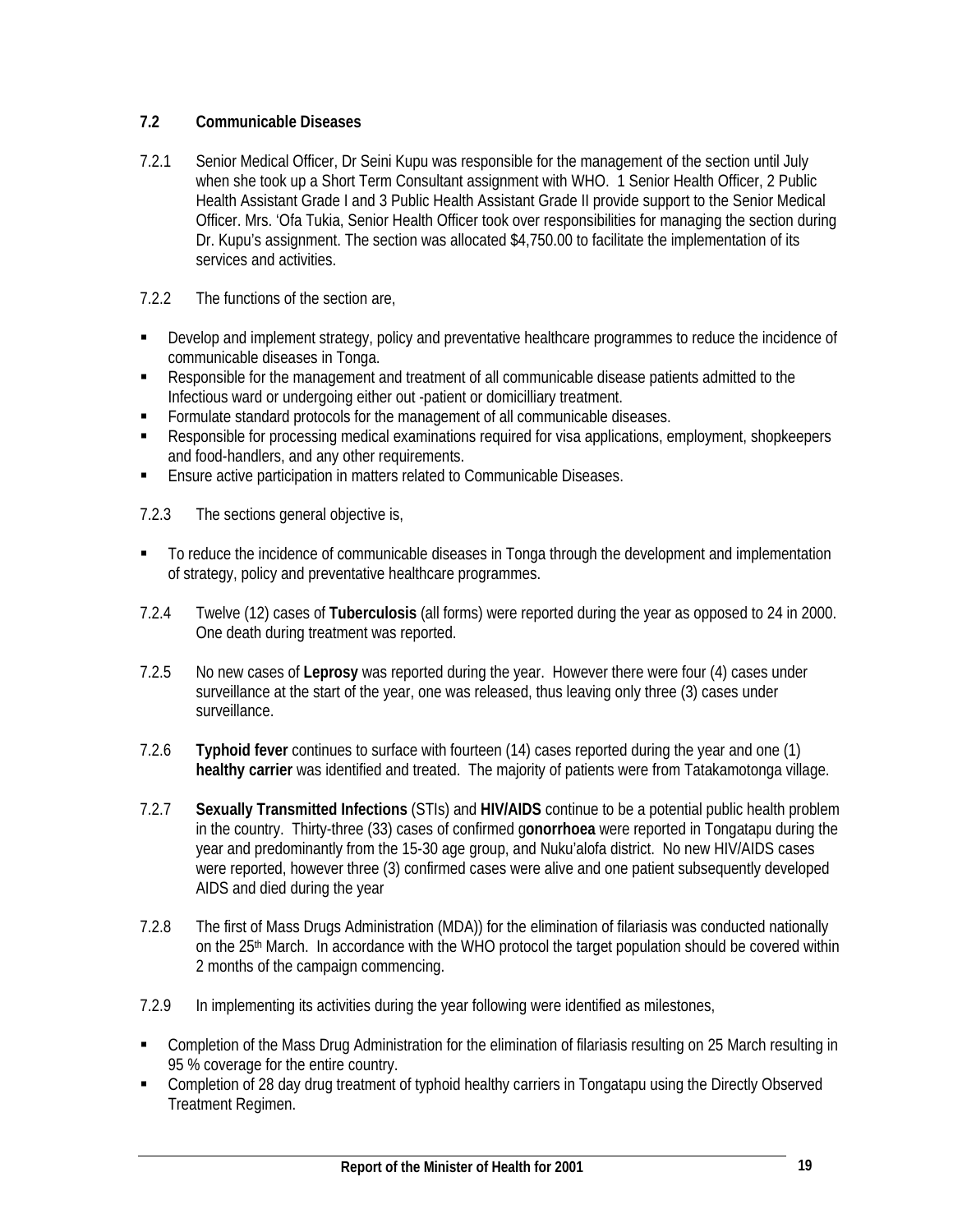- Achieved 93 % (15 cases) cure rate for all positive pulmonary tuberculosis smear cases diagnosed in 2000 following completion of treatment during the  $3<sup>rd</sup>$  quarter of 2001. This is well above the global target of 85  $\%$ .
- 7.2.10 The Communicable Diseases Control section was most fortunate to receive financial and technical support from several donors which include WHO, Secretariat of the Pacific Community, AusAID, NZODA and Community Health for Tuberculosis Australia (CHATA). The support provided by these bodies is acknowledged with gratitude and contributes significantly to the achievement of the section's objectives.

# **7.3 Non Communicable Diseases (NCD)**

- 7.3.1 Senior Medical Officer, Dr. Malakai `Ake is responsible for managing this section in addition to his CMO responsibilities.
- 7.3.2 The sections objectives are,
- Reduce incidence of NCD (number of new cases)
- Reduce complication and premature deaths from NCD in collaboration with secondary prevention components of NCD control and prevention.
- 7.3.3 The control and prevention of NCD at primary prevention level through inter-sectoral collaboration both within and outside the Ministry and is operated at 2 levels.

# **Primary Prevention**

- Mass health protection and promotion. Emphasis is placed in mass health protection and promotion of healthy lifestyles and NCD risk factors at all levels of the community. The objective is to reduce public demand for NCD risk factors, thus reducing risks of suffering from NCD`s.
- **Structural interventions at policy making level to formulate policies that will create an environment where** NCD risk factors are not easily available to the public.

# **Secondary Prevention**

- Emphasis is based on screening for NCD cases, early treatment and follow up of cases and rehabilitation. The Diabetic Centre is responsible for activities carried out at this level.
- **There is no tertiary prevention component due to lack of financial and human resources.**
- Production and delivery of weekly radio and TV programmes.
- Ongoing production and distribution of health education and promotion materials on healthy lifestyle and NCD pamphlets and billboards.
- In pursuit of the "Reaching Out" initiative the section is part of the multidisciplinary health teams visiting villages. Activities and services include health promotion, environmental health, maternal child health, dental and health information.
- **Tracing of diabetic defaulters from Diabetes Centre.**
- **Organising World Diabetes Day activities.**
- Continuous referral of NCD (new and old cases) to Diabetic Centre, Hypertension and Cardiac Clinics.
- Strengthening collaboration with government departments and non-governmental organisations through the National Food and Nutrition Committee on all matters pertaining to nutrition policies.
- **Support and active involvement in World Food Day activities.**
- Training workshop on cancer prevention and control.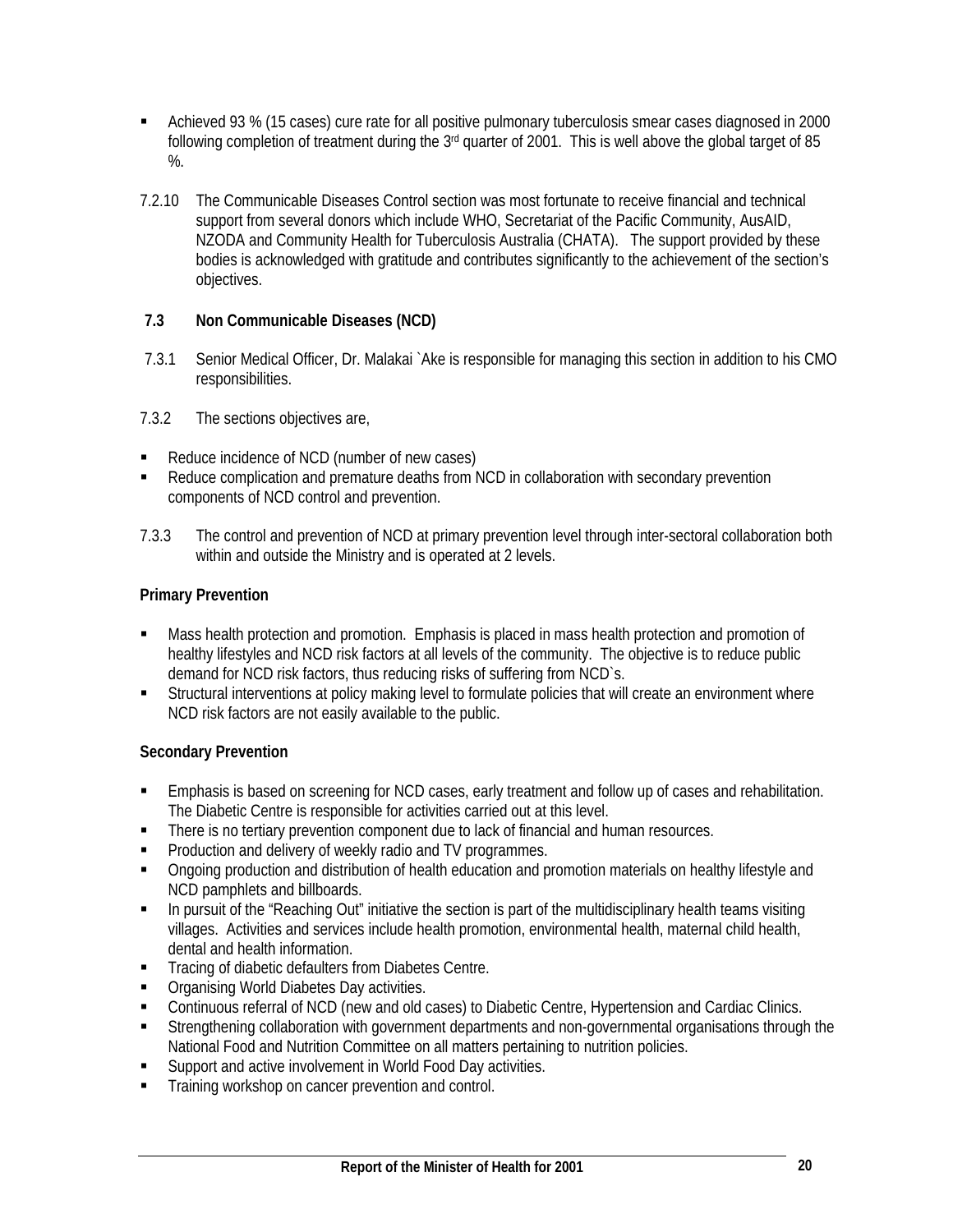# **7.4 Environmental Health**

7.4.1 Supervising Public Health Inspector Mr. Lelea Tu'itupou manages this section and is assisted by one Public Health Inspector Graduate, two Senior Public Health Inspector, one Public Health Inspector Grade I and 11 Public Health Inspector Grade II.

# 7.4.2 The section has established and set its goal for 2001as,

- To strengthen and improve environmental health services.
- To reduce the incidence and prevalence of communicable diseases through appropriate environment health services and activities.
- $\blacksquare$  To improve rural water supply development.
- 7.4.3 The objectives of the section are,
- To ensure the coverage of rural communities access to a continuous supply of safe water is increased.
- To increase households with proper sanitary disposal systems
- To strengthen skills and knowledge of staff
- To enforce Public Health Act.
- 7.4.4 As such the following units are established to implement the sections responsibilities, Water Supply, Food Sanitation, Vector Control, Garbage Collection and Sewage Disposal, Industrial Health and Building Plan Unit.

#### 7.4.5 The functions of the Units are,

# 7.4.5.1 Water Supply

- Conduct routine inspection and water disinfection of rural water supply
- Water sampling for bacteriological and chemical analysis
- Audit financial records of village water committees
- **Plan and implement new rural water scheme**
- **EXECONSULTE:** Consult with village water committee consumers
- **Prepare activities report**

# 7.4.5.2 Vector Control

- Conduct vector survey and investigate vector borne cases
- **EXECONDUCT** Conduct household fumigation and destruction of breeding habitats
- **Prepare activities report.**

# 7.4.5.3 Village Sanitation

- Conduct individual house inspection
- Consult village women committees
- **Inspect public amenities**
- Implement and monitor health development projects
- **Prepare activities report**

#### 7.4.5.4 Garbage Collection and Sewage Disposal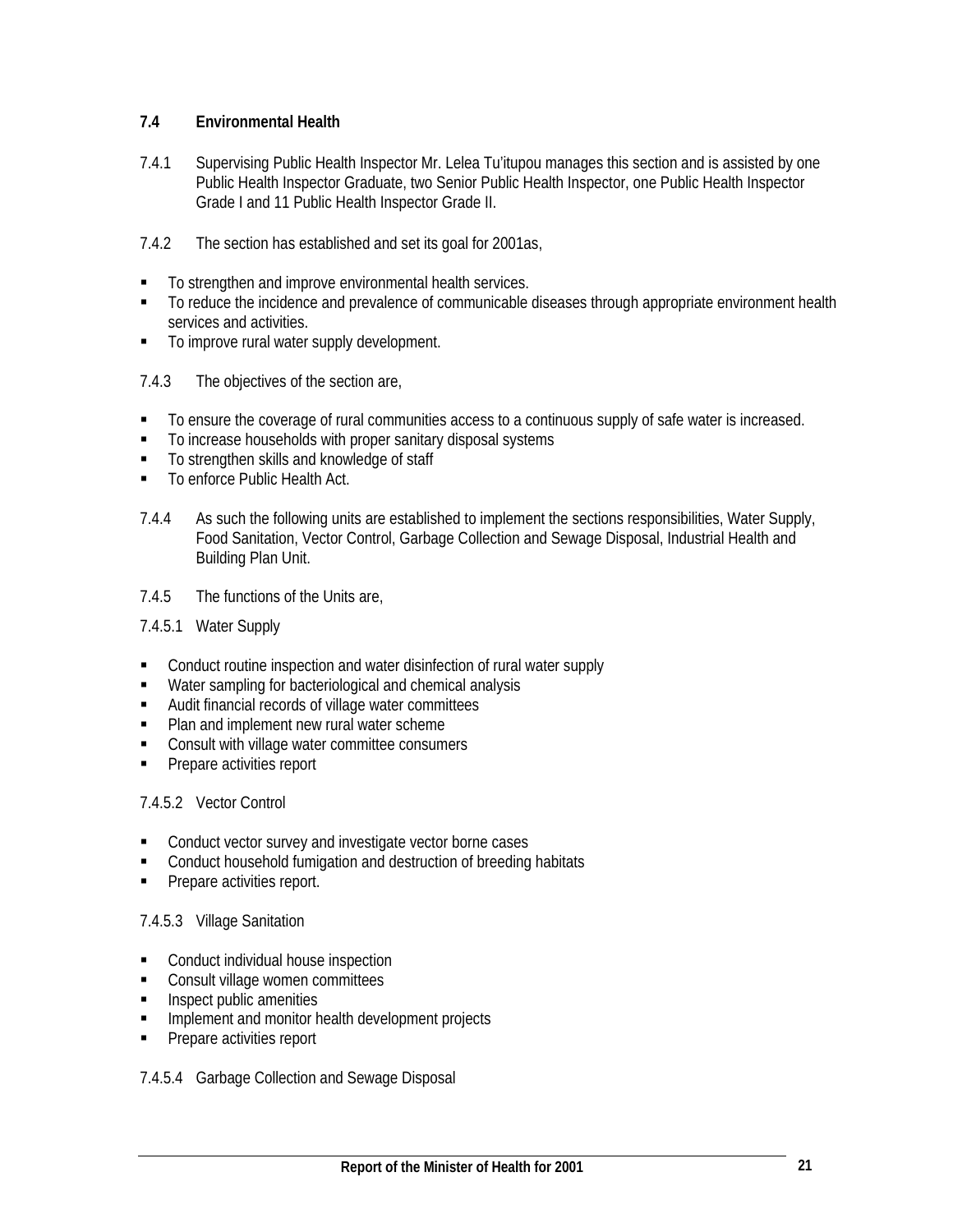- **Manage daily operations of refuse collection services**
- **Maintain and monitor dump site**
- **Maintain and monitor dry sludge beds.**
- **Maintain and monitoring existing public toilets**
- **Prepare report of the activities**

# 7.4.5.5 Industrial Health

- Carry out routine inspection of industries
- **Provide health procedure to workers**
- Carry out testing
- **Investigate of accident**
- Prepare report of the activities

# 7.4.5.6 Building Plan Inspection

- Inspection of building sites and design a proper waste water drainage system
- Appraise commercial and private building plan specifications sanitary disposal systems
- Prepare report.

7.4.6 In performing its responsibilities during the year the following are noted as milestones,

- Upgrading rural water supplies at Kuolo, Ha'apai and Folaha in Tongatapu through financial assistance from the Government of Japan.
- Installation of water meters for Folaha and will improve the monthly collection of fees.
- Control of typhoid outbreak particularly in Tatakamotonga, whereby one healthy carrier was identified, managed and treated.

# **7.5 Health Education**

7.5.1 Acting Health Education Officer, Mrs. Susana Latu is responsible for managing this section and is supported by 6 Health Educators, 2 Technicians and 1 Artist Illustrator. In extending its services, a Health Education Assistant Miss. Paea Tiueti has been permanently posted to Ngu Hospital.

Two staff members (Mr. M. 'Ofanoa, Health Education Officer, Miss. K. Vaipulu, Computer Assistant) continue to be on overseas leave without pay.

- 7.5.2 The sections objective for the year involves,
- The promotion of healthy life-styles amongst the different age groups in Tonga in order to bring about desirable health practices amongst individual and communities.
- 7.5.3 The section continued to adopt WHO's global theme **"Health for all Begins at Home"** as the main focus of activities for the year. This theme coincides with the Ministry's initiative of **"Reaching Out".** The theme stresses the role health workers; individuals, families and communities have in promoting healthy lifestyle.
- 7.5.4 The section planned a comprehensive mass media approach utilising (radio, television and community outreach programmes) as a means of communicating and disseminating information, to empower individuals and communities with reasonable knowledge, skills and practices in order take greater responsibilities for their individual health.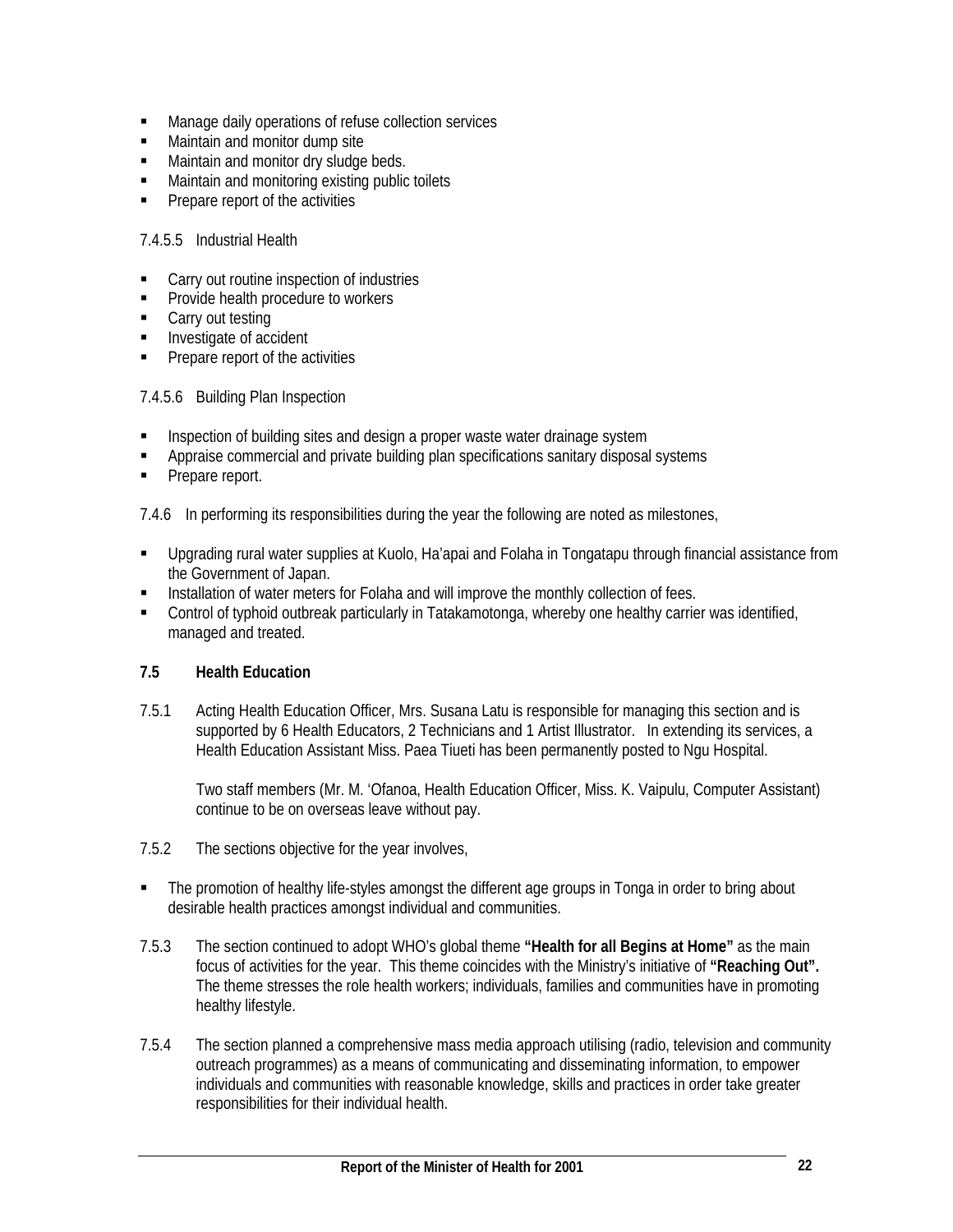7.5.5 The following activities and services were undertaken in pursuit of the section objectives.

# 7.5.5.1 **Radio Health Programmes**

 The section continued to plan and coordinate the Ministry's radio health programmes. 344 radio health programmes were produced and aired during the year. 2 local businesses and WHO sponsored 132 of these programmes. The following table provides further details.

| No             | Discipline                     | No. of Programmes | %              |
|----------------|--------------------------------|-------------------|----------------|
| 1              | Communicable disease           | 34                | 10             |
| $\overline{2}$ | <b>Health Education</b>        | 42                | 12             |
| 3              | <b>Environmental Health</b>    | 28                | 8              |
| $\overline{4}$ | Dental Health                  | 18                | 5              |
| 5              | <b>MCH/FP</b>                  | 12                | 3              |
| 6              | <b>Out Patient</b>             | 11                | $\overline{3}$ |
| 7              | Psychiatric Ward               | 11                | $\overline{3}$ |
| 8              | Paediatric                     | 10                | $\overline{3}$ |
| 9              | Obstetric Ward                 | 10                | 3              |
| 10             | Diabetic Ward                  | 10                | $\overline{3}$ |
| 11             | ENT                            | 5                 | $\overline{2}$ |
| 12             | Eye Clinic                     | 5                 | $\overline{2}$ |
| 13             | Medical Ward                   | $\overline{4}$    | 1              |
| 14             | Surgical Ward                  | $\overline{3}$    | 0.9            |
| 15             | Dispensary                     | $\overline{3}$    | 0.9            |
| 16             | <b>Blood Bank</b>              | $\overline{3}$    | 0.9            |
| 17             | <b>Out Patient Clinic</b>      | $\overline{2}$    | 0.6            |
| 18             | Administration                 | 1                 | 0.3            |
| 19             | Vete Holdings                  | 52                | 15             |
| 20             | Dr. Supileo Foliaki Foundation | 28                | 8              |
| 21             | Tasilisi 'a Natingikeili       | 52                | 15             |
|                | Total                          | 344               | 100            |

# 7.5.5.2 **Radio Spots Announcements**

 10 new radio spots were produced to promote different priority health issues which included the World Health Day, World No Tobacco Day, launch of the Tobacco Act, launch of the Filariasis Mass Drug Administration and World AIDS Day.

# 7.5.5.3 **Television Programme**

■ 75 Television Programmes were produced and televised during the year on different health issues and the following table provides further details.

| Theme                         | <b>Number of Programmes</b> | %   |
|-------------------------------|-----------------------------|-----|
| Non communicable diseases     | 52                          | 61  |
| Health for All Begins at Home | 12                          | 14  |
| <b>Filariasis</b>             |                             | 5   |
| <b>Diabetes</b>               |                             |     |
| Mental health                 |                             |     |
| Say No to Tobacco             |                             |     |
| Immunisation                  |                             |     |
| <b>Nutrition</b>              |                             |     |
| TOTAL                         | 75                          | 100 |

# 7.5.5.4 **Community Approach**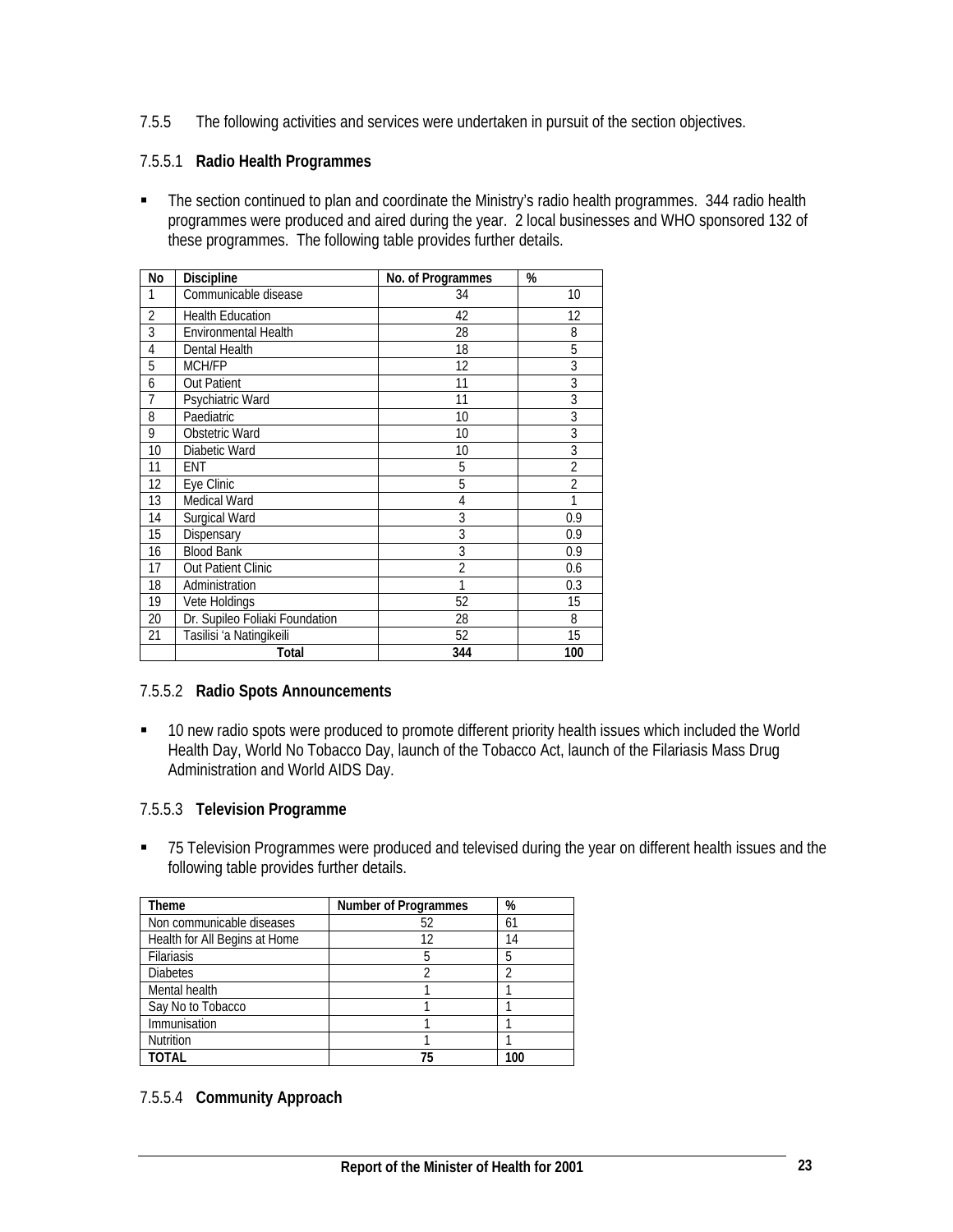Various community outreach programmes were conducted to reflect the section goals and objectives and were implemented and coordinated with other sections community based activities.

| <b>Village</b>    | <b>Number of Attendees</b> |
|-------------------|----------------------------|
| Ha'alalo          | 42                         |
| Malapo            | 63                         |
| Veitongo          | 132                        |
| Ha'asini          | 61                         |
| Haveluliku        | 31                         |
| Lavengatonga      | 36                         |
| Fatumu            | 18                         |
| Niutoua           | 43                         |
| Afa               | 64                         |
| Manuka            | 24                         |
| Navutoka          | 32                         |
| Talafo'ou         | 19                         |
| Nukuleka          | 31                         |
| Hoi               | 47                         |
| Holonga           | 26                         |
| Nakolo            | 33                         |
| Tatakamotonga     | 48                         |
| LDS Tu'atakilangi | 52                         |
| Matangiake        | 30                         |
| Fasi moe Afi      | 40                         |
| Tokomololo        | 30                         |
| 'Isileli          | 80                         |
| Kolomotu'a        | 100                        |
| Total             | 1015                       |

#### 7.5.5.5 **Aerobic Exercise**

**148 aerobic exercise sessions were organised and implemented as depicted in the following table.** 

| Village                     | <b>Number of Sessions</b> |
|-----------------------------|---------------------------|
| Veitongo                    | 30                        |
| Ha'avakatolo                | 27                        |
| Fua'amotu                   | 25                        |
| Kolofo'ou                   | 24                        |
| <b>FWC Halafo'ou</b>        | 19                        |
| Anglican Church, Nuku'alofa | 23                        |
| Total                       | 148                       |

#### 7.5.5.6 **Walk for Health**

• The section in collaboration with the Central Planning Department continued to take the lead role in organising and implementing the monthly Walk for Health in Tongatapu with the support of Chief Medical Officer, PH and WHO Country Liaison Officer.

| Village    | Number of        | Gender |      |  |  |
|------------|------------------|--------|------|--|--|
|            | <b>Attendees</b> | Female | Male |  |  |
| Malapo     |                  | 35     | 12   |  |  |
| Houma      | 26               | 19     |      |  |  |
| Kolovai    | 58               | 50     |      |  |  |
| Nuku'alofa | 43               | 32     |      |  |  |
| Nukunuku   | 55               | 42     | 13   |  |  |
| Fua'amotu  | 37               | 32     | 5    |  |  |
| Ha'asini   | 34               | 25     |      |  |  |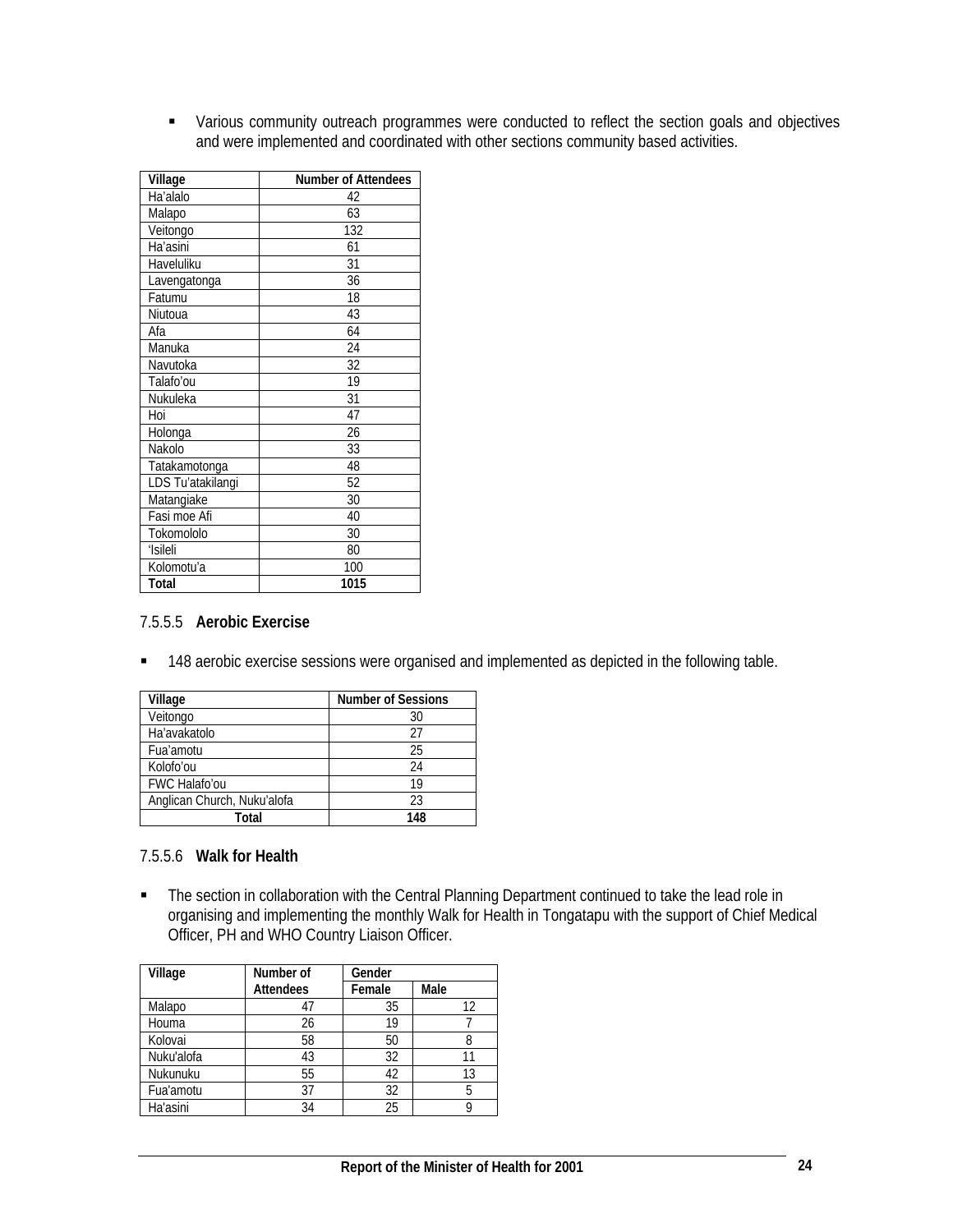| Haveluliku   | 31  | 24  |     |
|--------------|-----|-----|-----|
| Lavengatonga | 39  | 30  |     |
| Fatumu       | 21  | 16  |     |
| Niutoua      | 42  | 36  |     |
| Afa          | 38  | 30  |     |
| Navutoka     | 44  | 39  |     |
| Talafo'ou    | 23  | 16  |     |
| Nukuleka     | 24  | 18  |     |
| Total        | 562 | 444 | 118 |

# 7.5.5.7 **IEC (Information, Education, Communication) Materials**

• The development of IEC materials is a major activity of the section. The following IEC material was developed during the year.

| Item               | Theme                     | Quantity |
|--------------------|---------------------------|----------|
| <b>POSTERS</b>     | Obesity                   | 900      |
|                    | Social effects of alcohol | 450      |
|                    | Anti Smoking              | 450      |
|                    | Dangers of Diabetes       | 450      |
|                    | <b>Balanced Diet</b>      | 450      |
|                    | III effects of alcohol    | 450      |
|                    | Exercise                  | 450      |
| <b>PAMPHLETS</b>   | High blood pressure       | 200      |
|                    | <b>Knowing Diabetes</b>   | 200      |
|                    | <b>Heart Disease</b>      | 200      |
|                    | Anti Smoking              | 50       |
|                    | <b>Filariasis</b>         | 1000     |
|                    | Diahoerra                 | 2000     |
| <b>SIGN BOARDS</b> | Anti Smoking              | 100      |
| <b>BILLBOARDS</b>  | Anti Smoking              | 20       |
| <b>STICKERS</b>    | Anti Smoking              | 2500     |
|                    | Total                     | 9870     |

# 7.5.5.8 **Commemorative Days**

• The section continued to support the following commemorative days by organising and implementing various activities highlighting its theme and objective.

| Date                       | Theme          |                                                                      |
|----------------------------|----------------|----------------------------------------------------------------------|
| 27 February                | $\blacksquare$ | Leprosy Day                                                          |
| 25 March                   | $\blacksquare$ | World Tuberculosis Day                                               |
|                            | п.             | <b>Filariasis Mass Drug Administration</b>                           |
| 07 April                   | $\blacksquare$ | World Health Day                                                     |
| 31 May                     | ٠              | World No Tobacco Day                                                 |
| 03 September               | $\blacksquare$ | Launch of Tobacco Act                                                |
| 14 November                | ٠              | World Diabetes Day                                                   |
| 26 November to 02 December | ٠              | World AIDS Day and launch of Strategic Plan on HIV/AIDS for<br>Tonga |

- 7.5.6 As part of the ongoing staff development health education staff participated in the following local and regional workshops and training.
- **Sub Regional Workshop on Post Harvest Fisheries, 10-12 April, Apia, Samoa sponsored by Canadian** Development Fund.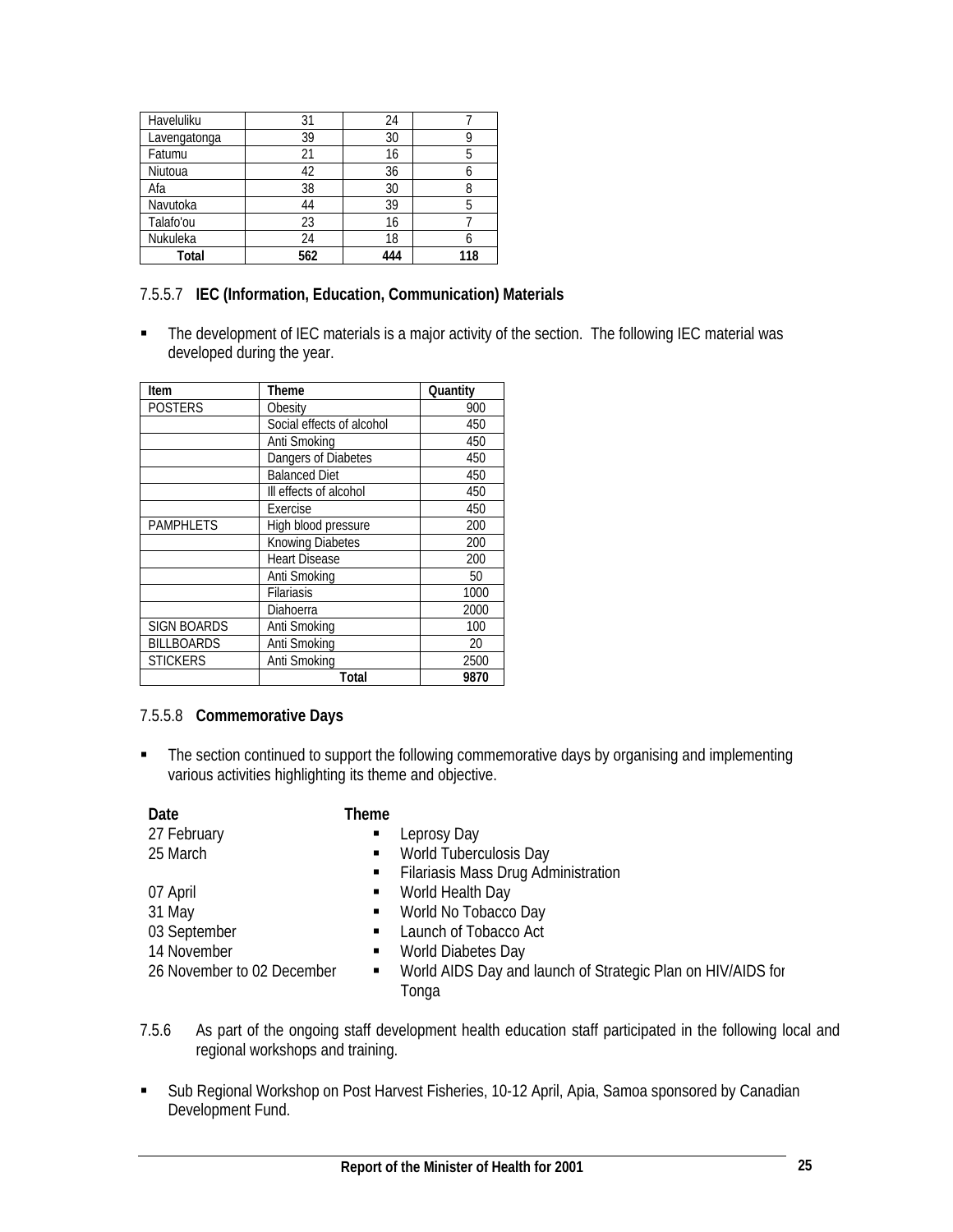- Workshop on Cardiovascular Disease, Eua, 10-12 July, Vava'u 17-19 July, Ha'apai, 24-26 July, Hahake district, Tongatapu, 27-29 August, Hihifo district, Tongatapu, 12-14 September
- Workshop for Teachers on Healthy lifestyle Health Promotion School, 21-24 August funded by WHO.
- Strategic Planning Workshop, 3 October, Nuku'alofa and funded by AusAID.
- Adolescent/Reproductive Health Workshop organised by Tonga Family Health Association, Nuku'alofa.
- Workshop on Survey Data on Alcohol/Tobacco amongst Secondary School students conducted in 1999, Nuku'alofa and coordinated by Central Planning Department
- One-day workshop on Overweight led by WHO Consultant Dr. Gary Egger in Nuku'alofa and sponsored by WHO.
- First Aid Workshop, 21May to 01 June, Nuku'alofa coordinated by the Tonga Red Cross.
- Script Writing Workshop, 16-29 May, Nuku'alofa organized by the QSSN and sponsored by WHO.
- Workshop on Tuberculosis, 23- 29 May, Nuku'alofa funded by WHO.
- Adobe Page Maker and Adobe PhotoShop, 24- 29 September, Nuku'alofa organized by Women's Development Unit and sponsored by SPC.
- In-service Training on Reproductive Health, Nuku'alofa sponsored by Tonga Family Health Association.
- Promotion of Healthy lifestyles for Peer Groups Workshop, 20-21 September, Nuku'alofa and funded by WHO.
- Training of Sia'atoutai Theological College Women on family health related topics and issues.
- 7.5.7 The following staff undertook formal training overseas during the year,
- Mr. 'Eva Mafi, commenced 12 months postgraduate training leading to a Graduate Diploma in Health Promotion at Deakin University, Melbourne, Australia and was sponsored by WHO.
- Miss. Mele Tu'ivai, participated in a 7 month training programme at the Community Education and Training Centre, Suva, Fiji leading to a Certificate in Community Work, 20 March to 20 October 20.
- Miss. Naomi Fakauka departed for Japan on 02 August to undergo training in the Japanese Language (Intermediate and Advance Level) funded by JICA.
- 7.5.8 In implementing its services the following were identified as significant milestones accomplished during the year,
- The assignment of Dr. Viliami Puloka, to manage the Health Education/Promotion section following special leave to accompany his spouse Dr. Aivi Puloka while on training in the United Kingdom. Dr. Puloka possesses a BA and MPH (Health Education) as well as a MBBS. His appointment will significantly improve the services provided by the section.
- Miss. Namoe Sau, resumed duty following successfully completing a Master Public Health from Deakin University, Melbourne, Australia which was funded by AusAID.
- Procurement of essential equipment which included television and video set, photocopier machine and 2 tape recorders.
- Initiation of weekly exercise session for staff every Friday afternoon organised and led by the section.
- Establishment of a mobile Health Education/Promotion team visiting villages on Tongatapu promoting healthy lifestyle and living. The team consists of health information, dental, public health nursing, health officer and health education staff.

# **7.6 Community Health**

7.6.1 Training Coordinator, Mr Vaipulu Manuopangai is responsible for managing this section and is supported by 23 Health Officers.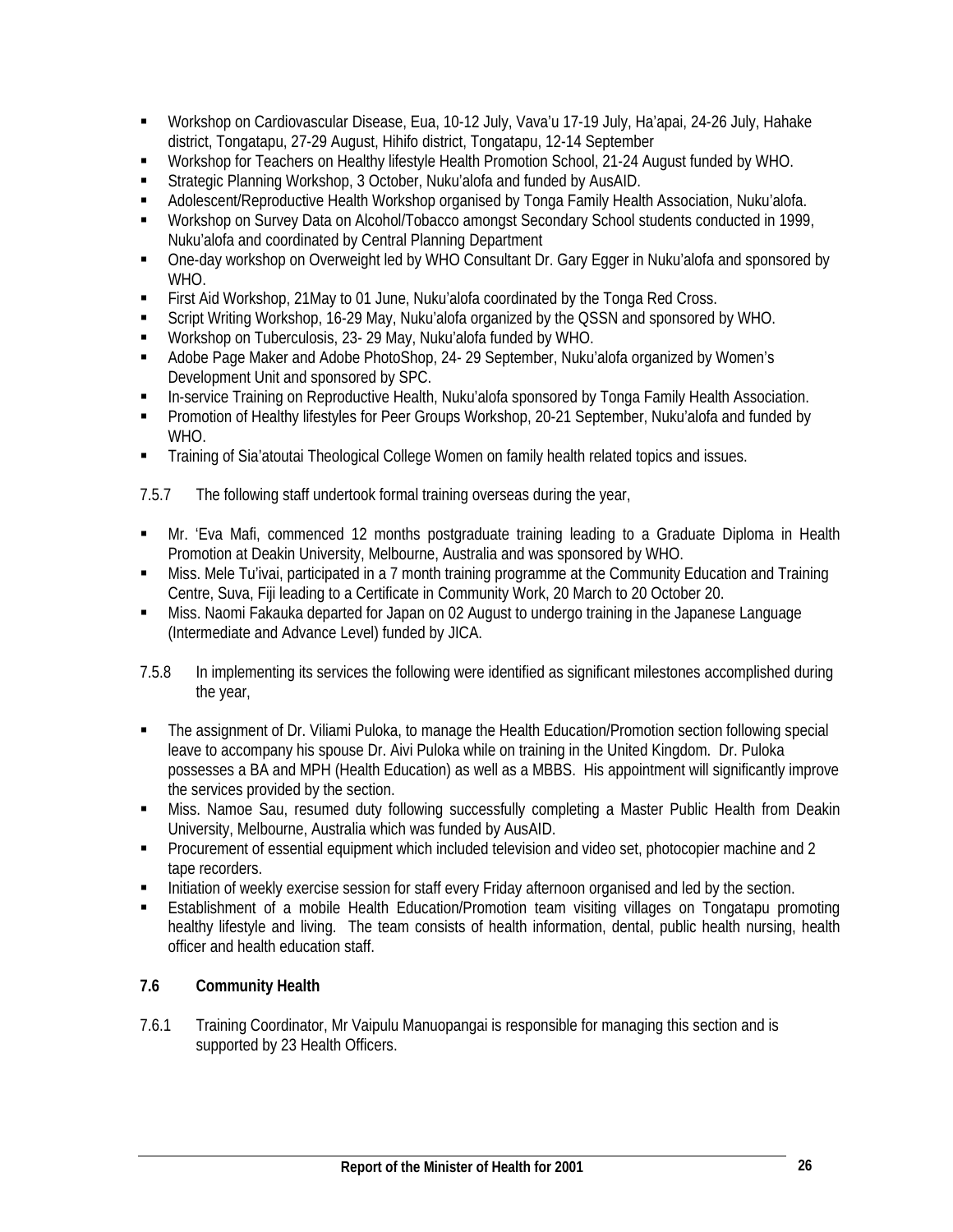7.6.2 Health services are made available to the public through health centers strategically located in rural communities. There are 7 on Tongatapu, 2 in Ha'apai (Nomuka and Ha'afeva), 3 in Vava'u (Ta'anea, Tefisi and Falevai) and one each in Niuafo'ou and Niuatoputapu respectively.

7.6.3 The section's objectives are,

- To extend and improve health services at the community level.
- To strengthen community involvement and community participation in the decision making regarding community health programmes.
- To increase equity to health care through a balanced distribution of services to all island groups and rural areas.
- 7.6.4 The sections functions are,
- **Promote community participation by working with people and helping them to rely as much as possible on** their own efforts and resources to meet their health needs.
- **IMPROVE data collection and reporting system from the health centres.**
- Educate and promote healthy life style in the community.
- Coordinate, plan and implement school health programmes.
- **Upgrade staff skills and knowledge.**
- **IMPROVE referral system between health centres and hospitals.**
- **Coordinate refresher courses and in-service training for health officers.**
- Training and supervision of village health worker for isolated island in Ha'apai and Vava'u.

# 7.6.5 The Health Centre's functions are,

- **Provide 24 hour outpatient at health centres**
- Refer patients to centers with more specialized medical and nursing services
- **Provide follow up of selected cases referred from hospitals.**

# **Family Health**

 Provide supervised child care, immunization, family planning, antenatal care and selection of patients needing admission for hospital care.

# **Dental Care**

**Provide or assist with the provision of dental services.** 

# **Disease Control**

- Control communicable and non communicable disease through case finding, default tracing and treatment.
- **IMMUNIFIGHT IMMUNIFIGHT Against tetanus, measles, whooping cough, polio and diptheria.**
- **Promote programmes for nutritional improvement through villages schools and liaison with other agencies.**
- Promote suitable water supplies, method of waste disposal, housing and vector control.

# **Community involvement**

Work with communities to promote participation and contribution to the management of rural health centre.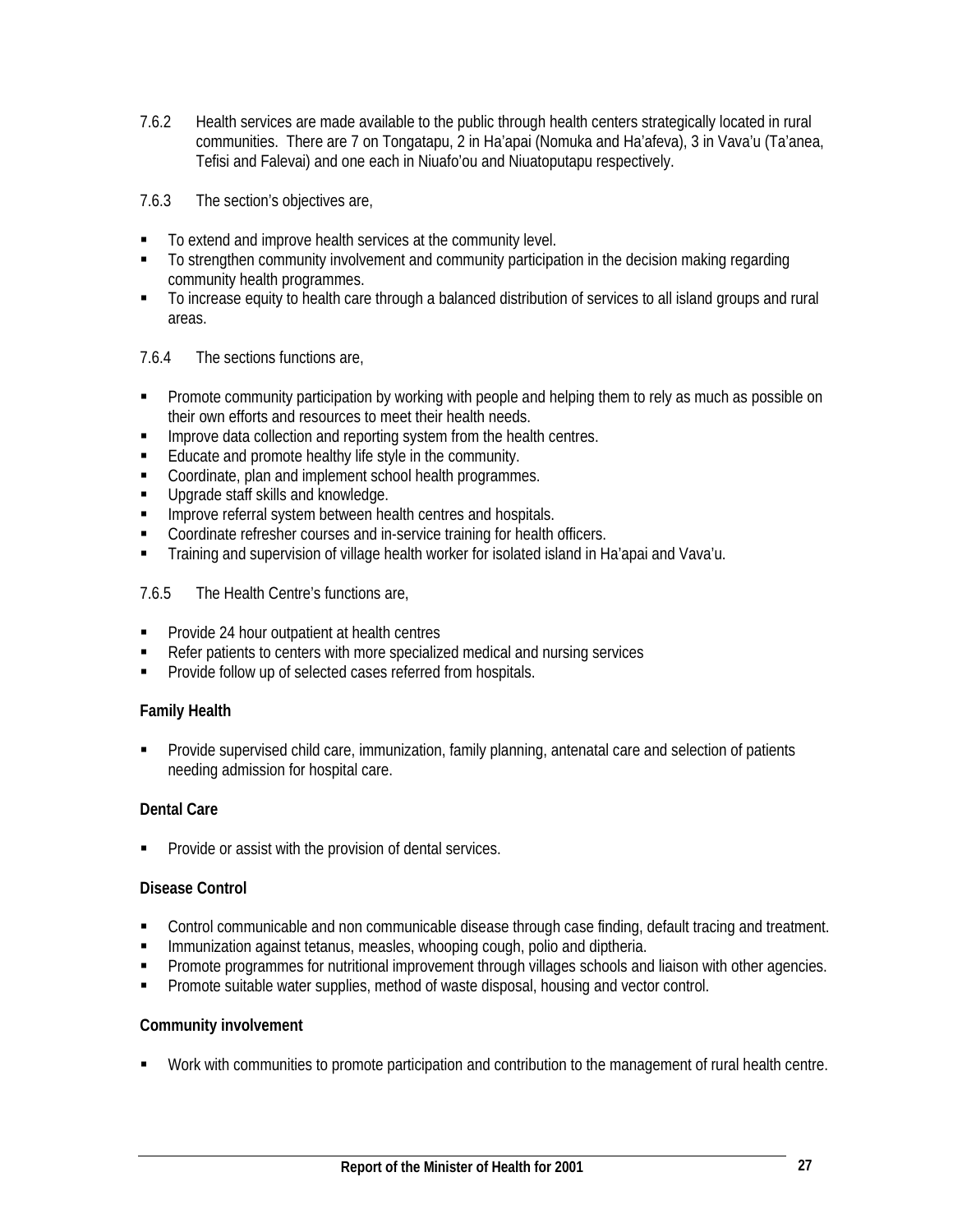# **Evaluation**

- **•** Report regularly on health status of the population and activities carried out within the service.
- 7.6.6 The section was allocated with \$60,000 for the renovation of the 14 health centres around Tonga. This is a significant milestone and complements the Ministry's objective of making services readily available at the community level. The funds were used to renovate health centres, staff quarters and maternal child health clinics.

# **Health Centre Visits (Tongatapu)**

|           | ⋍   |     | ${\sf M}$ | n<br>$\sim$ | M<br>--- | -   | -   | A<br>_ | ∼<br>ີ<br>- | v<br>_ | N<br>$\overline{\phantom{a}}$ | D         | <b>Total</b> | <b>Average</b> |
|-----------|-----|-----|-----------|-------------|----------|-----|-----|--------|-------------|--------|-------------------------------|-----------|--------------|----------------|
| Kolonga   | 635 | 712 | 574       | 620         | 605      | 718 | 704 | 672    | 723         | 732    | 792                           | 576       | 8081         | 673            |
| Mu'a      | 748 | 585 | 1354      | 887         | 715      | 773 | 804 | 1001   | 740         | 824    | 745                           | 843       | 992          | 832            |
| Fua'amotu | 434 | 677 | 701       | 408         | 273      | 298 | 156 | 317    | 319         | 421    | <b>NA</b>                     | <b>NA</b> | 4004         | 400            |
| Vaini     | 445 | 642 | 458       | 419         |          | 368 | 386 | 288    | 287         | 324    | 345                           | 127       | 4250         | 355            |
| Houma     | 365 | 289 | 299       | 212         | 247      | 105 | 130 | 62     | 147         | 116    | 151                           | 180       | 2383         | 198            |
| Nukunuku  | 225 | 305 | 344       | 356         | 274      | 257 | 271 | 328    | 211         | 257    | 14                            | ΝA        | 2942         | 267            |
| Kolovai   | 482 | 517 | 520       | 456         | 386      | 342 | 549 | 956    | 775         | 698    | 366                           | 385       | 6433         | 536            |

# **Health Centre Visits (Outer Islands)**

|               | -   |     | M   | n<br>$\overline{\phantom{a}}$ | M               | =         | =   | <u>A</u>  | $\sim$    | <u>—</u>  | N         | D   | Total | Average |
|---------------|-----|-----|-----|-------------------------------|-----------------|-----------|-----|-----------|-----------|-----------|-----------|-----|-------|---------|
| <u>Vava'u</u> |     |     |     |                               |                 |           |     |           |           |           |           |     |       |         |
| Tefisi        | 330 | 38  | 316 | 455                           | 42 <sup>1</sup> | ΝA        | ΝA  | <b>NA</b> | <b>NA</b> | NА        | <b>NA</b> | ΝA  | 1860  | 272     |
| Ta'anea       | 184 | 199 | 229 | 138                           | 119             | <b>NA</b> | ΝA  | <b>NA</b> | <b>NA</b> | <b>NA</b> | <b>NA</b> | ΝA  | 869   | 173     |
| Ha'apai       |     |     |     |                               |                 |           |     |           |           |           |           |     |       |         |
| Nomuka        | 541 | 516 | 214 | 167                           | 269             | 202       | 154 | 154       | 102       | 104       | 132       | 136 | 2691  | 224     |
| Ha'afeva      | 501 | 679 | 566 | 387                           | 330             | 257       | 436 | 348       | 520       | 461       | 469       | ΝA  | 4954  | 450     |
| MII           | 138 | 121 | 41  | 132                           | 122             | 144       | 197 | 43        | 138       | 42        | 39        | 93  | 450   | 120     |
| Niuafo'ou     | 415 | 329 | 402 | 321                           | 362             | ΝA        | 419 | 574       | 360       | 48        | 463       | 428 | 4560  | 414     |

# **Health Centres Referrals to Vaiola Hospital (Tongatapu)**

|             |        | M             | M |  | n             |               |           |           | Total              | Average       |
|-------------|--------|---------------|---|--|---------------|---------------|-----------|-----------|--------------------|---------------|
| Kolonga     |        |               |   |  |               |               |           |           | $\sim$<br><u>_</u> | $\sim$<br>ن.∠ |
| <u>Mu'a</u> |        |               |   |  | $\sim$<br>1 L | $\sim$<br>1 Z |           |           | -<br>70            | 0.J           |
| Fua'amotu   | $\sim$ |               |   |  |               |               | <b>NA</b> | <b>NA</b> | 69                 | 6 C<br>U.7    |
| Vaini       |        |               |   |  |               |               |           |           | 4                  | 20<br>ت ب     |
| Houma       |        |               |   |  |               |               |           |           |                    | U.3           |
| Nukunuku    |        |               |   |  |               |               |           |           | 18                 | ن. ا          |
| Kolovai     |        | $\sim$<br>. ب |   |  |               |               |           |           | b                  | h<br>◡.       |

7.6.7 The section identified the following as milestones during the year.

- The establishment of District Health Committees at Nukunuku and Houma district to monitor development needs in respective health centres.
- Health officers reside at Mu'a, Houma, Nukunuku and Kolonga to ensure the publics accessibility to primary health care outside normal working hours. This initiative will be extended to the remaining health centres on Tongatapu (Vaini, Fua'amotu and Kolovai).
- The installation of a concrete fence for Kolonga health centre. Acknowledgement is extended to the "Kalapu 'a e Matu'a" under the excellent leadership of Reverend Kalisi Fonua, Pakofe and the community for its construction. Gratitude is also extended to Hon. Nuku for the supply of materials free of charge.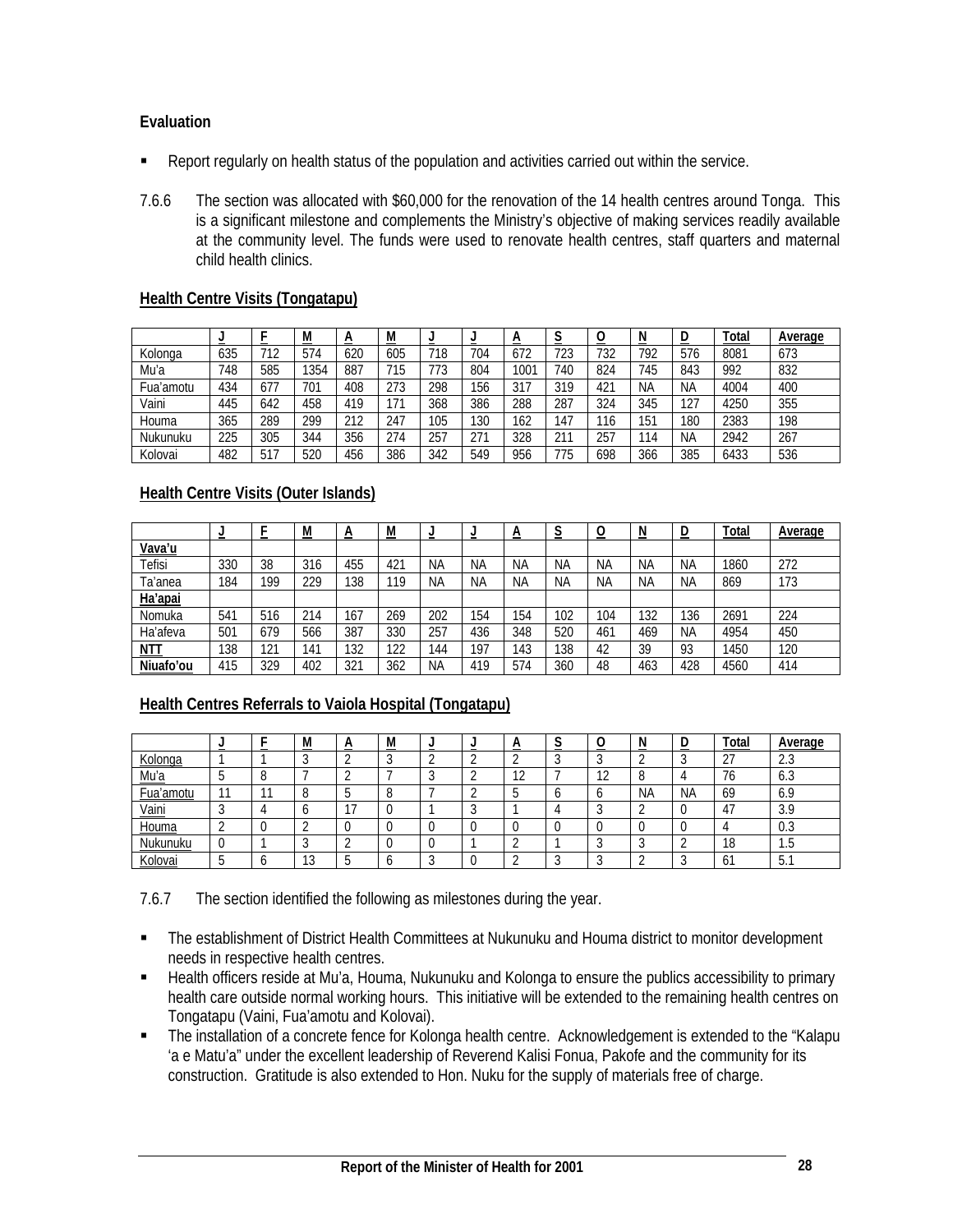- The health officer's quarter at Houma health centre was renovated and a new fence for the compound was constructed. Financial support from Houma residents residing in the United States and the Ministry enabled this work.
- Fund raising activities have been initiated in Nukunuku, Vaini and Fua'amotu to pursue similar work for the health centres.

# **7.7 Maternal Child Health and Family Planning**

- 7.7.1 Senior Medical Officer, Dr. Sunia Foliaki manages this section and is supported by 36 Public Health Nurses and 1 un-established Clerk Typist. Details of the section's services and activities can be found in Table 20,21,24-26. The section was allocated \$ 9,900.00 for implementation of its services.
- 7.7.2 The section's functions are,
- **Implementation of the Government of Tonga's UNFPA funded Reproductive Health/Family Planning- Sexual** Health Project (TON/98/PO1).
- **IMPLEM** Implementation of the National Expanded Programme on Immunization
- Child health focusing on the under 5 age group.
- **Implement and complement all other Public Health activities as directed by the Chief Medical Officer.**
- 7.7.3 The section's objectives are,
- To have improved access to integrated quality RH/FP-SH programmes and services through,
	- **Upgrading of all RH/FP-SH clinics in the periphery**
	- **IMPROVED WORKING SKILLS and knowledge of the project personnel and RH/FP-SH staff.**
	- **IMPROVED RH/FP-SH awareness in the community**
- To have improved the RH/FP-SH the services for adolescents through,
	- The establishment of RH/FP-SH programmes and services for adolescents at Nuku'alofa RH/FP-SH clinic and two other selected centres.
- To have improved the research component of the RH/FP-SH information system.
- 7.7.4 In providing its services the following were accomplished during the year,
- The UNFPA funded project will end in 2002. While the implementation has not been "up to date" funds are available as per initial proposal and available for later utilisation by the Ministry. It signifies the continuous partnership between the Ministry, WHO and UNFPA on Reproductive Health
- The continuing emergence of non-governmental organisations such as Tonga Family Health to take up Reproductive Health as an agenda is a vision long endeared by regional and international agencies for nongovernmental organisations and communities to be responsible for their health and not merely the Ministry of Health.

# **8. MEDICAL SERVICES**

# **8.1 Management**

Medical Superintendent, Dr. Taniela Palu is responsible for the administration and management of Vaiola Hospital and is supported by Hospital Administrator, Mr. Viliami Moale. Vaiola Hospital is divided along the traditional medical disciplines by wards and specialties and supported by clinical and non-clinical services.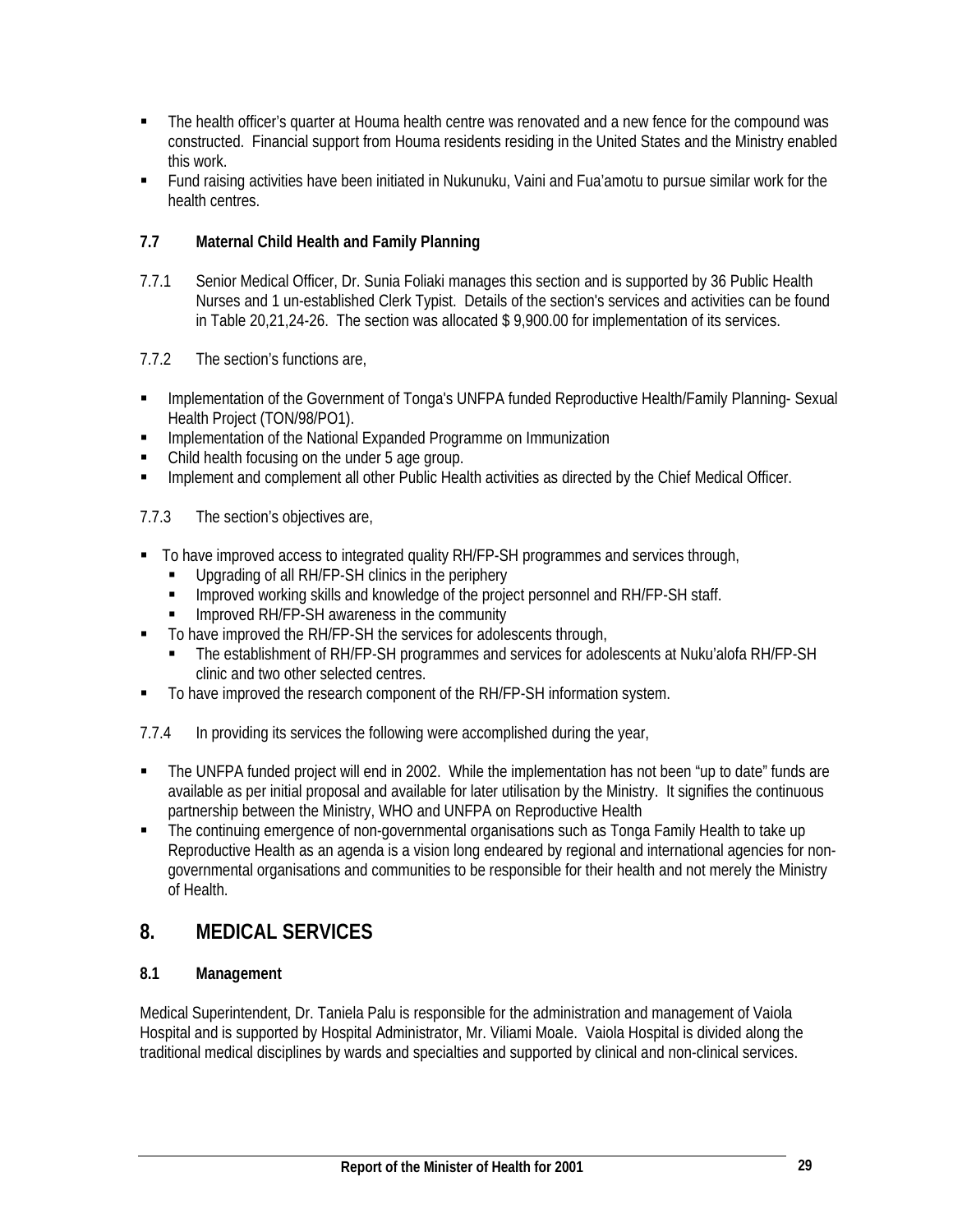# **Vaiola Hospital Ward Occupancy Rate for 2001**

| Ward                 | <b>Occupancy Rate</b> | No. of Beds |
|----------------------|-----------------------|-------------|
| ICU                  | 6 %                   | 2           |
| Paediatrics          | 49 %                  | 31          |
| Surgical             | 65 %                  | 41          |
| <b>Obstetrics</b>    | 66 %                  | 28          |
| Obstetrics (nursery) | 57 %                  | 6           |
| Medical              | 50 %                  | 40          |
| Isolation            | $0\%$                 | 22          |
| Psychiatry           | 34 %                  | 29          |
| <b>TOTAL</b>         |                       | 199         |

# **8.2 Paediatric Ward**

8.2.1 Medical Officer Special Grade, Dr Toakase Fakakovi is responsible for managing this ward and is supported by 1 medical officer, 21 nursing and 1 non clinical support staff.

8.2.2 The wards main functions are,

- to provide the best possible health services to ensure optimal physical, social and economical development and good health status for all children aged 0-14 in Tonga and includes,
	- Provide acute care for acutely ill children.
	- Provide continuous care for all children with chronic illnesses.
	- **Special care for babies with special needs.**
	- **Support and care for disabled children.**
	- Refer children who require overseas treatment.
	- Provide health education for staff, parents and the public with regard to the care of children.
	- **Provide support and advice to other hospitals and health centers in Tonga.**
	- Collaborate with (public health and obstetric and organisations) directly involve with children.
	- **Continuous improve and upgrade health services for the children of Tonga.**
- 8.2.3 The wards main objectives are,
- **Improve and upgrade patient management and staff performance.**
- **Upgrade and maintain ward equipment and facilities.**
- **Ensure and maintain best infection control.**
- Reduce overall inpatients case fatalities by 10 %.
- Reduce inpatient mortality from common illnesses by 10 %.
- Develop protocols for management and treatment of common paediatric and neonatal illnesses.
- Establish and register Vaiola Hospital as a **Baby Friendly Hospital**.
- 8.2.4 The ward was allocated \$5,000.00 for the purchase of non-clinical supplies and equipment.
- 8.2.5 Provided below is a summary of the wards activities during the year.

#### Paediatrics

- Total admission to the paediatric ward for 2001 was 1,327 in which 66 % were medical conditions, 27 % surgical, 5 % dental and 2 % were ENT admissions. An increase in the number of surgical admissions during July and November was attributed to the Orthopedic and Plastic Surgery teams visits to the country.
- The majority of children admitted were male (59 %) and infants from 5 weeks to 1 year.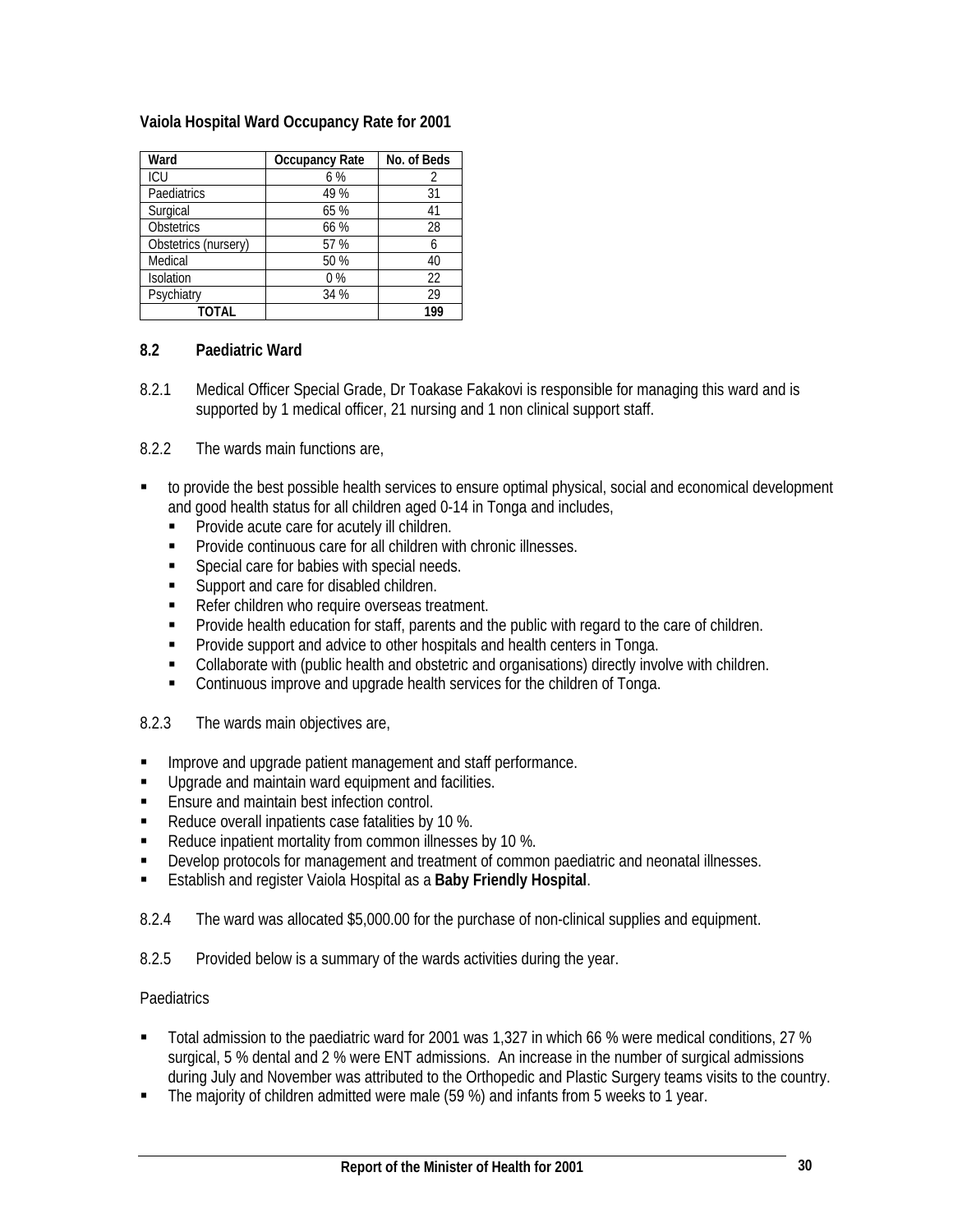- The most common cause of admission to the paediatric ward was acute respiratory infection (ARI) representing 30 % of the total admission.
- Bronchiolitis (45 %) was the most common cause of respiratory infection followed by pneumonia (30 %) and asthma with 19 %.
- Acute gastroenteritis represented 10 % of admissions.

|          |     |     | M   | А         | M                    | J   |     | n  | J   | U   | N        | υ           | <b>TOTAL</b> | %   |
|----------|-----|-----|-----|-----------|----------------------|-----|-----|----|-----|-----|----------|-------------|--------------|-----|
| Medical  | 61  | 92  | 88  | 47<br>ד ו | 91                   | 98  | 80  | 69 | 94  | 78  | 43       | 38          | 879          | 66  |
| Surgical | 28  | 25  | 24  | 25        | $\mathcal{L}$<br>ر ک | 16  | 36  | 18 | 24  | 36  | 52<br>JZ | $\sim$<br>◡ | 352          | 27  |
| Dental   | 14  |     |     |           |                      |     |     |    |     | u   |          |             | 65           |     |
| ENT      |     |     | v   |           |                      |     |     |    |     |     |          |             | 28           |     |
| Eve      |     |     |     |           |                      |     |     |    |     | u   |          |             | w            |     |
| TOTAL    | 106 | 123 | 123 | 79        | 135                  | 118 | 125 | 01 | 118 | 126 | 102      | 81          | 1327         | 100 |

# **Admission to Paediatric Ward for 2001 by Discipline**

# **Leading causes of admission for 2001**

|                              |    |         | м  | n  | M  |    |    | А                     | $\ddot{\phantom{0}}$ |    | N         | IJ              | TOTAL | %   |
|------------------------------|----|---------|----|----|----|----|----|-----------------------|----------------------|----|-----------|-----------------|-------|-----|
| Pertusis                     |    |         |    |    |    |    |    |                       |                      |    |           |                 |       | 0.4 |
| <b>Acute Gastroenteritis</b> |    | O       |    |    |    | ↵  |    | 1 <sub>5</sub><br>ر ا | 41                   | 28 | 10        | 8               | 137   | 10  |
| ARI                          | 25 | ר∩<br>∸ | 28 | 24 | 67 | 61 | 47 | 29                    | 26                   | 27 | 10<br>ن ا |                 | 391   | 29  |
| Invasive Infection           |    | 15      | 15 |    |    | 8  | 10 | -11                   |                      |    |           | $\sqrt{2}$<br>w | 89    |     |
| <b>CVD</b>                   |    |         |    |    |    |    |    |                       |                      |    |           |                 | 12    | 0.9 |
| <b>TOTAL</b>                 | 42 | 50      | 47 | 28 | 74 | 76 | 66 | 56                    | 76                   | 59 | 28        | 28              | 624   |     |

- There were 13 case fatalities reported for paediatric patients during the year. Eleven (84 %) of the case fatalities were infants less than one year old, of these, 3 patients were neonates. Just under half (46 %) died of septicemia, and 30 % were terminal cases.
- **The case fatality rate among paediatric inpatients at Vaiola Hospital for 2001 was 9.8 per 1000.**

| Month  | Number of Deaths | Gender/Age     | Condition                         | <b>Duration of Stay</b>       |
|--------|------------------|----------------|-----------------------------------|-------------------------------|
| Jan    |                  | M / 11 months  | Septicaemia                       | 5 Hours                       |
| Feb    | $\overline{2}$   | $F/2$ months   | Septicaemia                       | 5 ½ Hours                     |
|        |                  | F / 1 year     | Staph Septicaemia                 | 5 Hours                       |
| March  | $\Omega$         | $\Omega$       | 0                                 | 0                             |
| April  | $\overline{2}$   | M / 6 days     | Septicaemia                       | 17 days, died in ICU          |
|        |                  |                | ? Cardiomiopathy                  | 2 ½ Hours                     |
|        |                  | $F / 3$ months | Inoperable CHD                    |                               |
| May    |                  | $M/5$ months   | Post op.                          | 2 days, 7 hours postoperative |
| June   | $\Omega$         | 0              | 0                                 | 0                             |
| July   |                  | M / 4 months   | GI bleed / Biliary Atresia        | 5 days                        |
| August |                  | $F/12$ years   | Herpetic/Encephalitis             | 4 days                        |
| Sept   |                  | $F/1$ day      | Hypoxic Ischaemic Encephalopathy  | 12 hours                      |
|        |                  |                | / Home Delivery                   |                               |
| Oct    | 0                | $\Omega$       | $\theta$                          | 0                             |
| Nov    | 3                | $M/7$ months   | ?? Septicaemia                    | Died on arrival               |
|        |                  | $F/1$ year     | Strep Septicaemia / Intractable   | 18 Hours                      |
|        |                  |                | Epilepsy                          |                               |
|        |                  | M / 4 months   | Inoperable Intra-abdominal tumors | 2 days                        |
| Dec    |                  | M / 2 years    | Inoperable abdominal tumors       | 8 days                        |
| Total  | 13               |                |                                   |                               |

# **Case Fatality among Paediatric Admissions for 2001**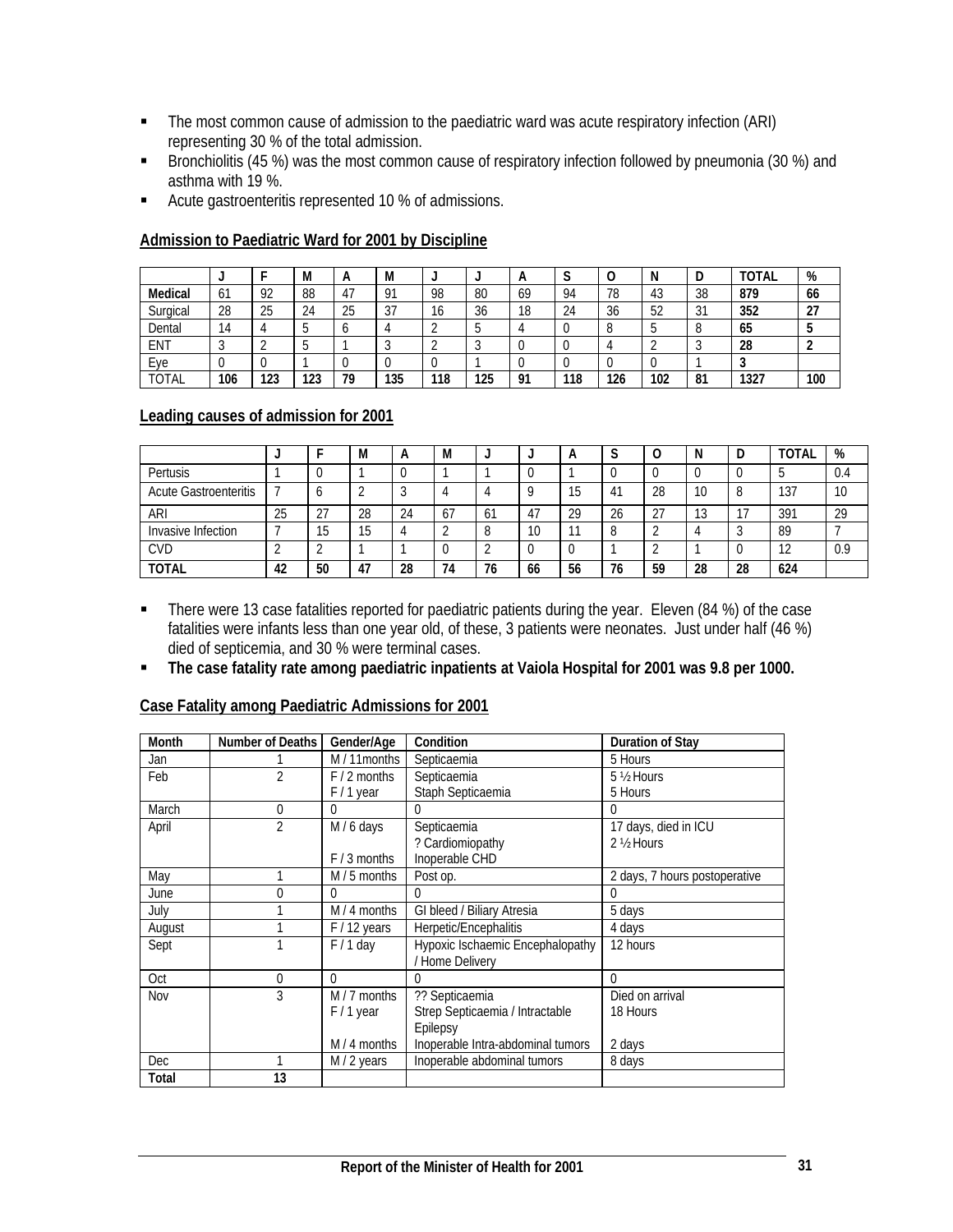Special Care Nursery (SCN)

The total admission to the Special Care Nursery was 229 for 2001 and 53 % of admissions were male.

# **Admissions to SCN by Gender for 2001**

|        | ٠        |                                | M  | $\mathsf{A}$         | M      |           |              |    | ີ            | ╰  |               | ◡              | Tot            | %                    |
|--------|----------|--------------------------------|----|----------------------|--------|-----------|--------------|----|--------------|----|---------------|----------------|----------------|----------------------|
| Female |          |                                |    |                      |        | 10<br>1 U |              |    |              |    |               | 10             | 107            | $\overline{ }$<br>4, |
| Male   |          |                                |    | -                    |        |           | ט ו          | -  | $\mathbf{u}$ |    |               | $\overline{a}$ | $\sim$<br>14 I | 53                   |
| Total  | 10<br>10 | $\overline{\phantom{a}}$<br>١o | 20 | $\overline{ }$<br>16 | $\sim$ | 18        | $\sim$<br>24 | 20 | $\sim$<br>zz | 18 | $\sim$<br>. . | 24             | 229            | 100                  |

- The leading cause of admission to the SCN was neonatal jaundice (31 %) with 75 % being attributed to ABO incompatibility which resulted in 6 exchange transfusions.
- **Prematurity (19 %)** was the second leading cause admission to the SCN. Premature baby's ranges from gestational age of 26 to 36 weeks and with a birth weight of as little as 795 grams. The youngest premature baby to survive was 29 weeks gestation and the smallest was 1200 grams. Fortunately, 93 % of all premature babies this year were in 29 weeks gestation or more with 50 % being 35 to 36 weeks. The smallest premature baby to survive was 980 grams however no baby with a gestation of less than 29 weeks has survived.

| <b>DIAGNOSIS</b>                      |    |                | M        | A        | M              | J              |          | А        | S        | 0              | N.       | D        | <b>TOT</b> | %   |
|---------------------------------------|----|----------------|----------|----------|----------------|----------------|----------|----------|----------|----------------|----------|----------|------------|-----|
| Birth Asphyxia                        | 0  | $\Omega$       | 0        |          |                | 0              |          | $\Omega$ | $\sim$   | $\overline{ }$ |          | $\Omega$ | 7          | 3   |
| Congenital<br>Abnormalities           |    | $\sim$         |          |          | $\Omega$       | $\overline{0}$ | и        |          |          |                |          |          | 12         | 5   |
| Hypoglycemia<br>(transient)           | 0  |                | $\Omega$ |          | C              | 0              |          | ſ        | 0        |                |          | $\Omega$ | 5          | 2   |
| Low Birth Weight<br>$<$ 2500 $\alpha$ | 3  |                | $\Omega$ |          | 3              | 3              | 3        |          | 3        | 3              |          | ◠        | 25         | 11  |
| Neonatal Jaundice                     | 5  | $\overline{ }$ | 5        |          | 10             | 6              | 4        | 5        | 8        | 5              | ົ        | 12       | 72         | 31  |
| Neonatal Fever                        | 0  | 0              | $\Omega$ | $\Omega$ | $\overline{2}$ | 0              | 4        | $\Omega$ | 5        |                |          |          | 22         | 10  |
| <b>Neonatal Sepsis</b>                |    | 0              |          | $\sim$   | $\overline{0}$ | $\overline{ }$ | $\Omega$ | 3        |          |                |          | $\Omega$ | 14         | 6   |
| Observation                           | 0  |                |          | 0        | $\overline{2}$ | $\overline{ }$ | ٠        | 3        | $\sim$   |                |          |          | 17         | 8   |
| Prematurity (<37<br>weeks)            | 3  | 0              | $\sim$   |          | $\Omega$       | 6              | 6        | 5        | $\Omega$ |                |          | h        | 43         | 19  |
| <b>TTN</b>                            | 5  | $\Omega$       |          |          |                |                |          | 0        | $\Omega$ |                | $\Omega$ |          | 12         | 5   |
| <b>TOTAL</b>                          | 18 | 16             | 20       | 16       | 21             | 17             | 24       | 20       | 22       | 18             | 12       | 24       | 229        | 100 |

#### **Causes of Admissions to SCN for 2001**

- There were 12 (5 %) babies with congenital abnormalities in which 5 had GIT abnormalities and 4 had congenital heart problems.
- There were 11 deaths among babies admitted to the SCN with 4 (36 %) deaths due to extreme prematurity and severe hyaline membrane disease and another 4 (36 %) were due to congenital abnormalities. The other 3 deaths (27 %) were due to septicaemia.
- **The case fatality rate for the Special Care Nursery for 2001 was 48 per 1000.**

8.2.6 The ward identified the following as milestones during the year.

- The case fatality rate for paediatric inpatients declined from 12 per 1000 in 2000 to 9.8 per 1000 in 2001, more than 10% decrease.
- The case fatality rate for the Special Care Nursery babies declined from 54 in 2000 to 48 per 1000 in 2001. It is no doubt that the progress observed in the SCN is attributed to the 2 week neonatal training carried out by Nursing Consultant Jean Bertram.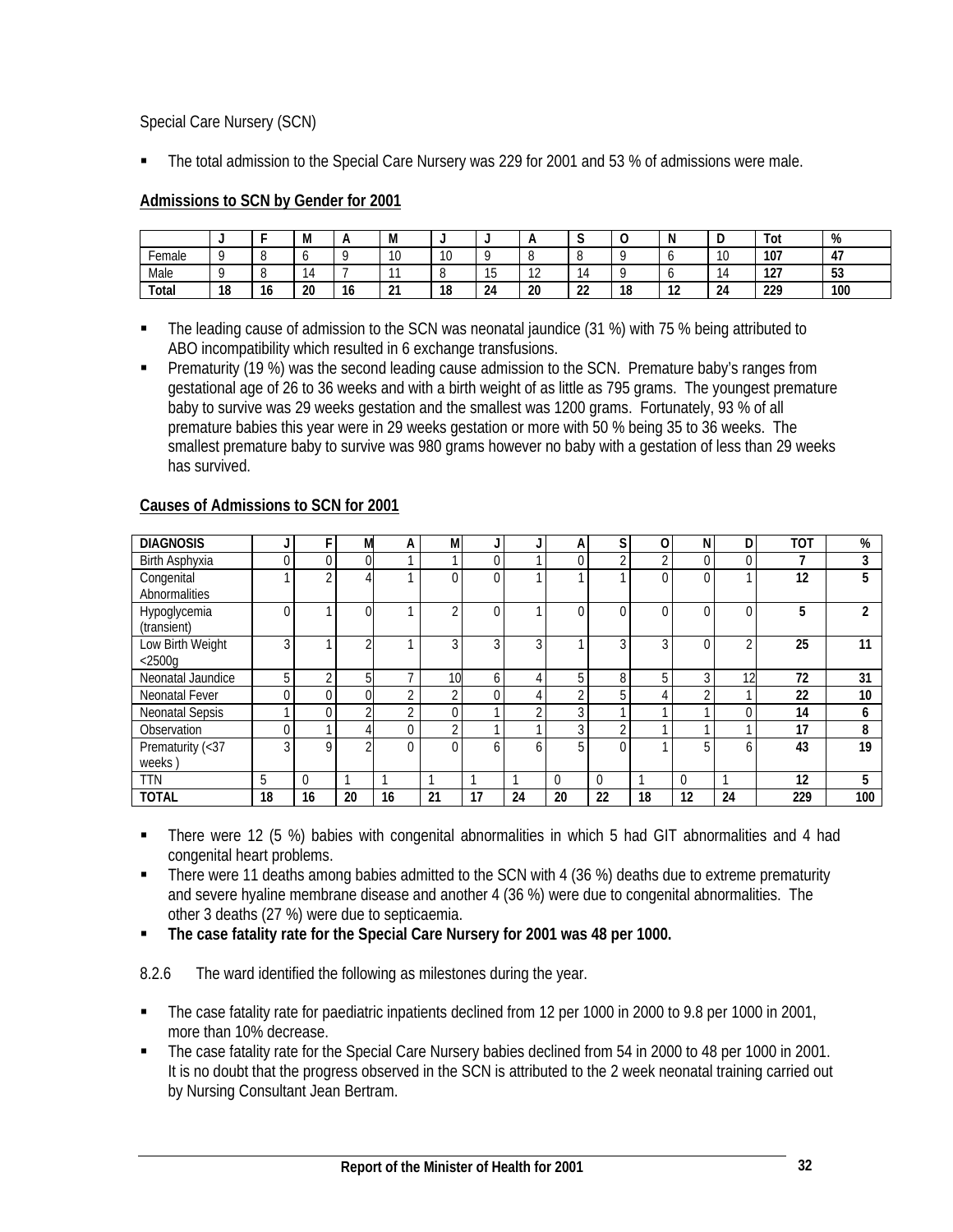- Pulse Oximeter was purchased for the SCN and was funded by the Tonga Rugby League.
- The Orthopedic and Plastic Surgery Team visit enabled operations on children with talipes and cleft palates.
- An ARI workshop for Tongatapu and three CDD workshops for Tongatapu, Ha'apai and Vava'u were successfully implemented.

# **8.3 Surgical Ward**

- 8.3.1 Senior Medical Officer, Dr Samson Mesol and Medical Officer, Dr Paula Vivili are responsible for managing the ward and are supported by 20 nursing and 3 non clinical support staff.
- 8.3.2 The ward's goal is to provide the population of Tonga with safe, efficient and globally acceptable standard of surgical services within the means of available staff and resources.
- 8.3.3 The wards objectives are,

Service:

- To continue to provide the people of Tonga with safe, efficient and acceptable surgical services.
- To continue to train more interns as they do their three monthly rotation.
- To continue to train student nurses.
- To conduct regular surgical visits to outer islands especially Vava'u.

Facilities:

- Install sinks in shared rooms in ward.
- **Install curtains in shared rooms.**
- **Purchase office equipment.**
- 8.3.4 880 patients were admitted during the year of which 10 % (95) were diabetic sepsis patients.
- 8.3.5 There were 10 deaths recorded of which 30 % (3) were from diabetic sepsis. 50 % (5) of the deaths were cancer related. One was a result of motor vehicle accident with severe head injury.
- 8.3.6 In providing its services the following were accomplished during the year,
- The continued availability of the Hon. Minister of Health Dr Viliami Tangi to provide surgical services in addition to his ministerial responsibilities.
- The ward acknowledges the services of Dr. Charles Butcher who visited in April and October.
- The ward received assistance from the following individuals and teams which visited Vaiola during the year,
	- **Interplast, Australia.**
	- Dr. Reynolds, Urologist from the United States.
	- American foot team, led by Dr. B. Reese and donations of medical supplies and orthopaedic equipment.
	- Club foot team, organised by the late Dr. Ian Straton, Orthopaedic Surgeon
	- General Surgeons Dr. Gordon Arthur and Dr. Chan from Melbourne, Australia
	- Dr. James Malouf, Orthopaedic Surgeon from the United States.
- Two (2) weeks of no diabetic septic foot on the ward in at least five (5) years was reported.
- Dr Faka'osi Pifeleti, Medical Officer resumed duty in December 2001 upon completing a Masters of Medicine (Surgery) from the Fiji School of Medicine.
- Two surgical visits to Vava'u in May and October whereby 48 surgical procedures were performed including a first ever laminectomy in Vava'u during the October visit.

# **8.4 Medical Ward**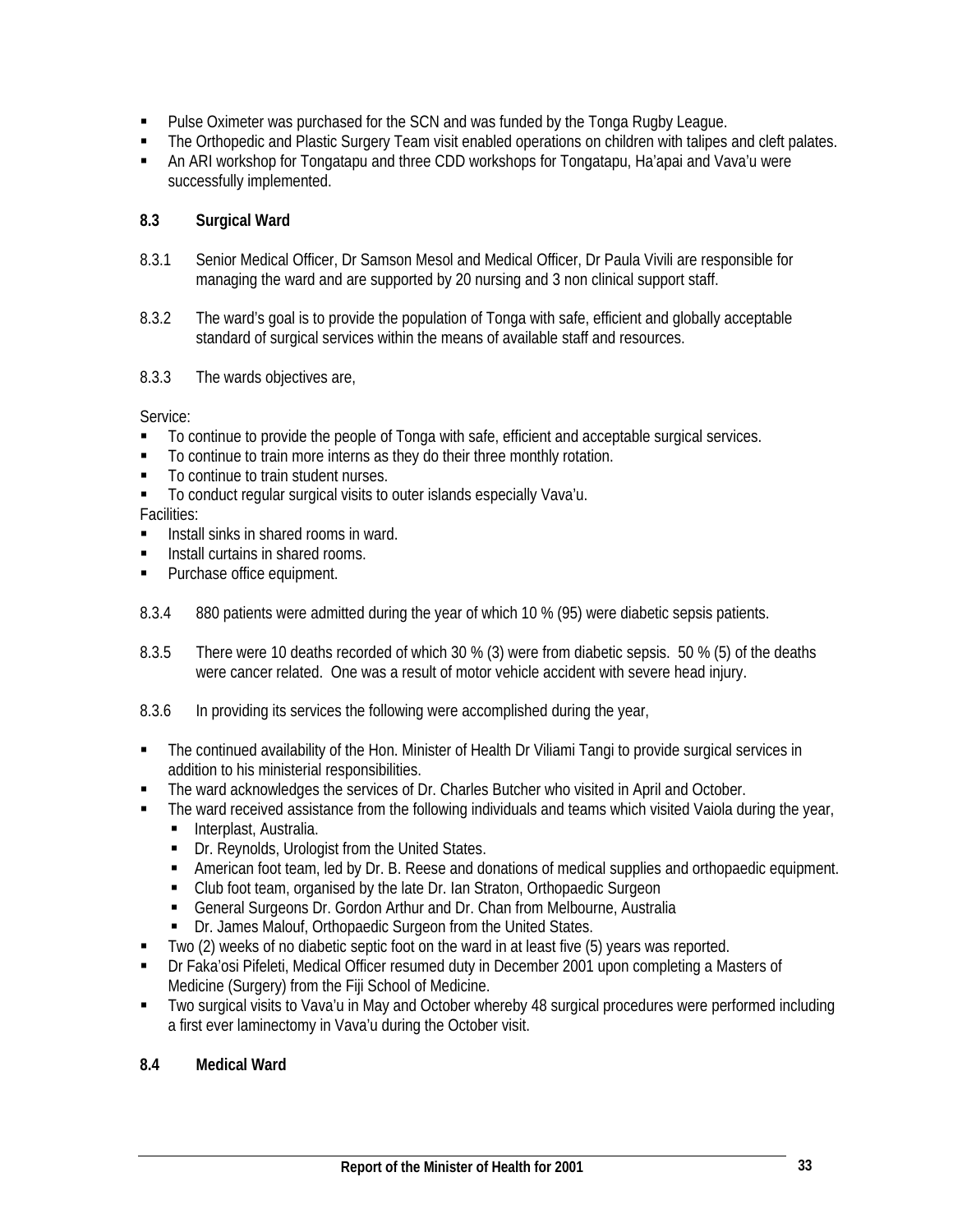- 8.4.1 Medical Superintendent, Dr T. Palu is responsible for managing this ward and is supported by 2 medical officers and a complement of nursing staff.
- 8.4.2 The ward's core functions are,
- **Provide a high standard of diagnosis, investigation and treatment of all inpatients.**
- Ensure continuity of care at the special clinics where this is required.
- Advise and provide health education to the patients, families and relatives on future care and treatments.
- **Develop the capacity and capability of the section in providing a high standard of patient care.**
- Ensure treatment outcomes are risk free and the patient continues to enjoy living on discharge from the hospital.
- **Provide consultations and advice to inpatients in the other disciplines when required.**
- 8.4.3 The ward's objectives are,
- **Provide a high standard of patient care, which is safe, effective and efficient.**
- **Provide a patient-orientated service.**
- Strengthen and promote continuous staff (medical and nursing) education and training especially in medical emergencies, CPR and critical patients care
- Significantly reduce the morbidity and mortality from non communicable diseases particularly Ischaemic heart disease and diabetes mellitus,
- To be constructive and proactive in the future development of the service.
- 8.4.4 1,301 patients were admitted to the ward during the year and 72 deaths were recorded. 15 cases of malignant cancer were admitted, treated and managed. The following tables depict the leading causes of admission to the ward.

| <b>Diabetes Mellitus</b> |      |        |
|--------------------------|------|--------|
| Age                      | Male | Female |
| $30$                     |      |        |
| $30 - 39$                | 3    | 5      |
| $40 - 49$                | 10   | 10     |
| $50 - 59$                | 14   | 26     |
| $60 - 69$                | 11   | 36     |
| $70 - 79$                | 14   | 28     |
| >79                      |      |        |
| <b>TOTAL</b>             | 54   |        |

| Hypertension |        |      |
|--------------|--------|------|
| Age          | Female | Male |
| $<$ 30       |        |      |
| $30 - 39$    |        |      |
| $40 - 49$    |        |      |
| $50 - 59$    | O      | 10   |
| $60 - 69$    | 10     | 22   |
| $70 - 79$    | 10     | 14   |
| >79          | 10     |      |
| <b>TOTAL</b> |        | 53   |

| <b>Ischaemic Heart Disease</b> |      |        |  |  |  |  |  |
|--------------------------------|------|--------|--|--|--|--|--|
| Age                            | Male | Female |  |  |  |  |  |
| $30 - 39$                      |      |        |  |  |  |  |  |
| 40 – 49                        |      |        |  |  |  |  |  |
|                                |      |        |  |  |  |  |  |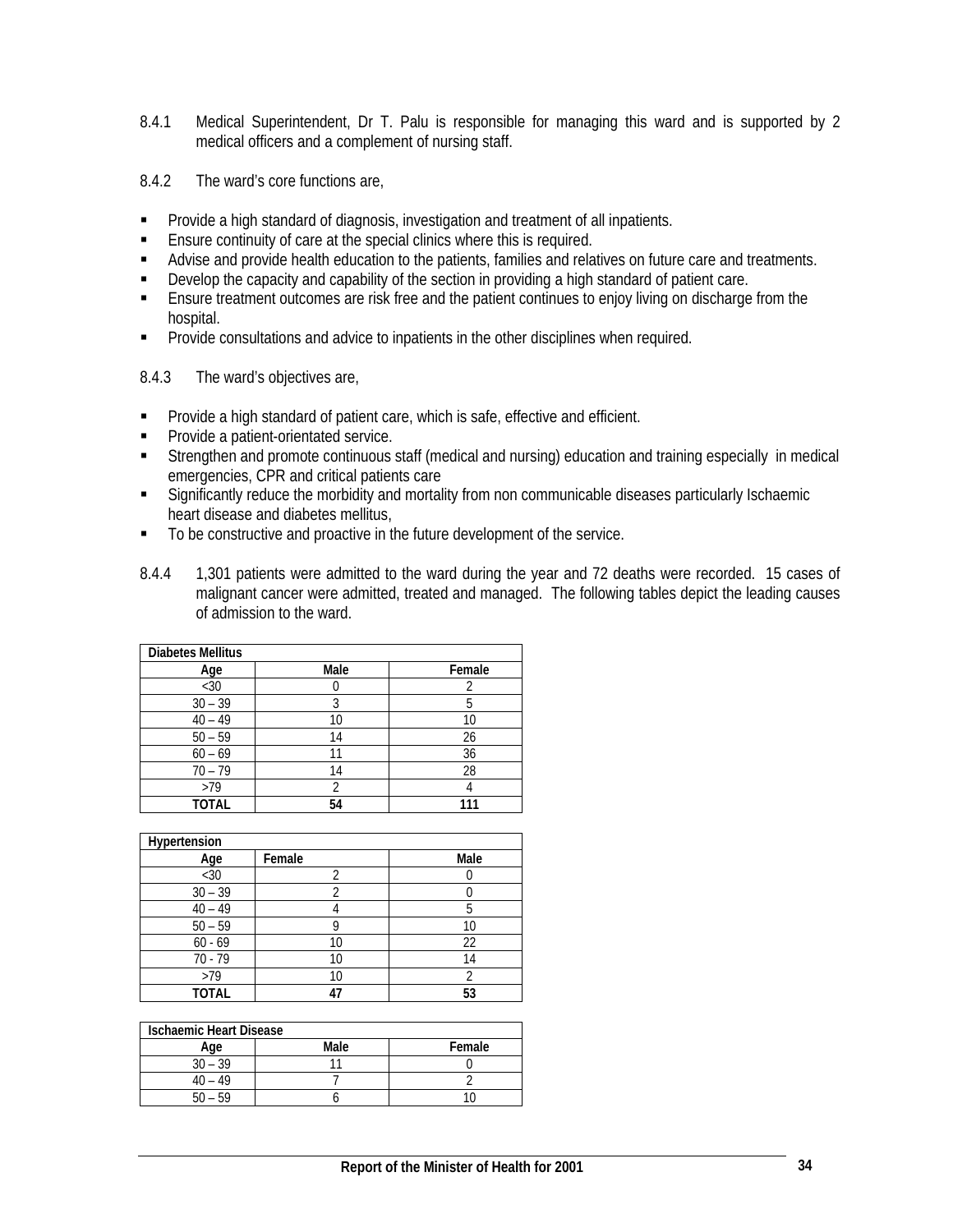| $60 - 69$     |  |
|---------------|--|
| $-70$<br>70 - |  |
| <b>TOTAL</b>  |  |

| Cardiovascular Accident |      |        |
|-------------------------|------|--------|
| Age                     | Male | Female |
| $50$                    |      |        |
| $50 - 59$               |      |        |
| $60 - 69$               |      |        |
| $70 - 79$               |      |        |
| >79                     |      |        |
| <b>TOTAL</b>            |      |        |

8.4.5 In provided it services the following were accomplished during the year.

- Dr. Barry Bruns, Locum Medical Specialist worked in Vaiola 05 July to 17 August through the visiting Medical Specialist provisions of the NZODA annual allocation.
- The Medical Superintendent attended the 2<sup>nd</sup> International Cardiology Congress of South Pacific in Tahiti in May resulted in Tonga's representation in the South Pacific Islands Working Party for Rheumatic Fever and Rheumatic Heart Disease Prevention and Control.

# **8.5 Obstetrics and Gynaecology**

- 8.5.1 Senior Medical Officer, Dr Semisi Latu is responsible for managing this ward and is supported by 2 medical officers and 18 nursing staff.
- 8.5.2 The wards objectives are,
- $\blacksquare$  To maintain high standard of patient management
- $\blacksquare$  To strengthen personnel management
- To upgrade technical support available including equipment and instruments.
- To provide appropriate training for medical and nursing staff in order to maintain a high level of knowledge and skills.

8.5.2 The wards functions are,

- To conduct and supervise the antenatal clinic
- $\blacksquare$  To conduct and supervise the gynaecological clinic
- To provide family planning services, including contraception and infertility services
- To provide obstetric care to patients admitted in pregnancy, labour and puerperium
- $\blacksquare$  To provide service to all patients admitted with gynaecological problems

8.5.3 In providing its services the following were accomplished during the year,

- In service training of staff continues to be conducted.
- The ward welcomed back Dr. 'Aivi Puloka, Medical Officer following 5 years Fellowship training in the United Kingdom.
- **Introduction of routine scanning between 16-20 weeks gestation.**
- **Transferal of antenatal clinic to Obstetric Ward from the Public Health Division.**
- The ultrasound and Doppler machine have been repaired which significantly improve patient treatment and management.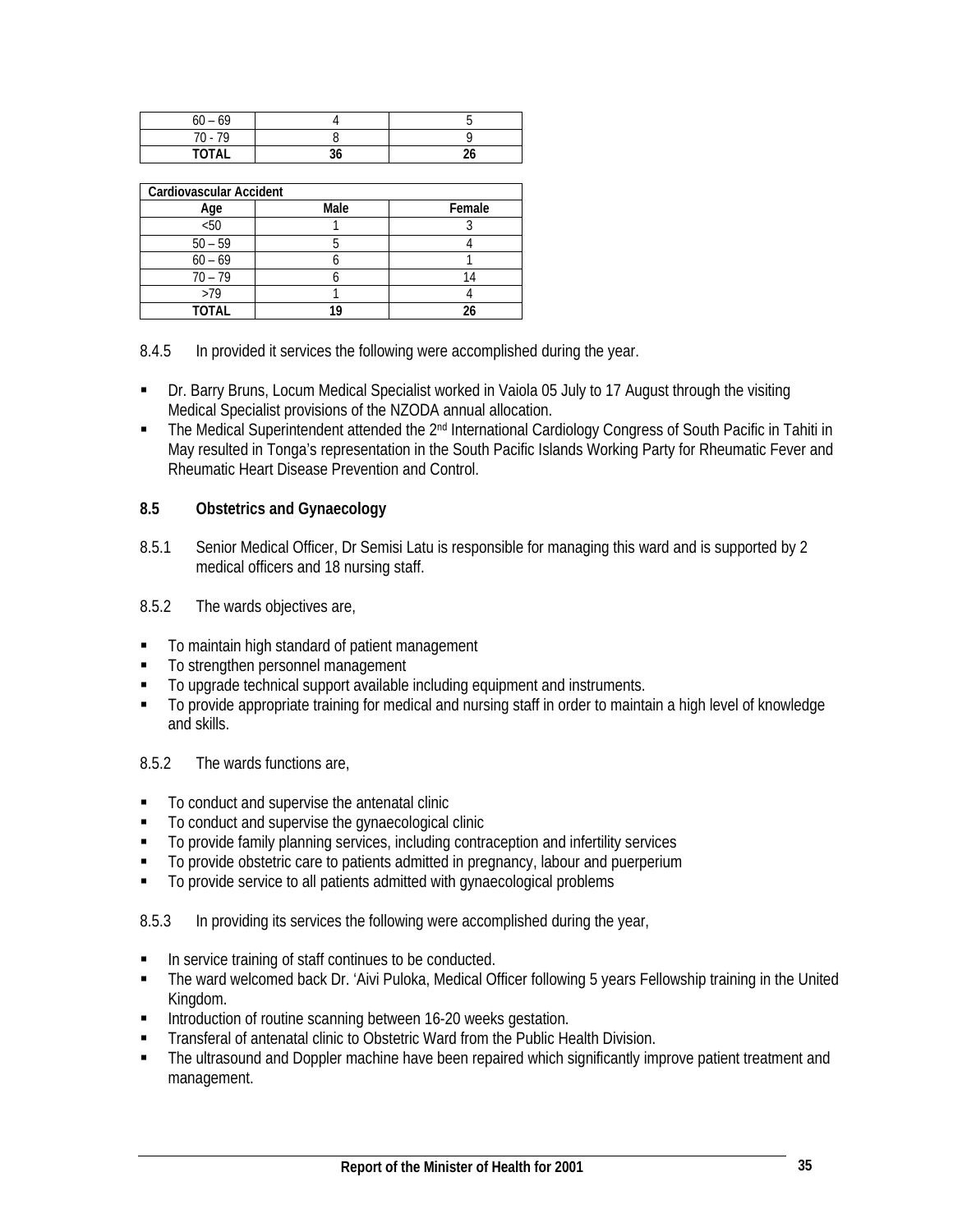# **8.6 Anaesthesia and Intensive Care Unit**

- 8.6.1 Anaesthetist Specialist, Dr. Bernard Tu'inukuafe is responsible for managing these services and is supported by 2 medical officer's and a senior health officer. The section was allocated \$28,000.00 for the purchase of equipment and supplies.
- 8.6.2 The section's objectives are,
- To ensure a continuous level of high standard anaesthetic services.
- To assist as much as possible in intensive care management.
- Be involved in the continuing education and training of ICU and anaesthetic staff.
- **Maintain a high level of equipment, drugs and facilities**

# 8.6.3The sections core functions are,

- To provide a safe and high standard of anaesthetic services to patients undergoing operative procedures.
- To assist with the intensive care management of critically ill patients.
- To provide pre-anaesthetic and postoperative assessment and care of patients.
- To assist with the resuscitation and transport of critically ill patients.

8.6.4 In providing its services the following were accomplished during the year,

- Medical Officer Dr. 'Alani Tangitau continues his studies leading to a Master of Medicine (Anaesthesia) at the Fiji School of Medicine.
- An adult male patient with severe tetanus was successfully treated and ventilated at the ICU for 6 ½ weeks.
- WHO provided funding for the procurement of 2 new anaesthetic machines for Vaiola Hospital valued at US \$ 90,000.
- The Vaiola Hospital Board of Visitors purchased and donated a ventilator for the ICU valued at NZ \$ 38,000.

# **8.7 Mental Health**

- 8.7.1 Senior Medical Officer, Dr Mapa Puloka is responsible for managing psychiatric services and is supported by 9 nursing and 12 support staff. The ward was allocated \$ 61,297.00 for the purchase of supplies and equipment.
- 8.7.2 The sections objectives are,
- Strengthen human resource management.
- To provide 24 hours transport for patients care.
- To upgrade staff competencies by further studies abroad and in-service training.
- $\blacksquare$  To upgrade the existing security section for improved patient management.
- To upgrade medical equipment and office equipment for patient care.
- **Amendment or replacement of the existing Mental Health Act 1992.**

# 8.7.3 The functions of the psychiatric unit are,

- To treat and contain acute psychiatric cases and emergencies.
- $\blacksquare$  To treat and rehabilitate chronic psychiatric cases.
- To provide psychiatric care to patients who have suffered institutionalisation and to continue the process of de-institutionalisation.
- To treat and contain forensic psychiatric cases according to the provision of the Mental Health Act 1992.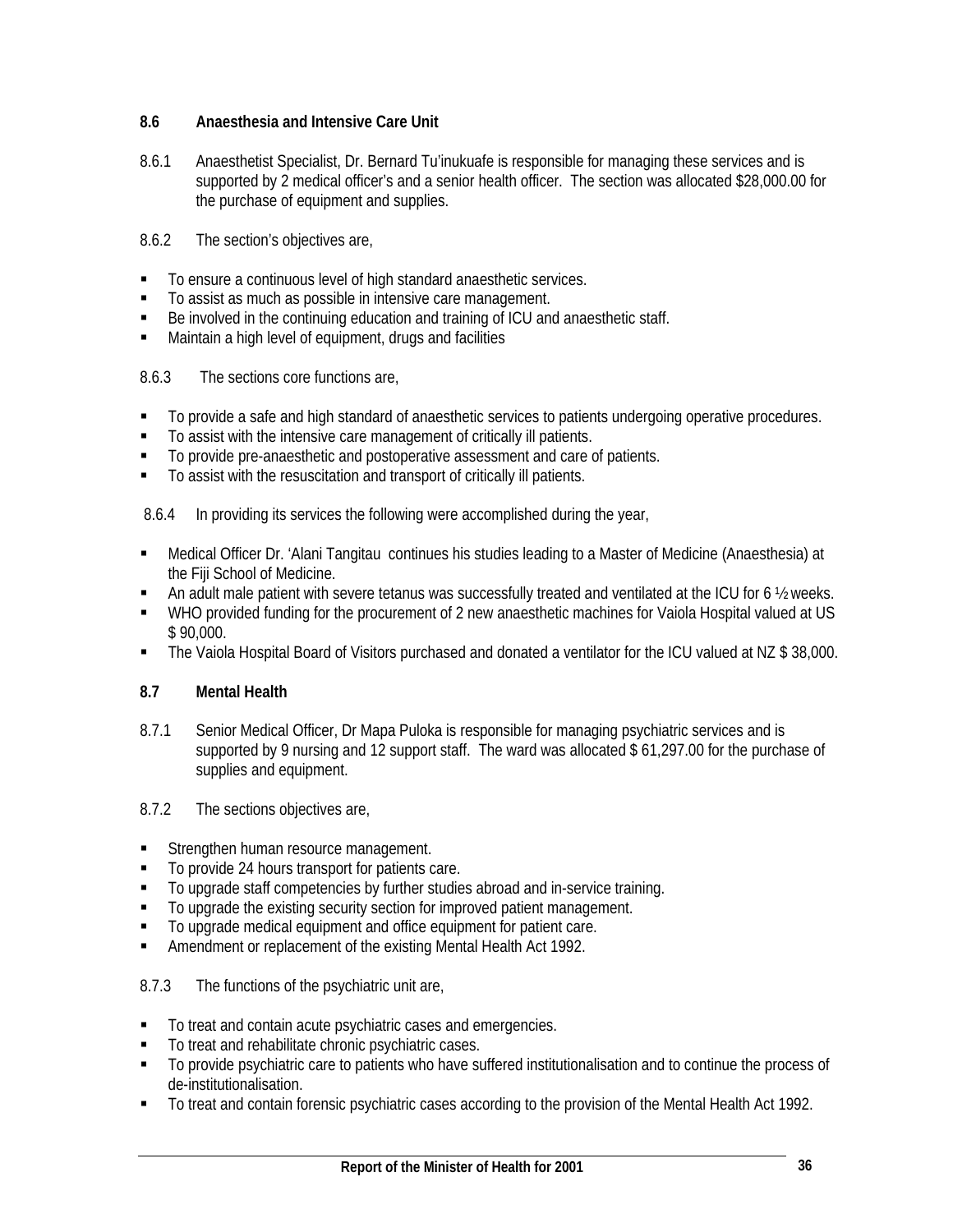- To follow-up outpatient cases and to continue Psycho-Social Rehabilitation (PSR).
- To implement an "Open Door Policy" for drop in (revolving door patients) cases with psychiatric problem and respite care.
- To ensure active participation in matters related to Mental Health.
- 8.7.4 Provided below is a summary of the wards activities during the year.

#### **5 Leading causes of Revolving Door Patient Admissions**

| Condition                                                                         | Rank | 2001 |
|-----------------------------------------------------------------------------------|------|------|
| Schizophrenia                                                                     |      | 30   |
| <b>Bipolar Mood Disorder</b>                                                      |      |      |
| Dementia                                                                          |      |      |
| Other Mental Disorder due to Brain damage and dysfunction and to physical disease |      |      |
| <b>Mental Retardation</b>                                                         |      |      |
| Adiustment disorder                                                               |      |      |
| <b>TOTAL RDP Admissions</b>                                                       |      |      |

#### **5 Leading causes Psychiatric Ward Admissions**

| Condition                                                                         | Rank | 2001 |
|-----------------------------------------------------------------------------------|------|------|
| Schizophrenia                                                                     |      | 22   |
| <b>Bipolar Mood Disorder</b>                                                      |      | 19   |
| Acute and transient psychotic disorder                                            | 5    |      |
| Other Non-Organic Psychosis                                                       | 5    |      |
| Dementia                                                                          | 5    |      |
| Other Mental Disorder due to Brain damage and dysfunction and to physical disease | 4    | 5    |
| Mental and behavioural Disorder due to Psychoactive substance use                 | 5    |      |
| Adjustment disorder                                                               | 3    | 8    |
| Manic Episode                                                                     | 5    |      |
| <b>Total Formal Admissions</b>                                                    |      | 97   |
| Number of new admissions for 2001                                                 |      | 31   |
| Number of re-admissions for 2001                                                  |      | 66   |

8.7.5 In providing its services the following were accomplished during the year,

- Staff Nurse, Miss. Pakapaka Malolo completed a 3 months attachment in mental health (theoretical sessions and practical attachment in community psychiatric rehabilitation) in Auckland, New Zealand.
- Completion of the 3<sup>rd</sup> stage of Therapeutic Counselling training attended by health personnel and NGOs members. The training was conducted by Miss. Bronwyn Jonesand funded by NZODA through its In Country Training programme.
- E Celebration of the World Health Day on  $7<sup>th</sup>$  April in which Mental Health was the theme for the year. This was marked by a parade at Mala'e Pangai in which His Majesty King Taufa'ahau Tupou IV was the Guest of Honour.
- The Mental Health Bill 2001 was passed by the Legislative Assembly and awaits His Majesty's consent in Council.

# **8.8 Ophthalmology**

- 8.8.1 Senior Medical Officer, Dr Afu Taumoepeau is responsible for managing this specialty service and is supported by a Senior Health Officer and Staff Nurse.
- 8.8.2 The clinic's objectives are,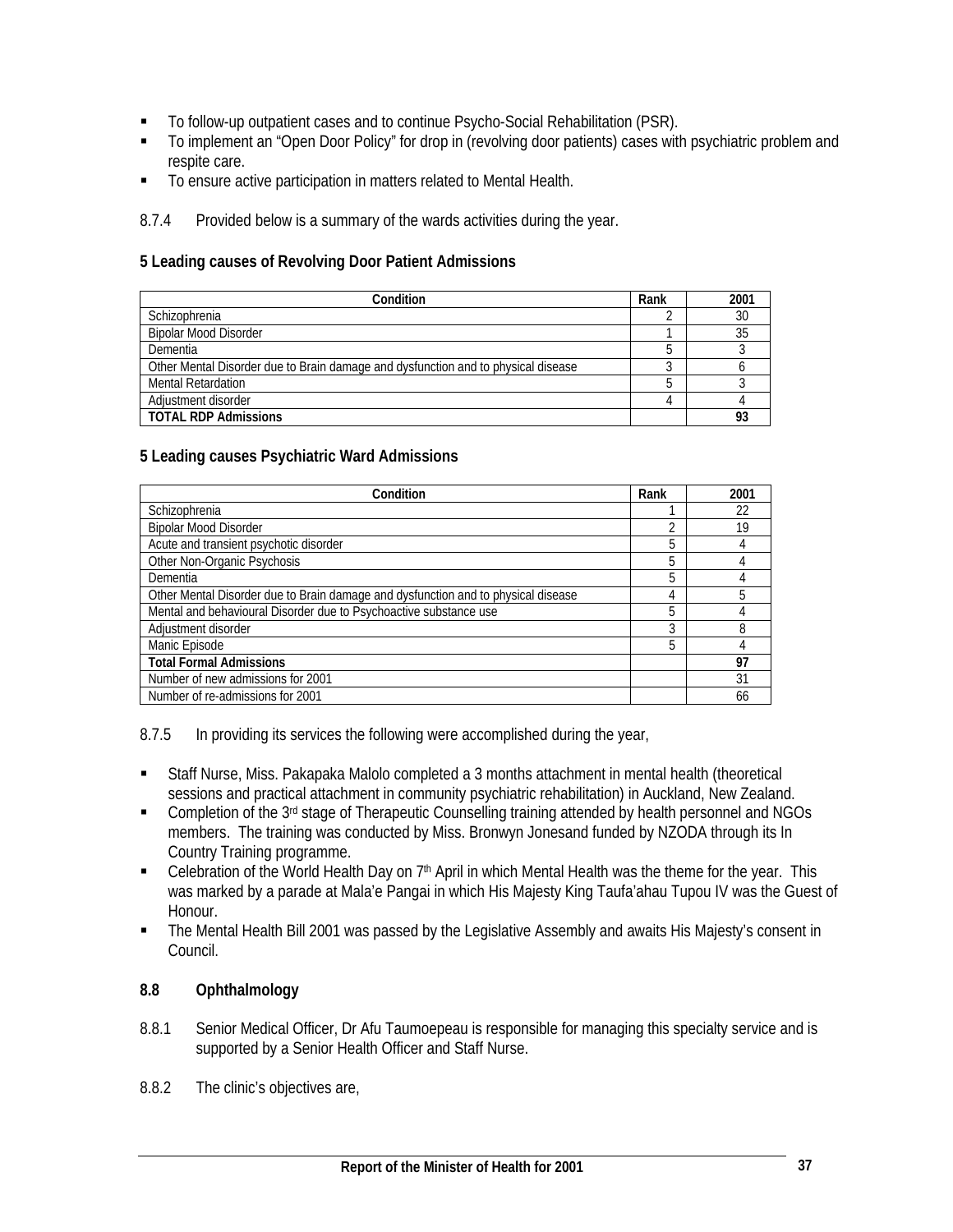- To decrease eye problems within Tonga.
- To provide safe, efficient and effective ophthalmology services to the public.

8.8.3 The Clinics functions are,

- The clinic's primary function is treating and managing patients with ophthalmology problems. Most cases are treated as out patients, whereas major cases such as perforated eye injury and rare cases like glaucoma require hospitalisations.
- Conduct radio health promotion programmes.
- 8.8.4 4,852 consultations were made to the clinic and the five leading causes were,

| Service/Condition | <b>Number</b> |
|-------------------|---------------|
| Routine tests     | 810           |
| Other services    | 809           |
| Review            | 672           |
| Diabetic check    | 430           |
| Conjunctivitis    |               |

- 8.8.5 82 major and 42 minor operations were performed by the clinic.
- 8.8.6 Staff Nurse Mrs. Meleane 'Eke participated in a 10 week ophthalmology training programme in Lae, Papua New Guinea and can now identify and treat routine cases presented to the Clinic.

#### **8.9 ENT Clinic**

- 8.9.1 Senior Medical Officer, Dr Lei Saafi is responsible for managing this specialty service and is supported by a Medical Officer and a Staff Nurse.
- 8.9.2 The clinic's objectives are,
- To provide safe, adequate, efficient and effective ENT services to all patients seeking treatment
- To extend coverage to the outer island health districts
- 8.9.3 The clinic's primary functions are,
- **EXECONDUCT CONDUCT CONDUCTS ON THE EXAM** Conduct outpatient clinics on Tuesdays and Fridays.
- **Provide inpatient care for patients.**
- Perform ENT operations every Monday and provide post operative care for patients.
- 8.9.4 3,268 consultations were made to the clinic and the five leading causes of complaints were,

| Condition                          | <b>Number</b> |
|------------------------------------|---------------|
| Wax impaction                      | 556           |
| Otitis media (chronic suppurative) | 490           |
| Otitis media (all kinds)           | 315           |
| Otitis media (serious or glue)     | 270           |
| <b>Sinusitis</b>                   | 118           |
| Eczema                             | 118           |

- 8.9.5 141 ENT operations were performed with 73 major and 68 minor cases.
- 8.9.6 In providing its services the following were accomplished during the year,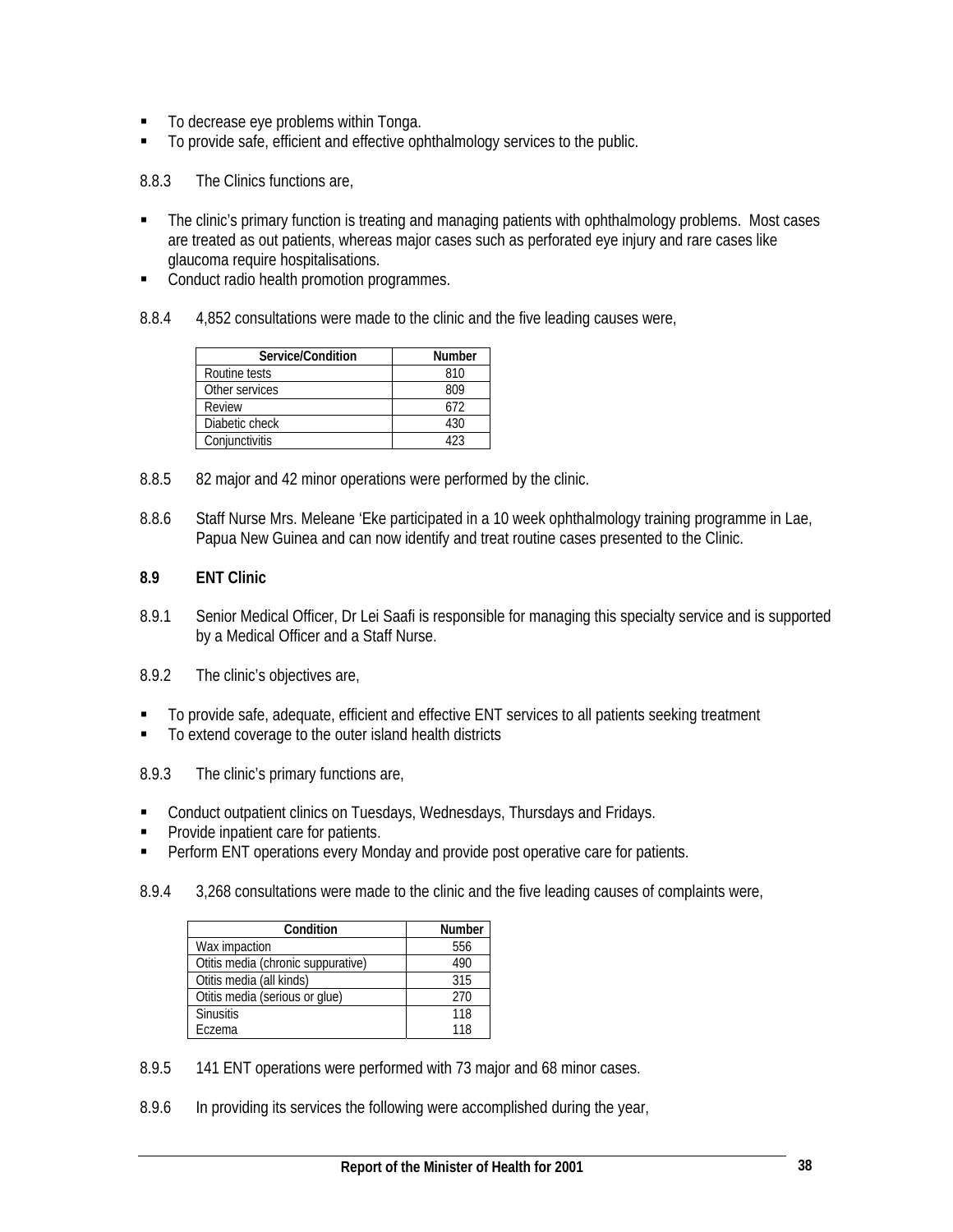- Successful major nasal reconstruction and total nasal reconstruction operation for two patients.
- Successful total laryngectomy and permanent tracheostomy operation for a patient.
- Successful enbloc excision of partoid tumor and radical neck dissection operation for a patient.

# **8.10 Emergency and General Outpatients**

- 8.10.1 Senior Medical Officer, Dr 'Akanesi Makakaufaki is responsible for managing this section and is supported by 4 medical officers, 2 health officers, 15 nursing staff and 6 non clinical support staff. The section was allocated \$ 32,447.00 for medical supplies and \$ 5,000.00 for non-clinical supplies.
- 8.10.2 The section's objectives are,
- To improve the quality of services for patients seeking Emergency and Outpatient care.
- **Undertake renovations to improve delivery of services.**
- To acquire a fully equipped ambulance.
- To upgrade the communication system and secure a dedicated emergency line.
- To recruit and train designated ambulance drivers to provide 24-hour coverage for the ambulance.
- To provide on going first aid education for the community.
- $\blacksquare$  To provide on going training for staff.

8.10.3 The section has two core functions,

- **Provide In-hospital Emergency and Outpatient Services.**
- **Provide Pre-hospital Emergency Ambulance Services.**
- 8.10.4 Pre-Hospital Emergency Ambulance Services
	- The purpose of this service is to respond promptly to medical emergencies, provide specialised medical skills to maintain life and to reduce injuries at the scene prior to transporting to a health care facility as appropriate.
	- The performance indicators used to assess the efficiency and effectiveness of this service are:
		- Dispatch time: time between the receipt of the call to the ambulance leaving the station.
		- Response time: time between the receipt of the call to arriving at the scene.
	- A review of our dispatch and response time shows there is still plenty of scope for improvement in our performance.
- 8.10.5 In-Hospital Emergency and Outpatient
	- This service involves the triage of patients seeking care and is managed according to their triaged categories (1 to 5) as used by the International Triage Scale. Category 1 represents life threatening conditions requiring immediate attention and category 5 represents non-urgent problems that can wait a few hours before being seen.
	- **Performance indicators for our performance in these areas are:** 
		- Patient waiting time before been attended.
		- Compliance with the International Triage Scale Guidelines.
- 8.10.6 The table summarises the six main services provided by the department.

| <b>Services</b>   | <b>Number</b> |
|-------------------|---------------|
| Consultation      | 60.606        |
| <b>Admissions</b> | . റദറ         |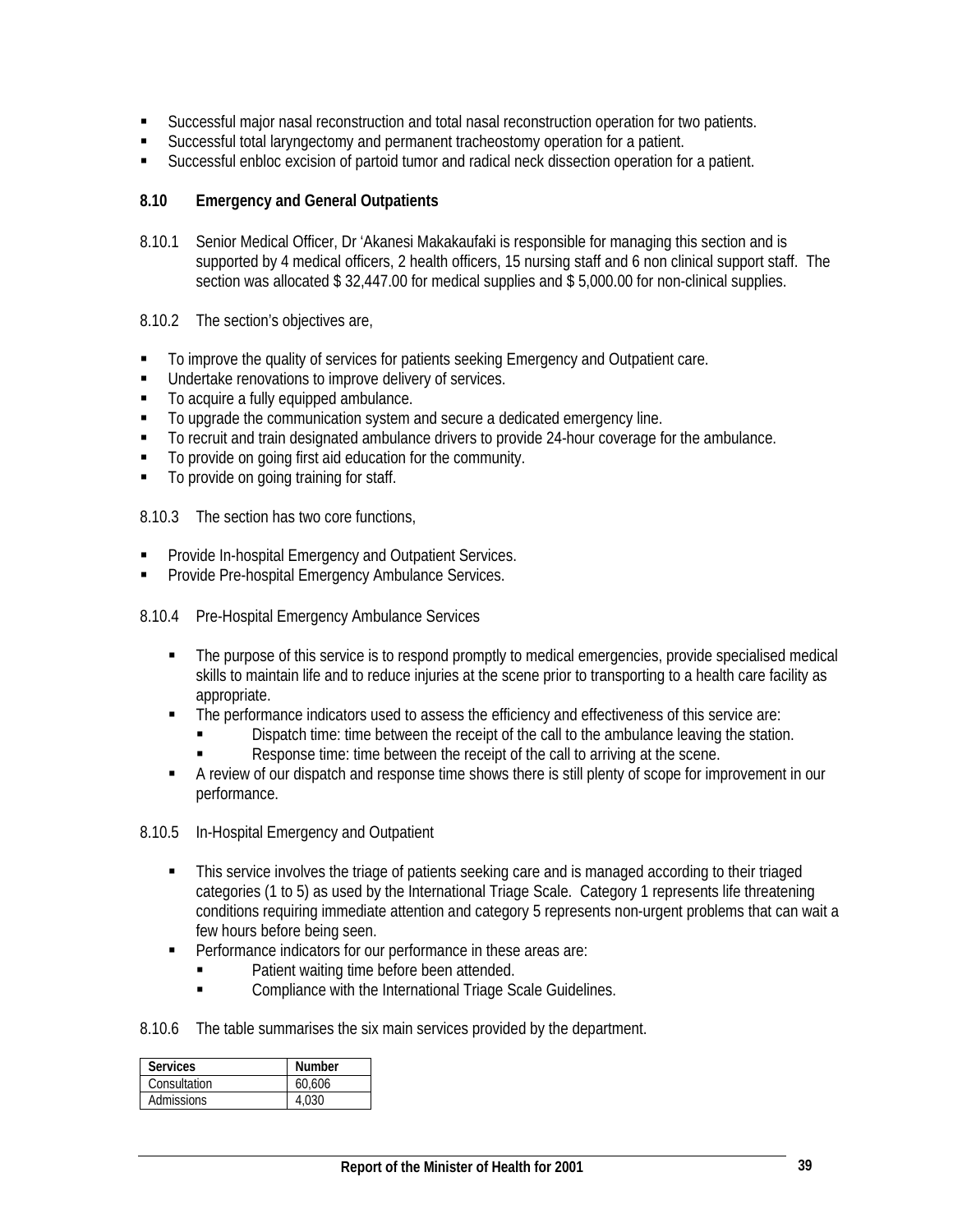| <b>Minor Operations</b> | 1.020  |
|-------------------------|--------|
| <b>Dressings</b>        | 13.782 |
| Emergencies             | 793    |
| Nebuliser               | 4.855  |

 The statistics indicate a marked decrease in the number of consultations and admissions, which constitute the main bulk of the workload, however there was an increase in the number of emergencies, dressings and minor operations performed. The table reflects the trends for the last six years.

| Year | <b>Consultations</b> | <b>Admissions</b> | Dressing | <b>Nebulisation</b> | <b>Minor Operations</b> | Emergencies |
|------|----------------------|-------------------|----------|---------------------|-------------------------|-------------|
| 2001 | 60.606               | 4.030             | 13.782   | 4.855               | 1.020                   | 793         |
| 2000 | 71.049               | 4.445             | 13.029   | 4.065               | 1.044                   | 731         |
| 1999 | 62.789               | 4.144             | 41.674   | 3.789               | 1,127                   | 415         |
| 1998 | 67.636               | 4.188             | 43,992   | 6,128               | 744                     | 396         |
| 1997 | 61.992               | 3.586             | 31.092   | 5.255               | 600                     | 381         |
| 1996 | 61.853               | 3,095             | 29,667   | 4.798               | 627                     | 503         |

8.10.7 In providing its services the following were identified as milestones,

- Dr. Makakaufaki and a Consultant conducted a nationwide training in Basic First Aid during May and June. Participants were from the Ministry of Health, other government departments and the general community. The training was the first of its kind to be implemented by the Ministry and was a success. The Consultants visit was made possible through NZODA's In Country Training initiative.
- Dr. Makakaufaki was appointed a member of the National Traffic Safety Committee responsible for drafting policies related to traffic safety with the objective of reducing morbidity and mortality from road traffic accidents.
- The Renovation of the Triage station and patient bay was completed. This was fully funded by the Nuku'alofa Rotary Club and officially commissioned by the Minister of Health.
- New equipment has been purchased and is now used by the department. These are, baby-weighing scale, wall unit of diagnostic set, an oximeter monitor and ECG machine (10 channels).
- The Ambulance Bay was constructed in conjunction with the Ministry's Garage and was funded by the Ministry of Health.

# **CLINICAL SUPPORT SERVICES**

# **8.11 National Centre for Diabetes and Cardiovascular Diseases**

- 811.1 Medical Superintendent Dr Taniela Palu is responsible for managing the Centre and is supported by 2 Nutritionists and 3 Nursing Staff. The section was allocated 5000 for non-clinical supplies.
- 8.11.2 The Centre's principle objective is,
- To prevent or delay the onset of and complications from cardiovascular diseases and diabetes, and to improve their management, leading to longer and more productive lives through
	- The establishment of national policies for the integrated prevention and control of cardiovascular disease and diabetes
	- Development and implementation of integrated strategies for the prevention of cardiovascular disease and diabetes, with emphasis on primary prevention and promotion of healthy lifestyles
	- **Increased community-based early detection and control of cardiovascular disease and diabetes**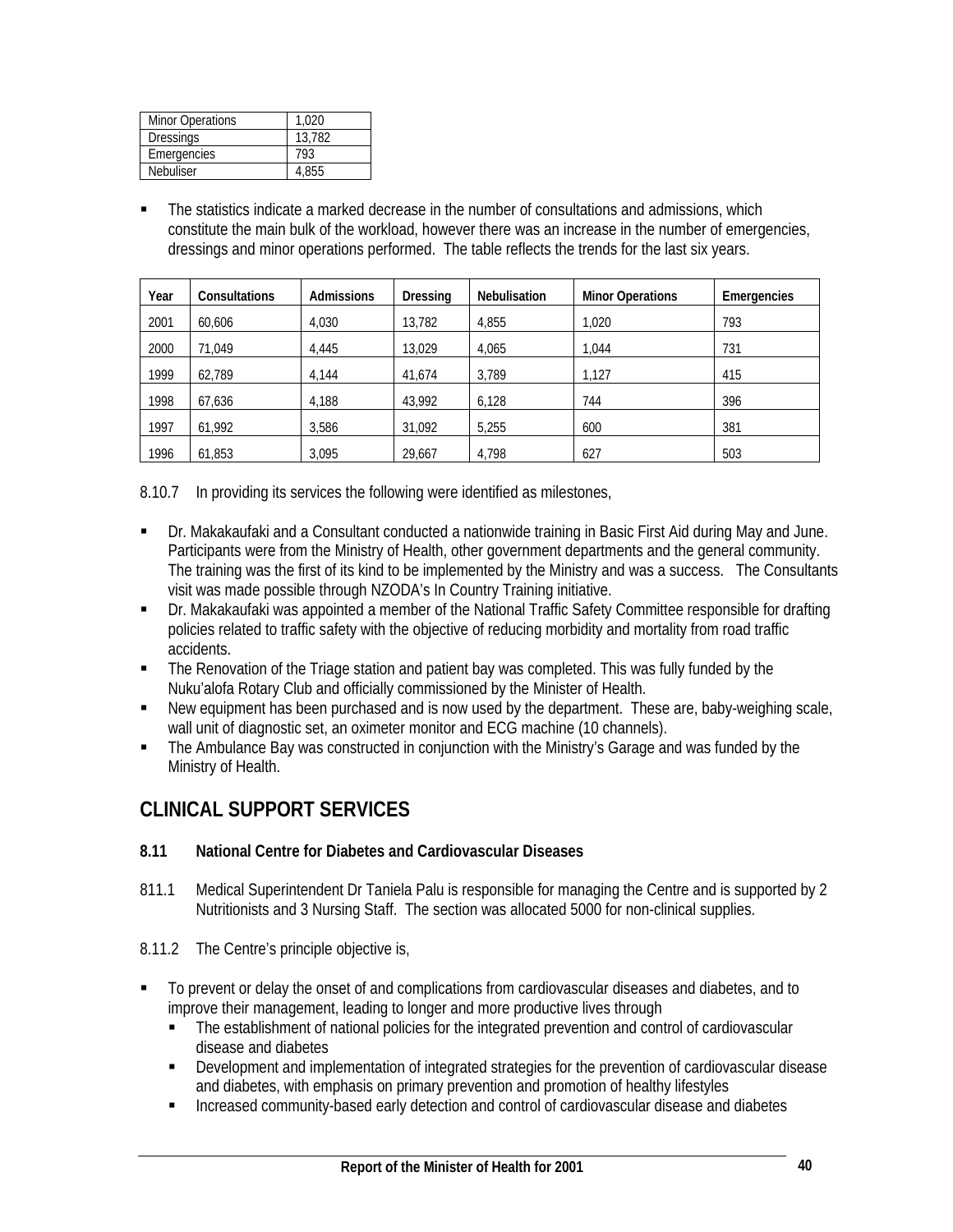- Strengthening of the management of cardiovascular diseases and diabetes and their complications (tertiary prevention)
- The establishment and strengthening of appropriate epidemiological surveillance and monitoring for cardiovascular disease and diabetes and their risk factors.
- **Strengthen the development of human resources and research for the prevention and control of** cardiovascular disease and diabetes.
- Maintain and strengthen the working partnership with the Australian Centre for Diabetes Strategies at the Prince of Wales Hospital.

8.11.3 The Centre's functions are,

- Provide advise on diabetic treatment to other hospitals and health centersProvide education and training for health workers on diabetes and associated NCD
- Work closely with the Public Health Division on prevention strategy relating to diabetes and NCD risk factors intervention and management
- Advise the Hon. Minister of Health and Director of Health of the National Plan for the Prevention and Control of diabetes mellitus and Cardiovascular Diseases
- **Provide advice to other Ministries on issues relating to diabetes and cardiovascular disease through the** National Food and Nutrition Committee, Ministry of Education, Women's Association and NGO
- Work closely with the Australian Strategies for Diabetes Prince of Wales Diabetes Centre in AustraliaServe as a referral center for diabetes and cardiovascular diseases.

| Service                                | <b>Number</b> |
|----------------------------------------|---------------|
| <b>Total Diabetic Patient Register</b> | 1808          |
| Male patients                          | 708           |
| Female patients                        | 1062          |
| Diabetic patient deaths                | 34            |
| Below the knee amputations             | 5             |
| Fore foot amputations                  | Ç             |
| Toe amputations                        |               |

| Month     | <b>Follow Up</b> | Refill/       | Screening | <b>New Cases Dental</b> |       | HbA1c    | <b>Dressing</b> | Total      |
|-----------|------------------|---------------|-----------|-------------------------|-------|----------|-----------------|------------|
|           |                  | <b>Rebook</b> |           |                         | Cases |          |                 | Attendance |
| January   | 497              | 283           | 34        | 15                      | 59    | $\Omega$ | 361             | 1249       |
| February  | 576              | 182           | 24        | 12                      | 30    | $\Omega$ | 348             | 1172       |
| March     | 826              | 185           | 58        | 21                      | 43    | 0        | 357             | 1490       |
| April     | 617              | 174           | 28        | 10                      | 28    | 2        | 288             | 1147       |
| May       | 684              | 250           | 34        | 11                      | 29    | 4        | 301             | 1313       |
| June      | 607              | 199           | 24        | 8                       | 39    | $\theta$ | 202             | 1079       |
| July      | 614              | 284           | 33        | 15                      | 47    | 1        | 246             | 1240       |
| August    | 649              | 298           | 43        | 15                      | 61    | 67       | 326             | 1459       |
| September | 625              | 232           | 40        | 17                      | 50    | 136      | 265             | 1365       |
| October   | 685              | 227           | 33        | 15                      | 40    | 45       | 259             | 1304       |
| November  | 618              | 188           | 44        | 7                       | 28    | 66       | 196             | 1147       |
| December  | 607              | 133           | 18        | 8                       | 25    | 5        | 353             | 1149       |
| Total     | 7605             | 2635          | 413       | 154                     | 479   | 326      | 3502            | 15114      |

**Diabetic Centre Monthly Activities for 2001** 

**Monthly Diabetic Wound Dressing for 2001**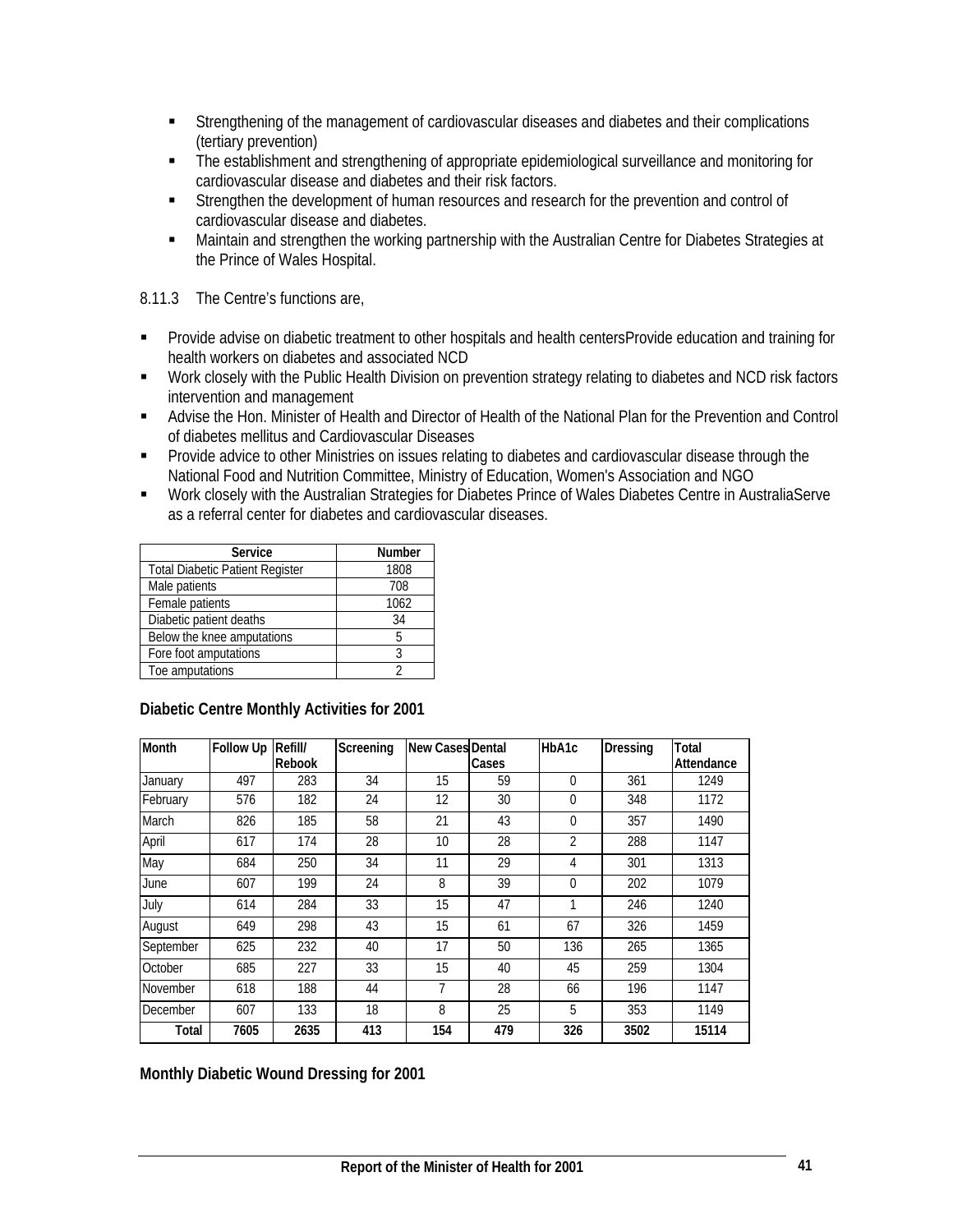| Month     | No of Dressings | <b>New Cases</b> | <b>Admissions from Diabetic Centre</b> | <b>Total Admissions to Surgical Ward</b> |
|-----------|-----------------|------------------|----------------------------------------|------------------------------------------|
| Jan       | 30              | 18               |                                        |                                          |
| Feb       | 29              | 16               |                                        | 12                                       |
| Mar       | 29              | 27               |                                        | 12                                       |
| April     | 21              |                  |                                        |                                          |
| May       | 27              |                  |                                        |                                          |
| June      | 26              | 12               |                                        |                                          |
| July      | 29              | 9                |                                        |                                          |
| August    | 24              | 5                |                                        |                                          |
| September | 26              | 6                |                                        |                                          |
| October   | 28              | 19               |                                        | 15                                       |
| November  | 24              |                  |                                        | n                                        |
| December  | 20              | 5                |                                        | 12                                       |
| Total     | 312             | 93               | 18                                     | 96                                       |

8.11.4 In providing its services the following were identified as milestones,

- Conducted First Annual Strategic Planning Workshop on 27and 28 November for the AusAID funded Tonga Diabetes and Cardiovascular Disease Control Programme.
- The 3 year program focuses on increasing Tonga's capacity to prevent and manage diabetes and cardiovascular diseases through improving organisational, management and operational structures and approaches.
- Two workshops for on the Care of Diabetic Patients for medical staff were conducted in Tongatapu and 'Eua which were conducted funded by AusAID and WHO respectively. The training in 'Eua was followed by public screening for diabetes and hypertension.
- The Hospital Board of Visitors donated a portable DCA analyzer ensuring tests can be conducted during visits to the outer islands.
- A television and video set were donated by the Chinese Embassy and British High Commission for patient education.
- **Development of Diabetes Database Register by the Australian Youth Ambassador for storage of patient** information.
- Two staff from the Centre attended the Australia Annual Diabetes Conference in September, Queensland, Australia.
- Duty visits to Ngu and Niu'ui Hospitals by Physician In-charge and 1 Nutritionist.

# **8.12 Nutrition**

8.12.1 Nutritionist, Miss. Elisiva Na'ati is responsible for managing the section and is supported by Nutritionist, Miss. Soana Muimuiheata.

8.12.2 The section's functions are,

- **Provide special care for all inpatients and outpatients with diet related problems**
- **Provide advise on nutrition related matters to the public**
- **Provide education and training for all health workers on nutrition related matters**
- **Work closely with the Public Health Division on health promotion activities**
- Provide advice to other Ministries on nutrition matters through the National Food and Nutrition Committee, Ministry of Education and non governmental organizations
- **EXECUTE:** Liaise with any other parties regarding nutrition related matters

8.12.3 The section's objectives are,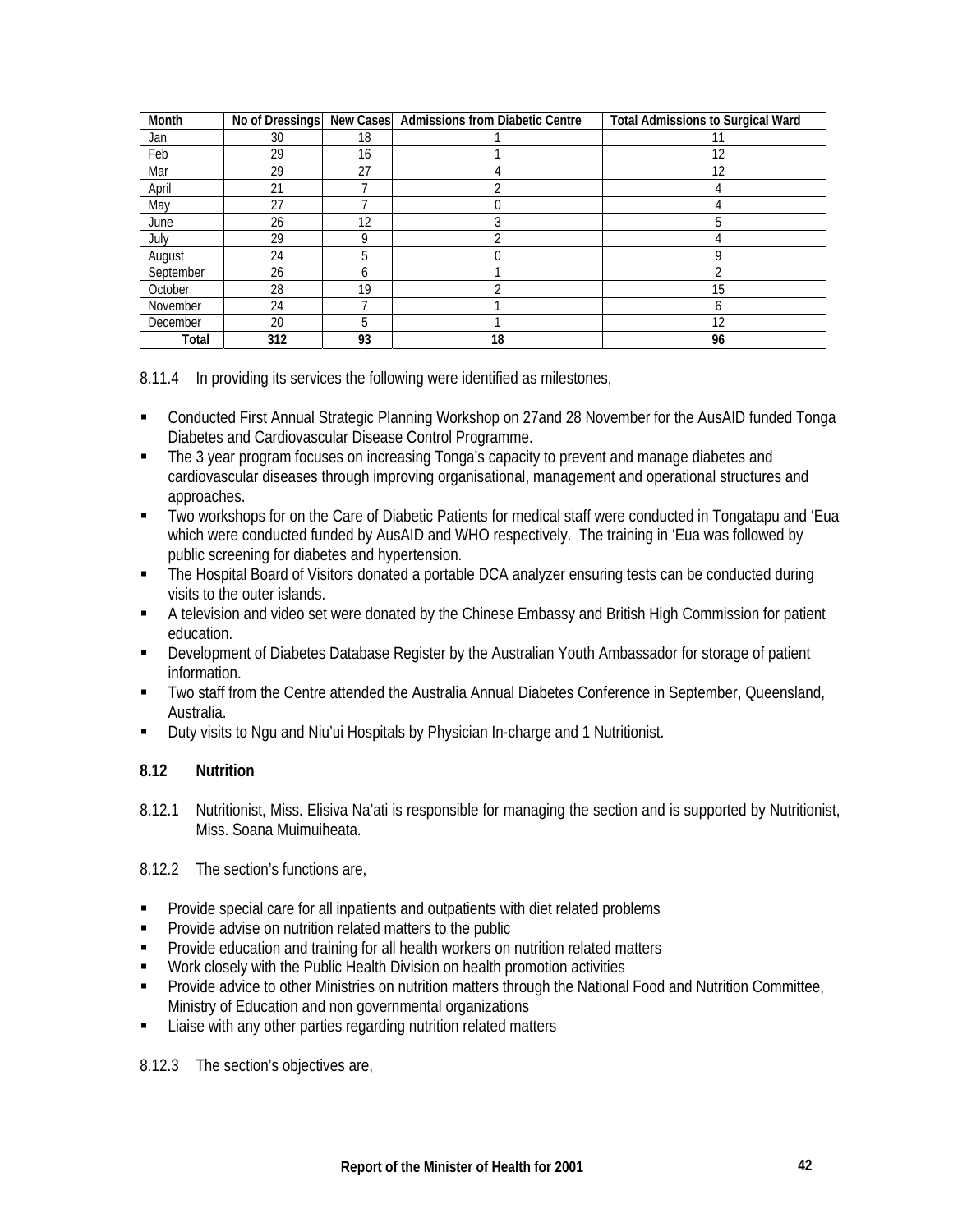- To develop and implement integrated strategies for the prevention of non-communicable diseases with emphasis on health promotion and healthy lifestyles.
- To increase community awareness of risk factors and to decrease the incidence of non communicable diseases
- To strengthen patient education to outpatients and inpatients
- To enhance and maintain nutritional status of patients

8.12.4 The following services were delivered during the year.

| Service                                    | <b>Number</b> |
|--------------------------------------------|---------------|
| Consultations (Outpatients)                |               |
| Diabetic clinic                            | 181           |
| Consultations                              | 6,500         |
| Consultations (Inpatients)                 |               |
| Diabetic/hypertensive/hypercholestrolemics | 38            |
| Tube feed                                  | 10            |
| Malnutrition                               | 3             |
| Dental cases                               | 8             |
| GDM                                        | 12            |

- 8.12.5 A Diet Clinic operates on Tuesdays and Thursdays and follow up of diabetic patients is performed daily and inpatients are seen as referred. Staff provide lectures for the Basic Nursing Programme and Nutrition courses offered by the Community Development and Training Centre of the Ministry of Education.
- 8.12.6 The following were identified as milestones during the year,
- The analysis of National Nutrition Survey conducted in 1998 and 2000 was completed.
- Coordinate and facilitated workshops on Management of Obesity for doctors and the community.
- Conducted workshops in 'Eua and Tongatapu on the Nutritional Care of Diabetics.

# **8.13 Laboratory**

8.13.1 Dr Siale 'Akau'ola, Senior Medical Officer is responsible for managing this section and is supported by 26 technical, 2 clerical and 4 support staff. \$ 75,000 was allocated to the laboratory to fund its various activities and is been increased by \$ 12,000.00 from the previous financial year.

8.13.2 The sections mission statement is;

• The laboratory services seeks to satisfy its customers through the provision of high quality, cost-effective services in all areas, and the standard of such services, to comply with or exceed all widely accepted ethical and professional principles as embodied in any accreditation criteria, that may, at some time, apply in Tonga.

# 8.13.3 The section's objectives are,

- To comply with the laws and statutes of the Kingdom of Tonga.
- To hold current accreditation when available. To use comprehensive Quality Control checking and authorization systems to ensure validity of results and services.
- To ensure timely results, information and products which meet the customer's requirements.
- To create and maintain a working environment which is safe and conducive to maintaining the interest and motivation of the staff.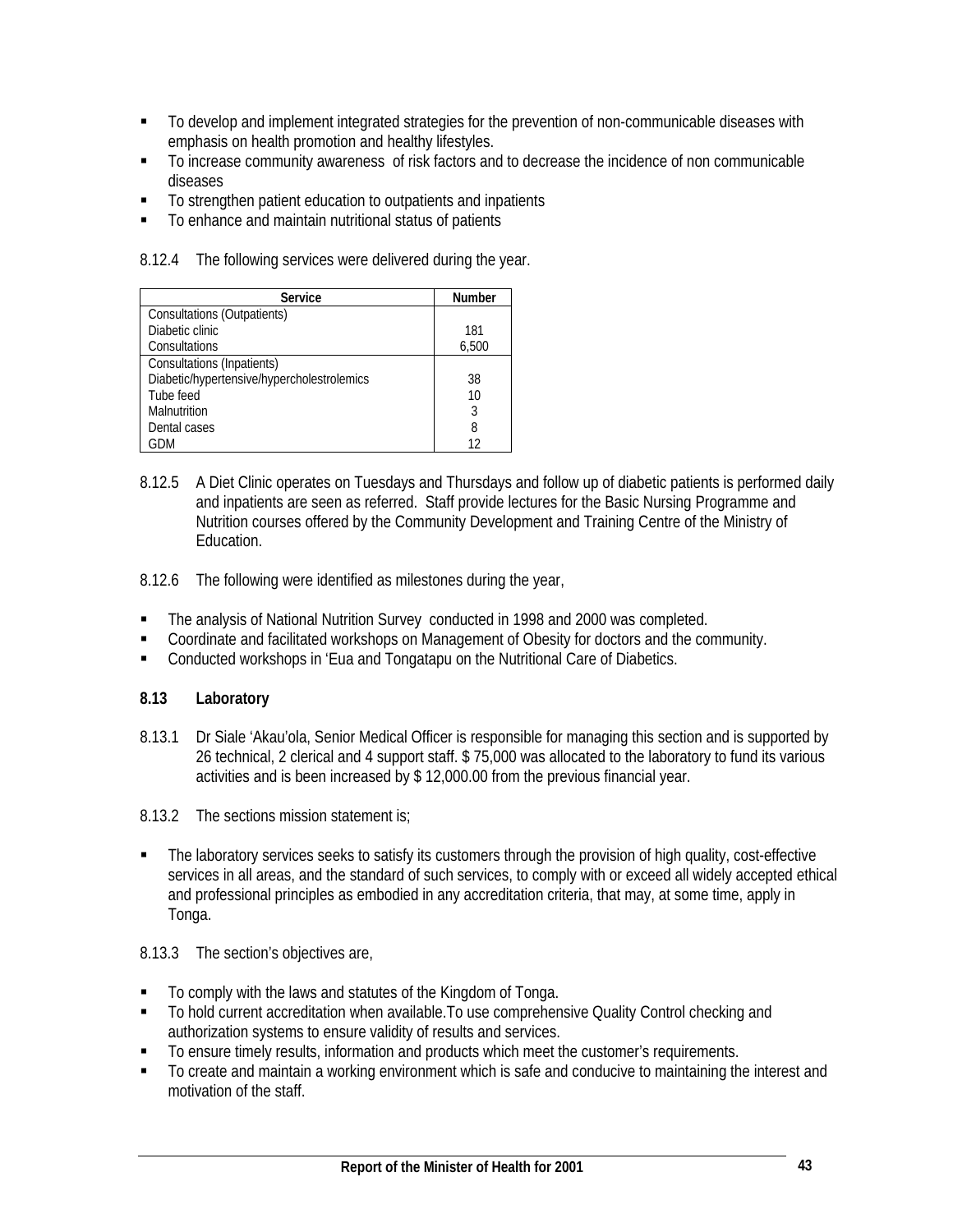$\blacksquare$  To use every problem identified as an opportunity for improvement.

8.13.4 Provided below is a summary of services provided by the Laboratory services during the year.

- The total number of tests performed (176,192) is higher compared to the 1997-1999 periods. his increase occurred in spite of many laboratory staff going on prolonged special/study leave and retirements and reflects that there is increased workload placed on the remaining laboratory staff.
- The number of tests referred overseas is slowly decreasing as compared to previous years and can be attributed limited budget allocated, doctors foregoing sophisticated laboratory tests or a direct result of laboratory efforts to save money by reducing unnecessary overseas referral of specimens. 636 tests were sent abroad in 2001 at a cost of more than \$10,000.00.
- It is encouraging to note of the 2,046 HIV tests performed no positive results were returned.
- A similar reduction with regards to Hepatitis B positive cases with an 8 % reduction in comparison with previous years. This reduction can be attributed to factors, the use of questionnaires to screen lower risk blood donors and a positive effect of the Hepatitis B vaccination programme.
- 18 positive sputum for Tuberculosis was recorded out of 364 tested.

8.13.5 In providing its services the following have been identified as milestones,

- A WHO funded Workshop on Blood Safety was conducted in December and was attended by all laboratory staff throughout Tonga.
- The workshop resulted in the formulation of a Strategic Plan for Blood Transfusion and a booklet entitled "Clinical Use of Blood and Blood Products" was drafted for distribution in 2002.
- The draft of the "Laboratory User's Handbook" is nearing completion for distribution to customers in 2002.
- The laboratory service continues to develop its Quality System and Manuals should be reviewed and audit by the Pacific Paramedical Training Centre in New Zealand before its use in 2002.
- The laboratory section received the following awards during the year, Vaiola Hospital Infection Control prize, Tonga Health Project award on Excellence in Management Improvement and best Aerobics Team during the Ceremony to mark the World Diabetic Day.
- **Agreement has been reached between the Ministry's of Health and Police for privatisation of medico legal** laboratory tests requirements.
- Dr. Siale 'Akau'ola, was recruited by WHO as a Short Term Consultant in Parasitology in Tahiti, Solomon Islands, Vanuatu, Fiji, Niue, Tuvalu, Federated States of Micronesia and the Marshall Islands.
- The laboratory was involved in an Intestinal Helminthes Survey conducted by WHO; as part of their Healthy Island Initiative.
- A team of Consultants from CHATA in Australia visited the laboratory as part of efforts to improve the WHO and SPC Tuberculosis Control Program in the Pacific.

8.13.6 Staff attended the following local and overseas training during the year.

- Mr. Sitanilei Hoko, Laboratory Technician Grade I was awarded a WHO scholarship to undertake training towards a Bachelor in Medical Laboratory Science at Massey University, in New Zealand.
- **Mrs. Ane Ika, Principal Microbiologist attended a WHO Training Course on Health Research and** Methodology at Nadi, Fiji, 30 June to 14 July 2001.
- Miss.Telesia Talia'uli, Medical Scientist, attended a WHO, EQAS workshop in Melbourne, Australia from 9 Oct. – 18 Oct. 2001.
- The training course for the 5 Assistant Laboratory Technicians commenced in February and will completed by March 2002 and is funded by WHO.
- Dr. Siale 'Akau'ola, attended a one week workshop on Blood Transfusion in Shanghai, China coordinated by the International Blood Transfusion Society and funded by WHO.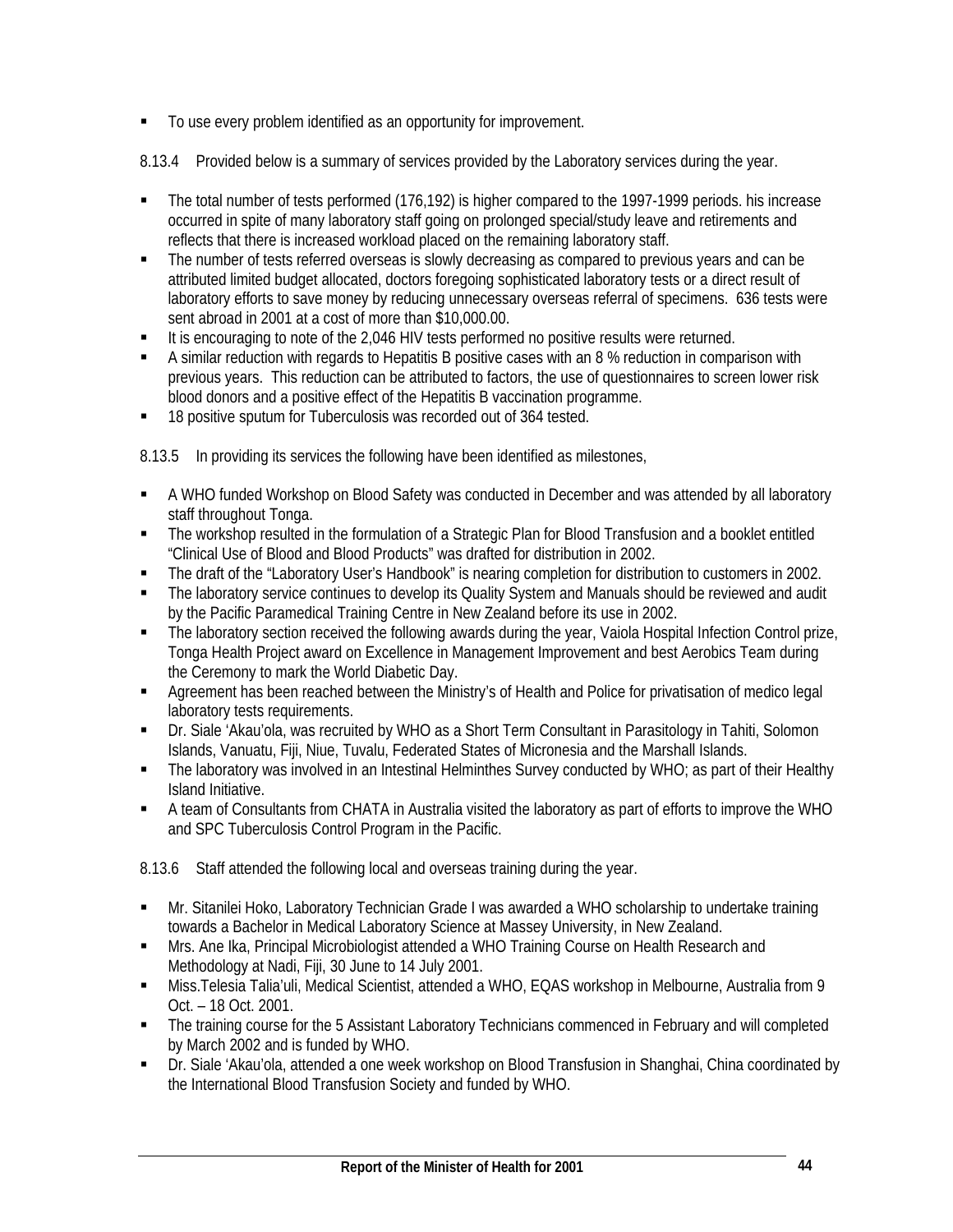# **8.14 Radiology**

- 8.14.1 Dr 'Etika 'Akau'ola, Senior Medical Officer is responsible for managing this section and is supported by 1 Medical Officer, 14 technical, 1 clerical and 1 support staff. The section was allocated \$35,000.00 for implementation of its services.
- 8.14.2 The section's primary function is to provide radiological diagnostic services to clinicians and the public.
- 8.14.3 The section's objectives are,
- To provide staff knowledge and skills.
- $\blacksquare$  To provide good quality films and ultrasound reports to medical officers.
- 8.14.4 In providing its services the following are noted as milestones,
- Dr 'Edgar 'Akau'ola completed a 1 year programme in radiology training at Otago University in New Zealand.
- Mr. 'Ofa Ketu'u, Assistant Radiographer Grade I completed a 3 month radiology attachment in Japan.Mr Teputepu Laiseni, Radiographer completed a 1-month at St. John of God Hospital, Ballarat, Victoria, Australia.
- The 2-year Assistant Radiographer Training Programme was completed with 3 graduates.

#### **8.15 Pharmacy**

- 8.15.1 Principal Pharmacist, Mrs. Melenaite Mahe is responsible for managing this section and is supported by 27 established staff and 1 daily paid employee. \$ 1,361,384.00 was allocated to the section during for financial year whereby \$ 900,000.00 was allocated for the purchase of pharmaceutical drugs and \$ 206,193.00 was allocated for medical supplies.
- 8.15.2 The section's objective is to,
- Ensure good quality, effective, and safe essential drugs and medical supplies are available all the time to the people of Tonga and they are used rationally.
- 8.15.3 The sections principal functions are to,
- Ensure proper selection of drugs and medical supplies through the Drugs and Medical Supplies Committee
- **Procure those selected, store and distribute according to the need of the Ministry of Health.**
- 8.15.4 The Drugs and Medical Supplies Committee continued to meet to discuss issues related to drugs and medical supplies and the National Drug Policy were amongst those matters discussed as well as supply problems.
- The section produced 13,978 litres and 363 kilograms of oral, dermatological and extemporaneous preparations at a cost of \$ 40,120.00. 60 % of these preparations were distributed to hospitals and 12 % to health centres.

#### **Production Output for 2001**

| tem                                  | ਾ <sub>ੀ</sub> ches | Total       | Cost               |
|--------------------------------------|---------------------|-------------|--------------------|
| ١r٤<br>rations<br>prepar<br>aı<br>J. | ววด<br>، ے ے        | litres<br>ັ | 244.06<br>.מ.<br>ັ |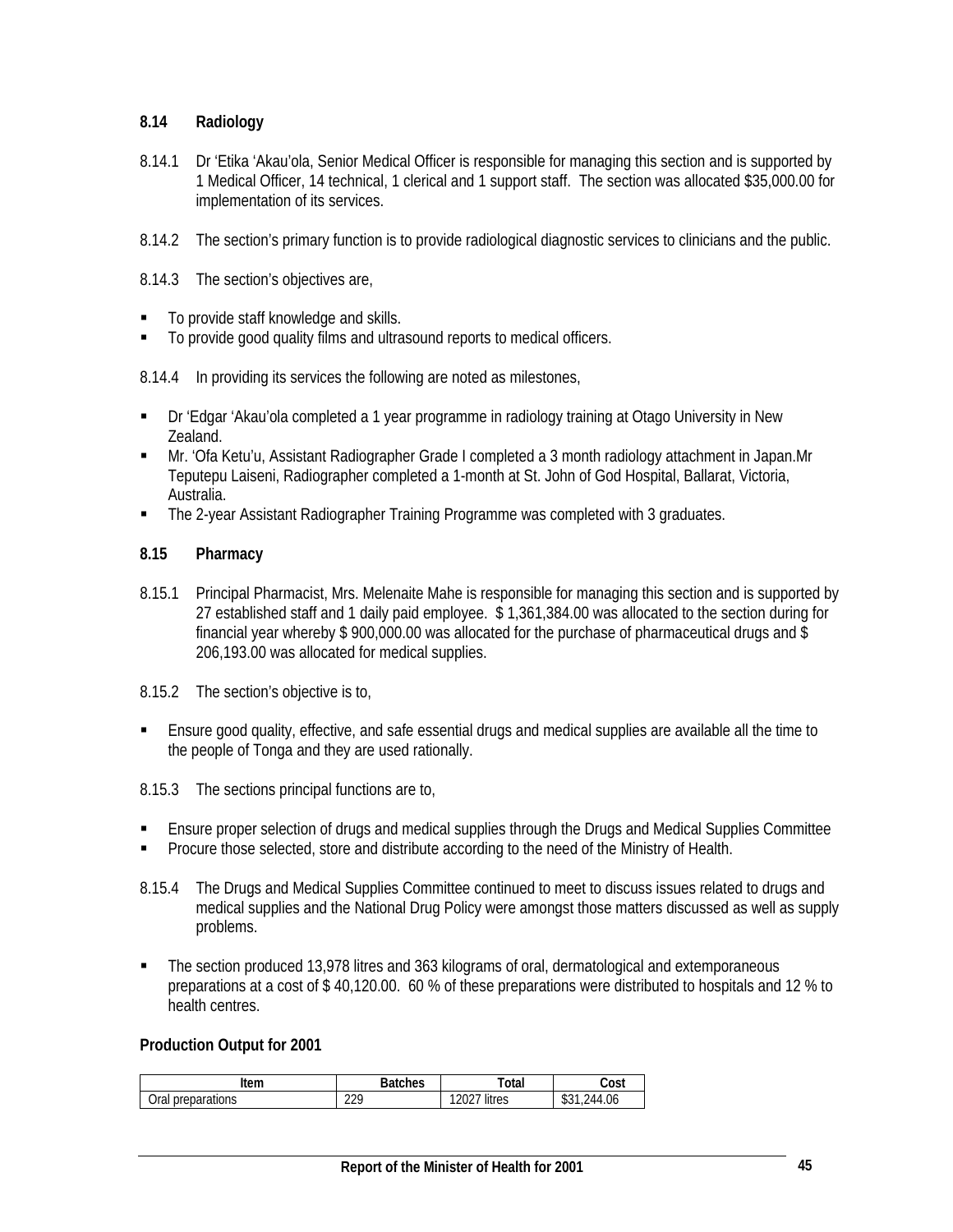| Dermatological preparations | 118 | a)1888 litres     |             |
|-----------------------------|-----|-------------------|-------------|
|                             |     | b)360 ka          | \$7,494.92  |
| Extemporaneous Preparations | 385 | a)62.53 litres    |             |
|                             |     | b)2.3 ka          | \$1,380.50  |
| Total                       | 732 | a)13977.53 litres |             |
|                             |     | $b$ )362.3 kg     | \$40,119.48 |

# 8.15.5 **Vaiola Hospital Pharmacy**

- Vaiola Hospital Pharmacy is staffed by Pharmacists and is open to the public from 8:30 a.m. to 12:00 p.m. seven days a week.
- Vaiola Hospital Pharmacy is responsible for ensuring that drugs are supplied in accordance the Ministry's regulations.
- Vaiola Hospital Pharmacy performs outpatient and inpatient dispensing and Vaiola Hospital is allocated two ordering days a week to replenish stock.
- Staff participate in monthly visits to Mu'a and Kolovai Health Centres and dispense level 3 drugs that are not in stock at the Health Centre.

|            |              | <b>AM shift</b> |        |       | <b>OPD</b>   |       |              | <b>PM shift</b> |        |      |
|------------|--------------|-----------------|--------|-------|--------------|-------|--------------|-----------------|--------|------|
| Month      | Prescription | Items           | Repeat | Ward  | Prescription | Items | Prescription | Items           | Repeat | Ward |
| Jan        | 6021         | 5854            | 401    | 784   | 652          | 1015  | 3821         | 6614            | 124    | 399  |
| Feb        | 7817         | 10716           | 412    | 831   | 826          | 1530  | 5267         | 9423            | 44     | 353  |
| Mar        | 5953         | 11588           | 515    | 733   | 843          | 1141  | 4586         | 7972            | 99     | 432  |
| Apr        | 5146         | 7651            | 355    | 813   | 1328         | 3700  | 3929         | 5408            | 129    | 385  |
| May        | 5777         | 8331            | 469    | 787   | 409          | 718   | 4195         | 3058            | 287    | 366  |
| Jun        | 5179         | 7841            | 426    | 678   | 784          | 1461  | 3565         | 6125            | 182    | 424  |
| July       | 6559         | 10055           | 461    | 821   | 607          | 924   | 3974         | 5473            | 139    | 354  |
| Aug        | 5991         | 10276           | 525    | 1037  | 658          | 1368  | 4317         | 7331            | 137    | 388  |
| Sept       | 5995         | 10031           | 522    | 654   | 614          | 1165  | 3935         | 8005            | 127    | 322  |
| Oct        | 5778         | 9935            | 1281   | 871   | 560          | 1032  | 4117         | 7050            | 639    | 350  |
| Nov        | 5064         | 9201            | 774    | 857   | 660          | 984   | 3559         | 5890            | 221    | 318  |
| <b>Dec</b> | 4688         | 7987            | 583    | 563   | 748          | 1301  | 3064         | 5273            | 400    | 338  |
| Total      | 69748        | 113086          | 6727   | 13323 | 8689         | 16319 | 48129        | 82622           | 2568   | 4459 |

#### **Prescription Record for Vaiola Pharmacy for the Year 2001**

The table above indicates 55 % prescriptions were dispensed during normal working hours, 38 % during the afternoon shift and 6.8% were dispensed by Nurses during the night shift. The afternoon shift showed a slight increase in the number of patients whilst the morning indicated a decrease and reflects the publics knowledge the service is available.

# 8.15.6 **Ngu Hospital Pharmacy**

Two Assistant Pharmacist Grade II are assigned to Ngu Hospital and the Pharmacy opens from Monday to Friday from 8:30 a.m. to 12:30 p.m. and from 8:30 a.m. to 12:30 p.m. on Saturday.

8.15.6.1 Ngu Hospital Pharmacy objectives are to,

- Provide pharmaceutical services to the people of Vava'u
- Provide services to health centres and deliver health education during clinic days as well radio programmes.

8.15.6.2 The officers do not only limit their activities to inpatient and outpatient dispensing but are also involved in health education, home visits and participate in community based clinics. Their involvement ensures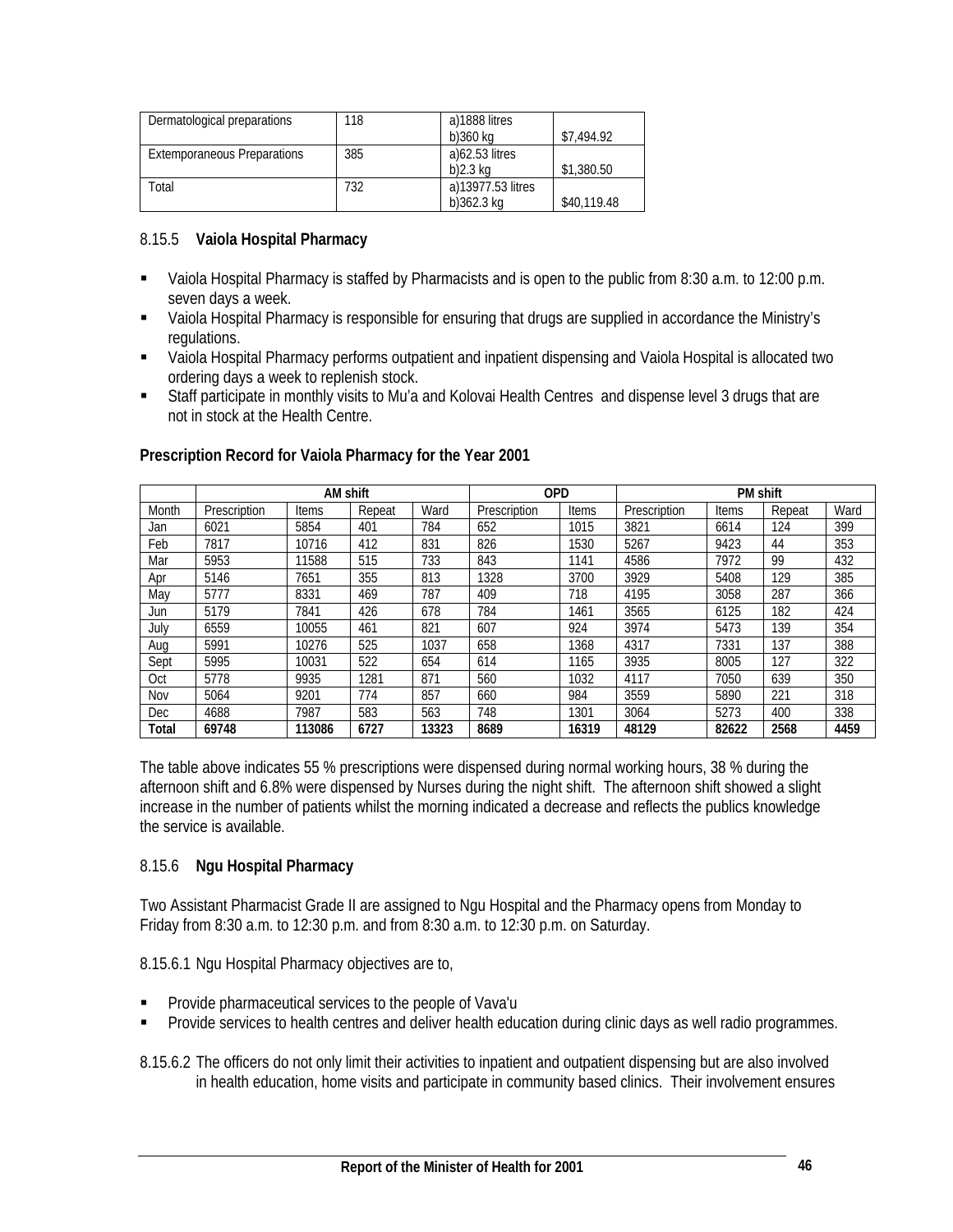drug information is disseminated to the public particularly its rational use. Home visits ensure patients are provided with accurate as well as ensuring compliance.

| Month | No Charge | <b>Items</b> | Ward items | Charged        | <b>Items</b> | Costs | <b>OPD</b> | Items | Total | <b>Items</b> |
|-------|-----------|--------------|------------|----------------|--------------|-------|------------|-------|-------|--------------|
| Jan   | 2918      | 4811         | 599        |                |              |       | 1893       | 3921  | 4811  | 8732         |
| Feb   | 2690      | 4189         | 568        | $\overline{2}$ | 4            | 57    | 1829       | 3921  | 4521  | 8114         |
| Mar   | 2831      | 4748         | 553        | 3              | 5            | 70    | 1924       | 3788  | 4758  | 8580         |
| Apr   | 1525      | 3584         | 520        |                |              |       | 1622       | 3644  | 3147  | 7228         |
| May   | 2197      | 4213         | 537        |                |              |       | 1295       | 3185  | 3492  | 7398         |
| June  | 2895      | 5121         | 604        | $\overline{2}$ | 5            | 94    | 2036       | 4044  | 4933  | 9170         |
| July  | 2456      | 4296         | 526        |                |              | 30    | 1779       | 3818  | 4236  | 8115         |
| Aug   | 3183      | 5822         | 627        |                |              |       | 2257       | 4902  | 5440  | 10724        |
| Sept  | 2325      | 3945         | 461        | 5              | 16           | 316   | 1806       | 3519  | 4136  | 7480         |
| Oct   | 2225      | 4013         | 397        | 2              | 3            | 80    | 1498       | 2812  | 3725  | 6828         |
| Nov   | 2113      | 3309         | 516        | 3              | 6            | 105   | 1698       | 3193  | 3814  | 6508         |
| Dec   | 1502      | 2856         | 362        |                | 3            | 50    | 1243       | 2290  | 2746  | 5149         |
| Total | 28860     | 50946        | 6270       | 19             | 43           | 802   | 20880      | 27012 | 49759 | 94026        |

#### **Ngu Hospital Prescription Record for 2001**

#### 8.15.7 **Niu'ui Hospital Pharmacy**

A single Assistant Pharmacist Grade II is responsible for the operation of the Niu'ui Hospital Pharmacy.

| Month | No Charges | <b>Items</b> | Charged | <b>Items</b>   | Costs | Repeat | Wards | <b>OPD</b> | <b>Items</b> |
|-------|------------|--------------|---------|----------------|-------|--------|-------|------------|--------------|
| Jan   | 1605       | 3976         |         | 3              | 45    | 64     | 287   | 479        | 760          |
| Feb   | 1430       | 2412         |         |                |       | 76     | 254   | 376        | 686          |
| Mar   | 1474       | 2711         |         | $\overline{2}$ | 21    | 60     | 390   | 583        | 1092         |
| Apr   | 1421       | 2542         |         |                |       | 72     | 353   | 318        | 726          |
| May   | 1557       | 2825         | 2       | 6              | 125   | 67     | 285   | 440        | 860          |
| June  | 1432       | 2611         |         |                |       | 76     | 223   | 348        | 748          |
| July  | 1311       | 22712        |         |                |       | 86     | 286   | 335        | 776          |
| Aug   | 1567       | 2826         |         |                |       | 65     | 252   | 432        | 729          |
| Sept  | 1278       | 2172         |         |                |       | 72     | 282   | 430        | 712          |
| Oct   | 1647       | 3726         | 2       |                | 64    | 78     | 284   | 475        | 826          |
| Nov   | 1849       | 3998         |         | $\overline{2}$ | 12    | 74     | 369   | 699        | 1211         |
| Dec   | 1830       | 3979         |         |                |       | 102    | 420   | 528        | 1127         |
| TOTAL | 18401      | 36049        | 7       | 13             | 267   | 822    | 3685  | 5161       | 10253        |

#### **Niu'ui Pharmacy Prescription Record for 2001**

#### 8.15.8 **Niu'eiki Hospital Pharmacy**

 A single Assistant Pharmacist Grade II is responsible for pharmaceutical services at Niu'eiki Hospital. Nurses dispense after hours and weekends.

# **Niu'eiki Hospital Prescription Record for 2001**

| Month | Normal hours | After hours | <b>Clinics</b> |
|-------|--------------|-------------|----------------|
| Jan   | 936          | 532         | 93             |
| Feb   | 1611         | 516         | 187            |
| Mar   | 1879         | 525         | 302            |
| April | 1951         | 408         | 92             |
| May   | 1654         | 417         | 112            |
| June  | 1368         | 305         | 82             |
| July  | 1756         | 412         | 175            |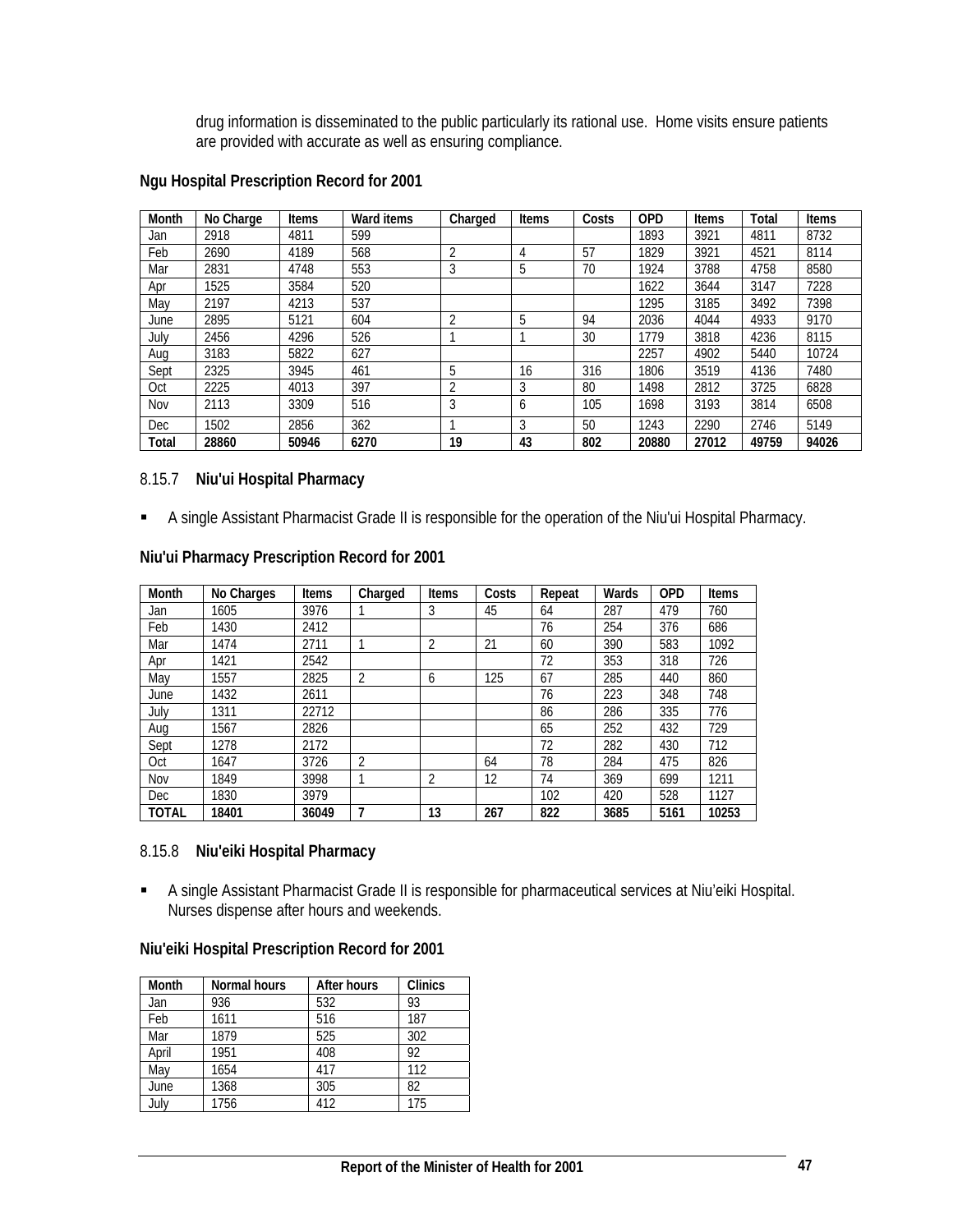| Aug   | 2021  | 491  | 119  |
|-------|-------|------|------|
| Sept  | 2351  | 515  | 94   |
| Oct   | 1748  | 568  | 76   |
| Nov   | 852   | 600  | 95   |
| Dec   | 364   | 622  | 56   |
| Total | 18491 | 5911 | 1483 |

# 8.15.9 **Central Pharmacy and Medical Store Dispensing**

**EXECT** Level 4 drugs are dispensed from the Central Pharmacy to ensure close monitoring. A summary of the main items dispensed were,

| Item                    | <b>Number</b> |
|-------------------------|---------------|
| Prescription            | 10,212        |
| Items dispensed         | 14,082        |
| Salbutamol inhalers     | 2,691         |
| Beclomethasone inhalers | 745           |
| Isophane insulin vials  | 281           |
| Soluble insulin vials   | 43            |
| Mix insulin             | 834           |
| Repeat prescriptions    | 2.179         |

8.15.10 In providing its services the following are noted as milestones,

- Principal Pharmacist, Mrs. Melenaite Mahe completed a Postgraduate Diploma in Pharmacy from the University of Otago.
- Mrs. Leva'itai 'Otutaha and Miss. Losaline Titiuti both Assistant Pharmacist Grade II commenced their 3 year Diploma of Pharmacy programme at the Fiji School of Medicine.
- Mr. Sosaia Pifeleti, Pharmacist Graduate attended a Drugs Therapeutics Workshop in Malaysia sponsored by WHO.
- WHO Consultant Mr. Truls Erickson visited Tonga to assist the pharmacy with the Essential Drug List.
- It is with regret to record the loss of a fellow employee Mr. Nioso 'Aholelei, Assistant Pharmacist Grade II who passed away on 8<sup>th</sup> June after a short illness. Mr. 'Aholelei joined the service on the 16<sup>th</sup> of June, 1981 and has been assigned to various hospitals throughout the country. Mr. 'Aholelei was a dedicated staff member and contributed immensely to the pharmacy's services and will be dearly missed by colleagues.

# **Physiotherapy**

8.16.1 A single Physiotherapist, Ms. Lesieli Funaki manages this section. The section was allocated \$ 5,000.00 for administrative equipment, stationery and a small amount of treatment materials from overseas.

8.16.2 The section's objectives are,

- To maintain current level of service to hospital inpatients and outpatients.
- **Provide services to sporting teams as a representative of the Ministry.**

8.16.3 The primary function of the section is to,

 Assess, plan, schedule and implement the appropriate physiotherapeutic treatment for both in-patients and outpatients. Treatment is aimed at optimising the clients physical functional level. The clientele includes orthopeadic, cardiothoracic, medical, neurological and paediatric cases.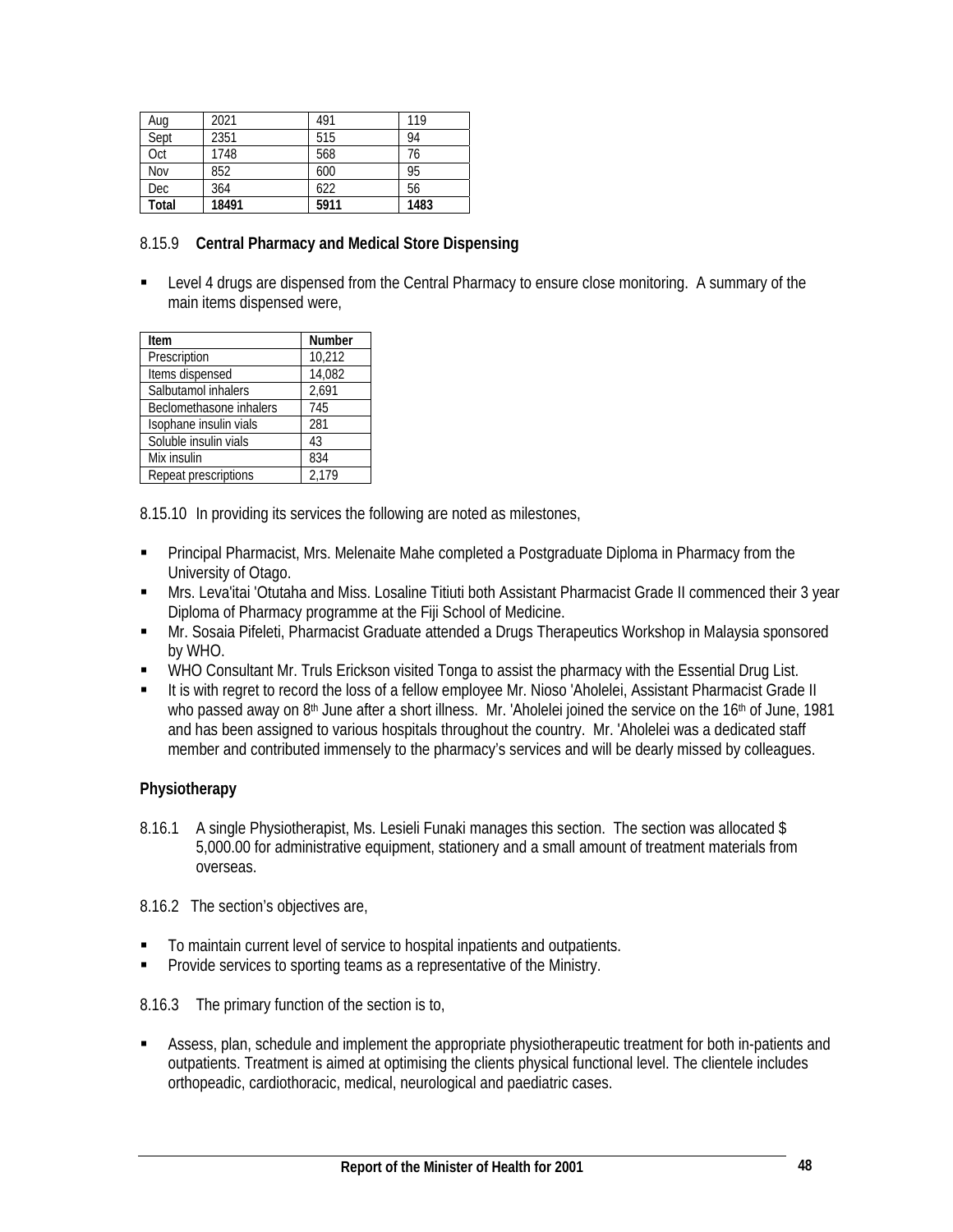- Education of both patient and their family members is a major part of the patient's physiotherapy management, to ensure self treatment and management of the condition is carried after discharged or out patient treatment.
- 8.16.4 The number of patients seen in the past year is represented in the below table (please see Appendix A attached for the month by month breakdown of figures). Note that the number of patients seen differs from the number of treatment sessions given due to multiple treatments required for some patient conditions.

| Year | <b>Total No. of Patients Treated</b> | <b>Total No. of Treatment Sessions</b> |
|------|--------------------------------------|----------------------------------------|
| 2001 | 644                                  | 1368                                   |
|      | 502 out patients                     |                                        |
|      | 142 in patients                      |                                        |

- 8.16.5 Of the total number (644) of patients seen, 372 clients were first time attendants to the clinic. Each patient received approximately two or three treatment sessions, with variation depending on severity of condition.
- 8.16.6 The majority of in-patients treated were neurological cases such as cardiovascular accidents, cardiothoracic conditions, orthopeadics and peadiatrics. The outpatient data indicates the majority of cases treated were musculoskeletal in nature, such as sporting and back injuries, paediatric cases of talipes.
- 8.16.7 The following activities were accomplished during the year.
- The Orthopaedic Surgical team visited n the latter half of the year, treating talipes cases.
- As the only Physiotherapist for following events were attended, South Pacific Mini Games, Norfolk island in November Under 16's Soccer National Talent Identification Championships, Sydney in OctoberThe Oceania qualifying rounds for the World Cup Soccer Tournament, Sydney in April
- Sports medicine workshops, Auckland in March, May and June
- Support of local sports activities for the Tonga Amateur Sports Association, sports medicine segment for MBF Rugby Television Programme and the National Rugby Boot Camp.

# **NON CLINICAL SUPPORT SERVICES**

Hospital Administrator, Mr. Viliami Moale is responsible for the supervision on non-clinical support services at Vaiola and includes Hospital Security, Laundry, Seamstress, Hospital Grounds Maintenance, Domestic and Telephone Communications.

# **8.17 Hospital Security**

- 8.17.1 The section consists of 4 staff and its objective is to maintain peace and order throughout Vaiola Hospital 24 hours a day 7 days a week.
- 8.17.2 In providing its services during the year the following were accomplished,
- The section's responsibilities were expanded to include the 2 hourly thermostat and temperature of the coolers in the mortuary.
- A significant milestone is the provision of uniforms and identification badges for all staff of the section.

# **8.18 Laundry**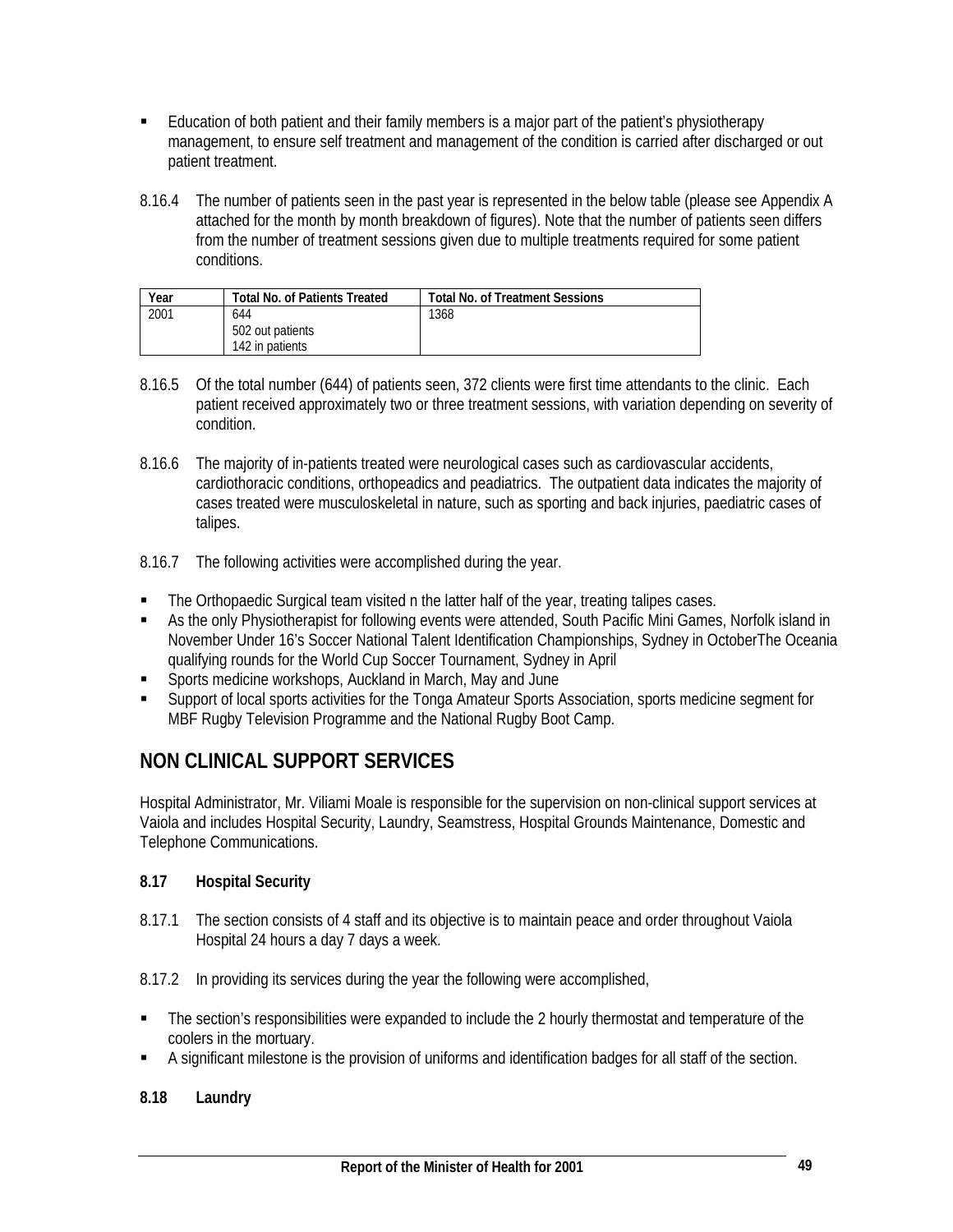- The section consists of 3 Laundrymen and 7 Laundrymaids with the Laundry Supervisory posts being vacant.
- The sections objective is to ensure all laundry requirements for Vaiola Hospital and Health Centres are carried out in an efficient and cost effective manner. Thus its primary responsibility is the washing, ironing and labeling of all hospital linen.

# **8.19 Seamstress**

 This section employs a Seamstress Supervisor and 3 Seamstress and its functions and objectives are to provide all sewing requirements of the Ministry and covers Vaiola Hospital and the 7 health centers on Tongatapu, Niu'ui and Niu'eiki Hospital. The section was most fortunate to acquire a industry sewing machine.

# **8.20 Hospital Grounds Maintenance**

• The section employs 5 Groundsmen and its principle function is to ensure the cleaniliness of Vaiola Hospital and the 7 Health Centre grounds on Tongatapu.

# **8.21 Domestic**

- The section is responsible for the cleanliness of all wards and offices at Vaiola Hospital to maintain an environment which is clean and hygienic for patients and staff. The section employs 12 Wardsmaids and 8 Orderlies.
- **In providing its services during the year the following were accomplished,**
- All staff were provided with new uniforms which has significantly improved staff morale.
- The introduction of shift work has enabled staff to spend more time with families.
- Equipment and consumables were replaced thus improving performance.

# **8.22 Telephone Communications**

 The Senior Telephone Operator is supported by 4 Telephone Operators. The sections primary responsibility is to facilitate efficient and effective local and international telephone communications on a 24 hour basis.

#### **8.23 Maintenance**

- 8.23.1 Hospital Engineer, Mr Tu'ifua Taumoefolau is responsible for managing this section and is supported by 19 staff. The section was allocated \$177000.00 for the implementation of its services.
- 8.23.2 The section's objectives are,
- To improve preventive maintenance of facilities and equipment
- To improve efficiency of steam system
- To submit proposal for improved workshop working conditions
- To implement planned maintenance for all facilities and equipment
- To stock most vital spares
- **IMPROVE Maintenance request system**
- **Submit proposal for continued in country training.**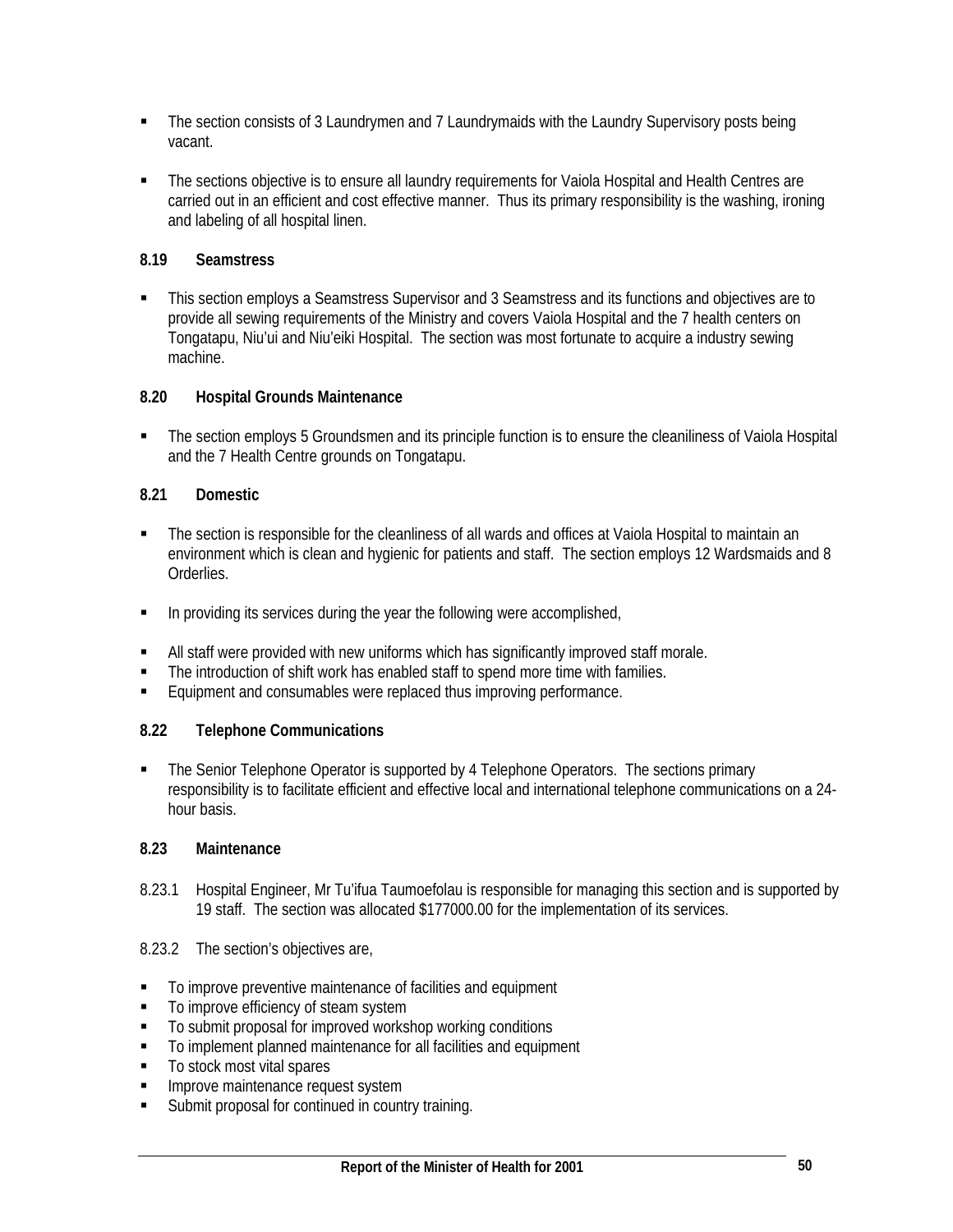# 8.23.3 The section's functions are,

- Sourcing and procurement of equipment and spare parts from overseas
- Commission and decommission equipment
- **•** Provide engineering maintenance for equipment and facilities
- **Perform minor alterations to facilities**
- **Prepare proposals for improvement of equipment and facilities**
- 8.23.4 The Vaiola Hospital Oxygen Plant produced 1700 large cylinders (G Size, 8300 litres) during the year indicating a marked increase in production levels and reflects the increasing demand for oxygen. As a result, a project proposal is been developed for the construction of a larger plant to cope with the increasing demand.

| Year | Number of large oxygen<br>cylinders produced | Number of large oxygen<br>cylinders purchased | Total Number of large oxygen<br>cylinders supplied |
|------|----------------------------------------------|-----------------------------------------------|----------------------------------------------------|
| 1997 | 534                                          | ΝA                                            | ΝA                                                 |
| 1998 | 920                                          | ΝA                                            | ΝA                                                 |
| 1999 | 1325                                         | ΝA                                            | ΝA                                                 |
| 2000 | 1272                                         |                                               | 1324                                               |
| 2001 | 1700                                         |                                               | 1742                                               |

8.23.5 The Vaiola Hospital Steam Boiler used a total of 98,393 litres of diesel. The increase from previous years is due to the aging of the steam system and therefore becoming increasingly inefficient.

| Year | Boiler fuel (Diesel) consumption, litre |
|------|-----------------------------------------|
| 1999 | 94559                                   |
| 2000 | 67696                                   |
| 2001 | 98393                                   |

8.23.6 In providing its services the following were identified as milestones during the year.

- The section commenced recording the mains water consumption of Vaiola Hospital. Between seek 33 and 46 the average water consumption per week was 1.16 megalitres, which resulted in an average water bill of \$ 5,197 per month.
- A preventive plumbing maintenance programme was implemented in week 47 and the average water consumption decreased by 22 % from 1.16 megalitres to 0.90 megalitres per week and represents a reduction of water bill to an average of \$ 4,032.00 per month.
- This reduction in water consumption was largely due to repairs to damaged and old underground piping and at the same time attention to repairing of leaking taps and toilets is carried out.
- **Establishment of an emergency stock of oxygen cylinders, which is stored in the northern end of the corridor** of Paediatric Ward. When oxygen is urgently needed the emergency stock can be utilized instead of a vehicle having to pickup the Oxygen Plant Operator for supply of more oxygen.
- A service trolley for the biomedical unit has been completed which comprise of tools, spares parts and service manuals. The trolley greatly improves the efficiency of providing planned maintenance on equipment in the hospital.
- In July Miss. Jennifer Richards commenced six months work as a Technical Clerk with the section through the Australian Youth Ambassador programme. Her primary responsibility is to compile a comprehensive register of both medical and hospital equipment and be part of a computerized equipment preventive maintenance program that would contribute to improved equipment management and maintenance.
- **In August STA Terry Regan visited both Ngu and Vaiola Hospital. Terry and Feleti Eke installed the new** replacement X-ray tube and the X-ray is now operational. Terry also attended to other equipment problems at Ngu and Vaiola.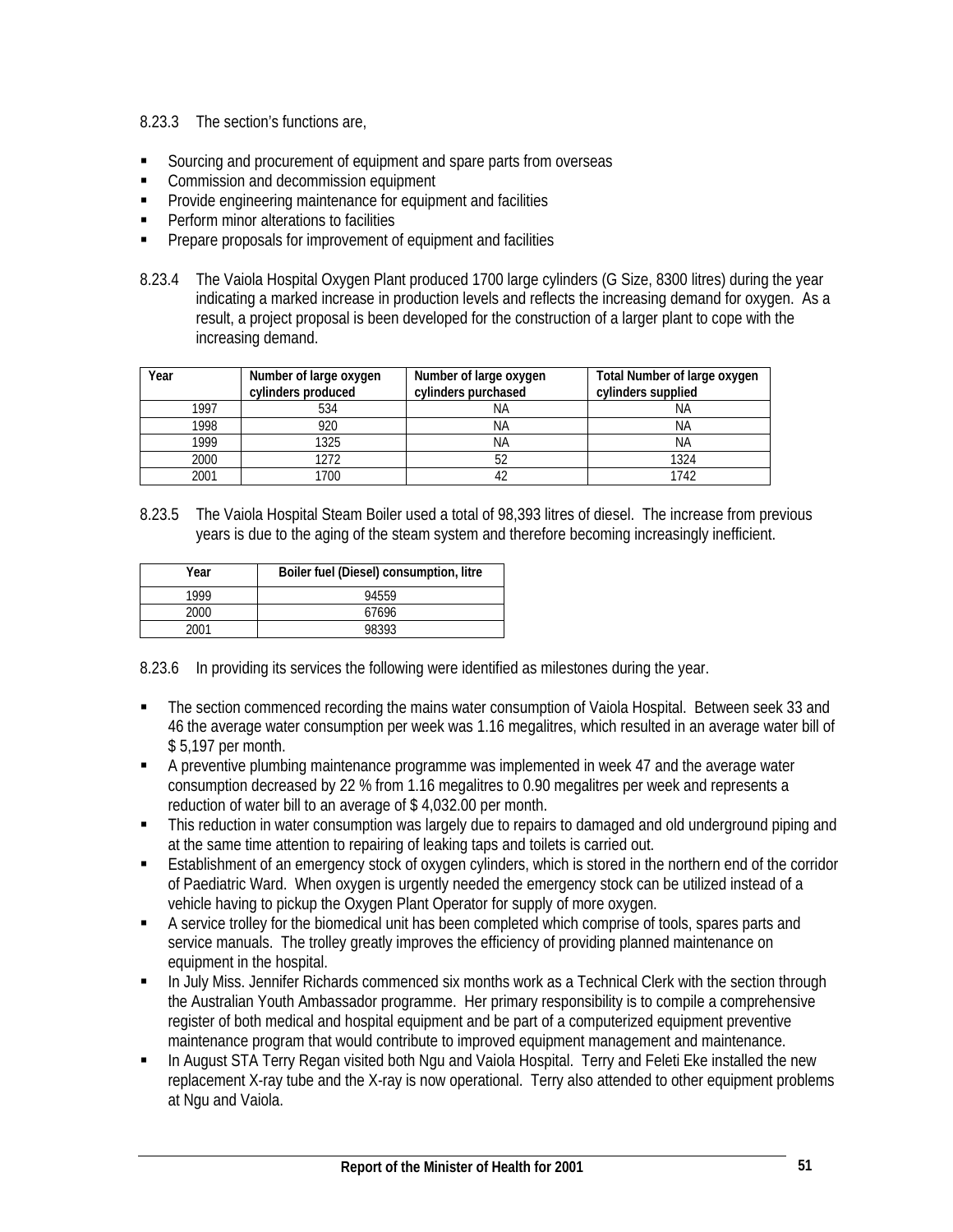- The maintenance staff contributed to building the garage in the following areas,
	- Ccabling of electrical supply from the Nurse's Home
	- Installing of gutters and laying rain water pipes to toilet tankIncreasing the height of the gates
	- *Sewage Pond.* The sewage plant compound fence was replaced and pond has been repaired.
	- *Mortuary cooler.* The control unit for cooler No. 1 has been replaced and is now operational.
- Security officers are responsible for monitoring these temperatures every 2 hours to ensure the proper operation of the coolers.

# **9. NURSING SERVICES**

# **9.1 Management**

- 9.1.1 Chief Nursing Officer Ms. Kafo'atu Luani is responsible for the efficient and effective management of the nursing division.
- 9.1.2 The division's goal is to contribute to the health of the nation through the provision of the best possible nursing care services.
- 9.1.3 The division is made up of three sections,
- 1. Hospital Nursing
- 2. The Queen Salote School of Nursing
- 3. Public Health Nursing

# **9.2 Vaiola Hospital Nursing**

- 9.2.1 Matron, Mrs. Valoa Fifita is responsible for the management and administration of this section and is supported by 3 Senior Nursing Sisters and 160 nursing staff.
- 9.2.2 The section's objectives are,
- **Provide quality nursing care to inpatients outpatients and clinic patients.**
- Strengthen infection control within the hospital
- **Strengthen quality control**
- **Strengthen staff development**
- Familarise staff with program budgetingComputerize nursing information
- 9.2.3 The section's functions are,
- Raise standard of hospital nursing services
- **Update staff skills and knowledge by giving regular in-service education**
- **Upgrade nursing instrument, equipment and hospital linens**
- Conduct post basic nursing programmesReview hospital nursing procedures and policies
- 9.2.4 \$15,000.00 was allocated to the section and was utilised for the purchase of uniforms for nursing and domestic staff and linen requirements for hospitals, health centres and MCH/FP clinics.
- 9.2.5 Nurses continue to pursue local training, formal courses and attachments abroad,
- In-service education for all nursing staff, Sisters weekly meetings and monthly ward meetings.
- Four staff nurses are pursuing studies leading to the award of a Bachelor of Nursing degree.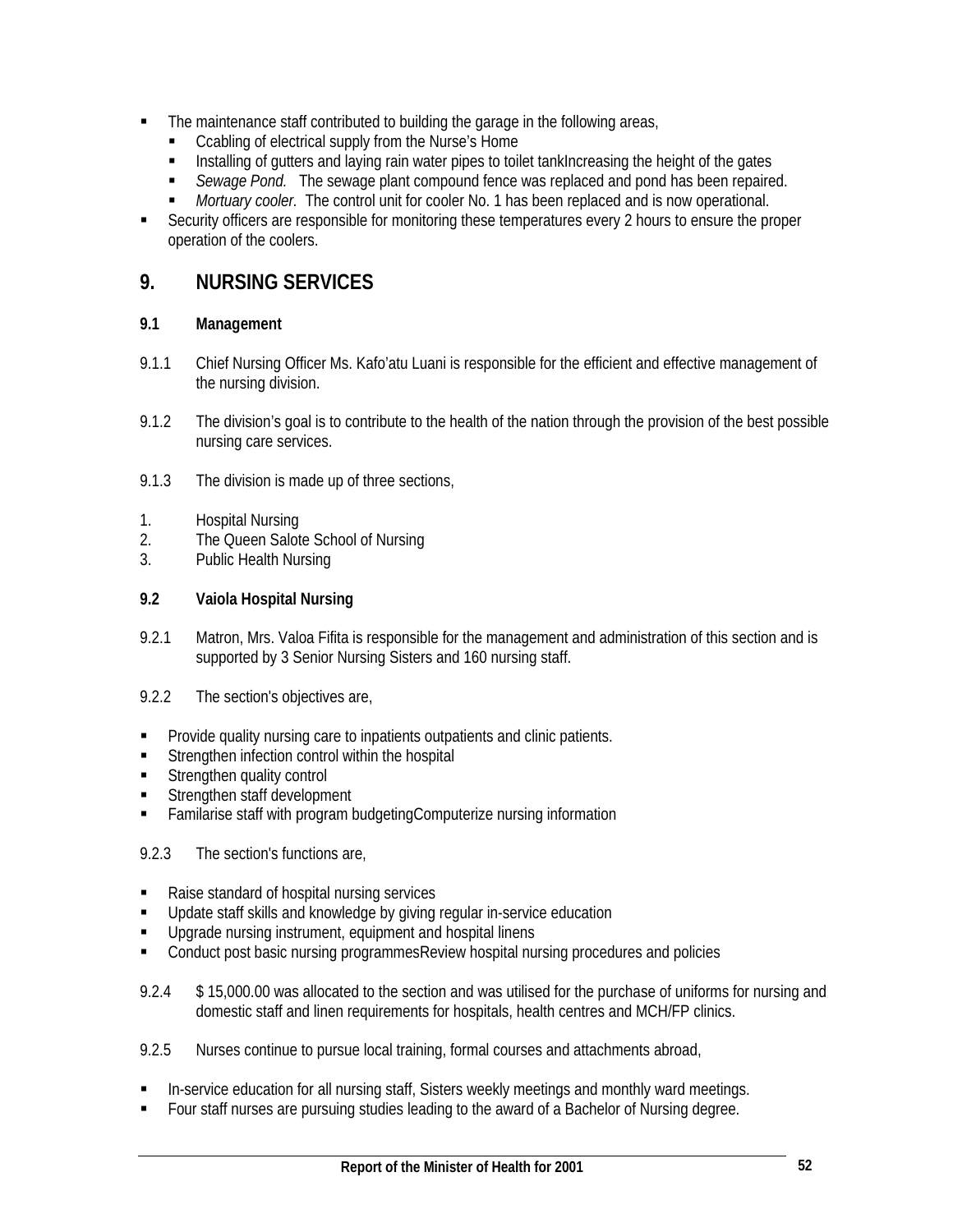- Sister S. Soakai attended the Australian Diabetes Education programme in Australia.
- Staff Nurse M. Eke attended the Primary Eye Care training at Papua New Guinea for 10 weeks.
- 9.2.6 15 nursing staff proceeded on vacation leave, 9 were on study leave, 5 were on special leave, 5 were on pension and 9 resigned during 2001.
- 9.2.7 The continuing migration of nurses abroad poses potential problems with regard to the delivery of quality nursing care services to hospital in-patients.
- 9.2.8 The section acknowledges the continued assistance by the following organisations and individuals, To Her Majesty Queen Halaevalu Mata'aho and Church leaders for donation of food stuff for in-patients. Vaiola Hospital Board of Visitors continues their financially help and support to the Hospital.

# **9.3 Queen Salote School of Nursing**

9.3.1 Mrs. Lata Malu, Principal, Queen Salote School of Nursing is responsible for the management and administration of the School and is supported by 7 nursing education staff.

# 9.3.2 The Schools objectives are,

- To upgrade all QSSN staff to degree level in preparation of implementation of the Diploma of Nursing programme.
- To upgrade physical facilities at QSSN to sufficiently accommodate offices for tutors, extra classrooms, a science laboratory, nursing science, laboratory, library, staff common room with rest room facilities.
- To direct and evaluate nurses distance education programme.
- To incorporate all nursing training under the direction of the QSSN and to increase teaching staff appropriately.
- $\blacksquare$  To negotiate and procure a vehicle for the schools and student requirements.
- To upgrade and equip the hospital wards as support service for student learning.To develop and maintain clinical preceptorship

# 9.3.3 The Schools functions are,

- To recruit and prepare suitable nursing candidates each year for effective care delivery to the population of Tonga by,
	- Developing the full potential of the nursing student to enable her/him to apply the knowledge and skills in exercising her/his independent, dependent and interdependent roles and functions in varied work settings.
	- Initiating a programme that will develop articulate faculties, inquiring minds, attitudes and competence of mastery level necessary for nursing practice.
	- Directing education to utilize physical, medical and social sciences and humanities as foundations for learning the art and sciences of nursing.
	- Developing appropriate instructional strategies to cope with individual differences of the learner for different skills and at varied time and settings.
	- Aiming student evaluation at developing the student's full potentials as nurse practitioners.
	- Providing continuous process of curriculum development/review, based on assessment of its effectiveness and efficiency in developing students for the practice of nursing in Tonga.
	- Work in collaboration with nursing sections in the ministry to develop and implement acceptable nursing standards of practice for registered nurses in the Kingdom of Tonga.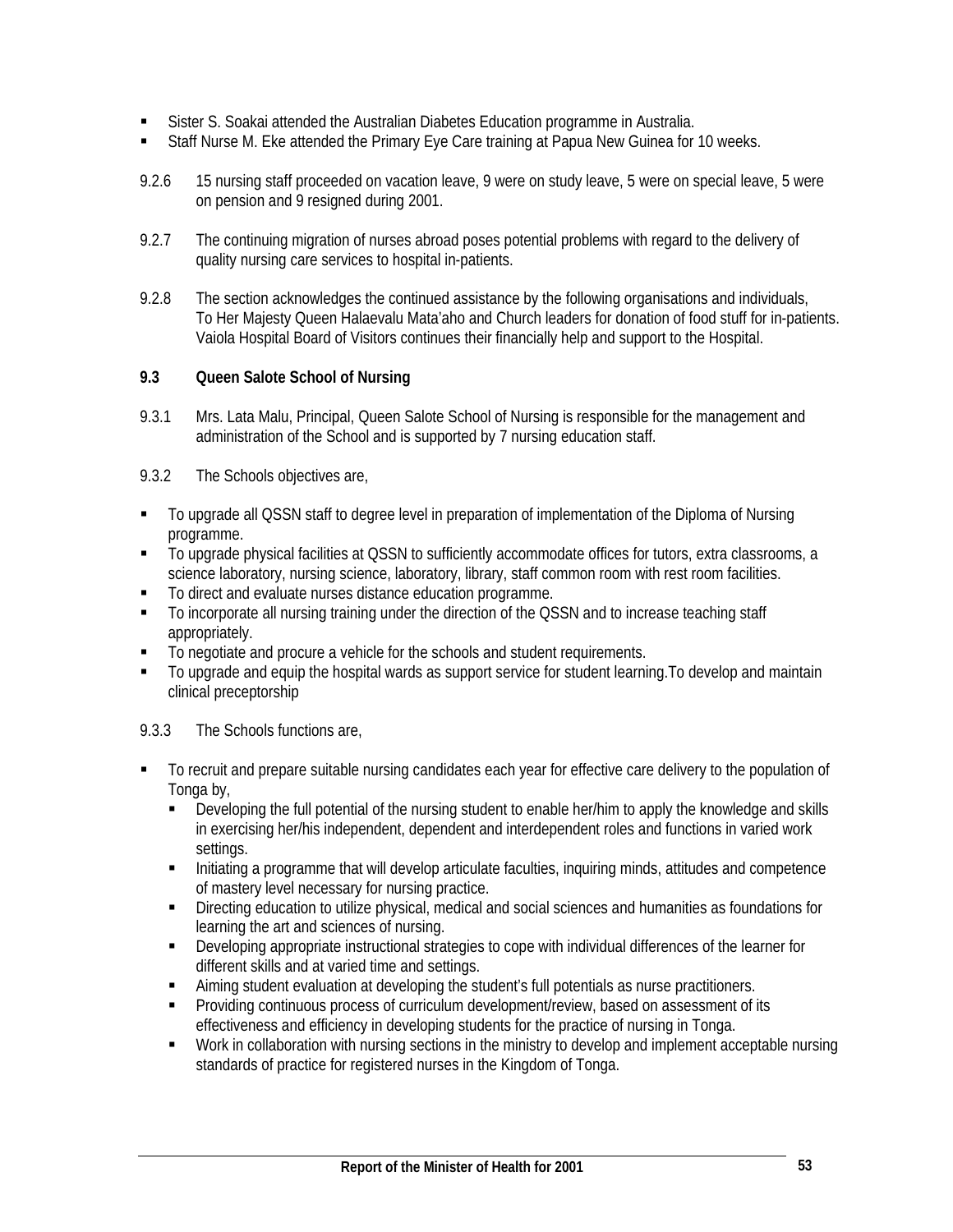- To provide educational support for hospital ward staff and community health nurses through collaboration of nursing sections to conduct distance education, in-service training and post-basic courses.
- 9.3.4 The School was allocated \$1,500.00 for implementation of its various activities during the year. The School purchased computer equipment and accessories through financial assistance from WHO.
- 9.3.5 The School conducted, facilitated or attended the following meetings and workshops.
- Workshop on Distance Education by Radio. 16-29 May. Coordinated by the School and WHO Consultant Professor Perlita Manalili. Participants represented hospital nursing, public health nursing, health education, mental health, dentistry, Ministries of Education, Agriculture and Family Health Association.
- **In-Service Training Programme for Clinical Nurses, Vaiola Hospital 24-28 September.**
- Clinical Nurses Workshop on nursing students Policies and Procedures 9-12 April and 17-18 April.
- The workshop objectives were to review Nursing Policies and Procedures, Preceptorship Practice and Review Drug Policy. Participants were drawn from the three nursing sections and resource persons were drawn from medical staff and others involved in teaching*.*
	- Sr. 'A. Kavaefiafi, Senior Clinical Tutor Sister attended the,
	- PSI Women's Committee Sub-Regional Advisory Committee meeting 19-23 March, Rarotonga
	- ARI workshop, 8-10 May
	- **Service Delineation workshop, 19-21 June**
	- Distance Education by Radio, 16-22 May
	- Visit to Vava'u on Distance Education 31 May with WHO Consultant Professor Manalili
	- **Distance Education Evaluation Visit to Vava'u, 21-23 August.**
- Sr. L. Malu, Principal attended the,
	- National Mental Health Policy Workshop, 12-14 September
	- Service Delineation Workshop, 19-21 June
	- **Supervisory Visit to Ha'apai :12-16 November**
	- 13<sup>th</sup> Commonwealth Health Ministers Meeting, Christchurch, New Zealand: 25-29 November
- Sr. T. Cama, Senior Tutor Sister attended the,
	- **In-country Training Care of Diabetic: 26-29 February**
	- **Japanese Field Survey 8-17 August**
	- Distance Education by Radio: 16-22 May
- Sr. K. Ramsay Tutor Sister attended the
	- Distance Education by Radio: 16-22 May
	- **Drug Policy Workshop, 30 October-1 November**
- Sr. M. Kemoe'anga attended the TB Workshop: 23-25 May
- Mrs. F. Palelei Senior Staff Nurse attended the In-Country Training Care of Diabetic, 22-23 May
- **EXECT** School staff conducted in-Service Education for outer islands Nurses
	- Ngu Hospital, Vava'u, 3-8 September
	- Niu'ui Ha'apai,11-14 September
- 9.3.6 Her Majesty Queen Halaevalu Mata'aho graciously consented to be guest of honour at the graduation ceremony of the 1998 Class which was held on 03 May. 12 of the 13 students graduated.
- 9.3.7 19 students of the 1999 Class sat their final examinations from 3-7 December.

#### **Student Nurse Roll**

| Class | 1/1/2001    | /12/2001<br>31/ | Graduated | Recruits<br>New | -<br>Resignation | $\sim$<br>Dismissed | Terminated |
|-------|-------------|-----------------|-----------|-----------------|------------------|---------------------|------------|
| 1998  | $\sim$<br>՝ | repeater        | . .       | $\sim$<br>w     |                  |                     |            |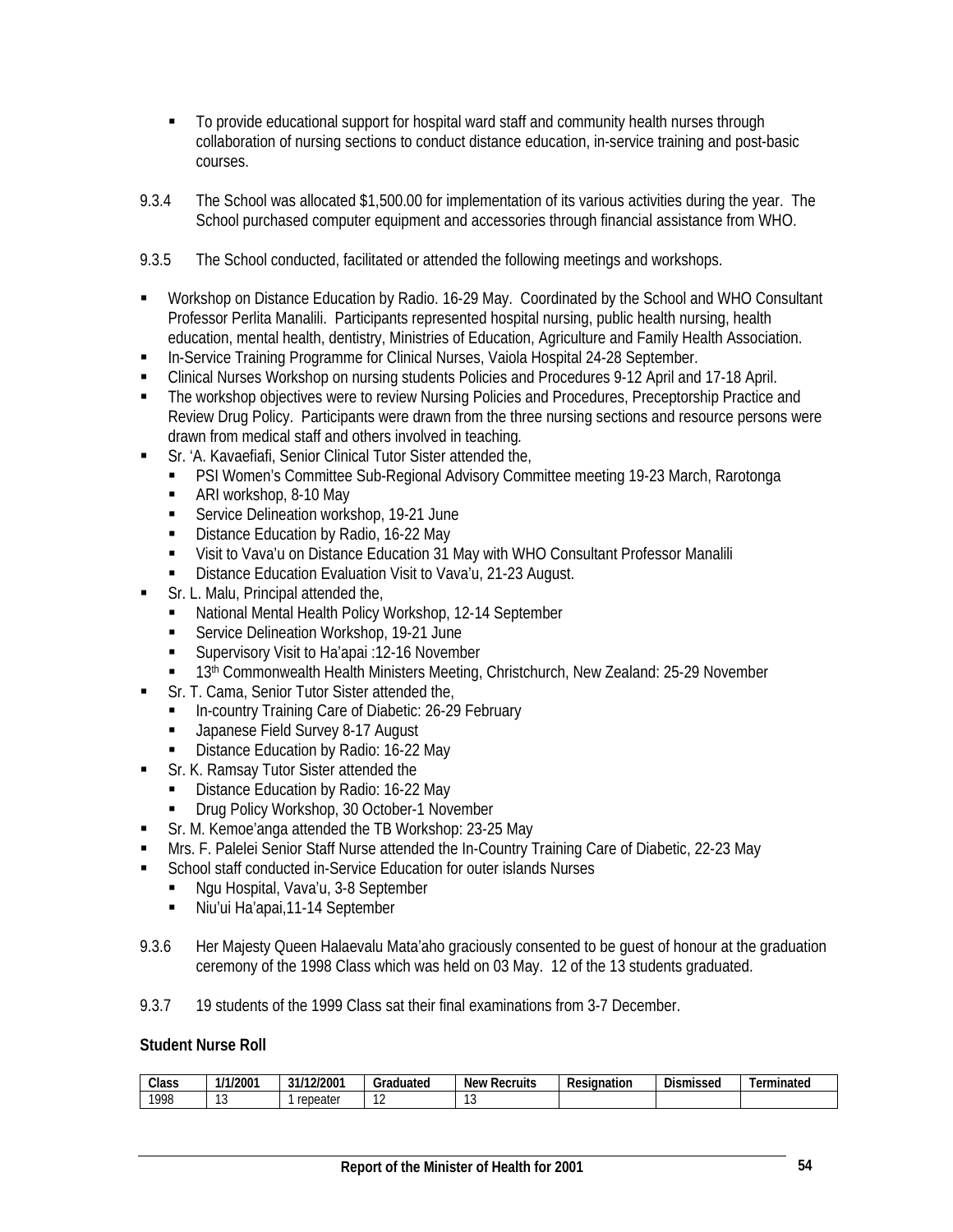| 1999                  | $\Omega$<br>ΖU | 10<br>ιu |               | ിറ<br>∠∪   |  |  |
|-----------------------|----------------|----------|---------------|------------|--|--|
| 2000                  | $\sim$<br>ZU   | 10       |               | ിറ<br>ZU   |  |  |
| <b>TOTAL</b><br>IUIAL | r o<br>ູບປ     | 38       | $\sim$<br>. . | r o<br>ູບປ |  |  |

9.3.8 In providing it services during the year the following have been identified as milestones,

- **EXECOMPUTER COMPUTER COMPUTER COMPUTER COMPUTER COMPUTER CONST**
- Government has approved the Diploma of Nursing programme for commencement in January 2002.Auckland University of Technology has approved affiliation with the School in implementing the Diploma of Nursing.
- Clinical Nurse Tutor Graduate M. Ta'ai successfully obtained a Bachelor of Nursing from Wellington Polytech.
- Sr. 'A. Halatanu continues her studies leading to a Bachelor of Nursing (Midwifery) in New Zealand and is expected to resume duty in March 2002.
- Sr. 'A. Afuha'amango continues her postgraduate studies in Australia and is expected to resume duty in February 2002.
- The Principal, QSSN has been appointed a permanent member of the National Health Development Committee and Technical Sub-Committee.
- $\blacksquare$  The Principal was a member of the delegation from Tonga to the 13<sup>th</sup> Commonwealth Health Ministers Meeting, Christchurch, N.Z.

# **9.4 Public Health Nursing**

9.4.1 Ms. Pisila Sovaleni is responsible for the management and supervision of the Public Health Nursing section and is supported by Mrs. S. Paasi, Senior Public Health Sister and 42 Public Health Nursing staff. As of 31 December 10 public health nursing positions were vacant.

# 9.4.2 The section's objectives are,

- To provide effective community services to mother, children and others through Reproductive Health/FP approach.
- To continue post basic training courses for Public Health Nursing staff
- To provide appropriate training for staff
- To improve the collection and analysis of Statistical data relating to MCH/FP/reproductive Health.
- 9.4.3 The section's functions are,
- **Implement the UNFPA funded Reproductive Health/Family Planning/Adolescent Sexual Health project.**
- Plan and implement of Expanded Programme of Immunisation.
- **Implement safe motherhood, antenatal, postnatal services.**
- **Implement 'child' health clinics**
- **Participate in other public health activities such as the Filariasis Mass Drug Administration, radio** programmes and community meetings.
- 9.4.4 In pursuing its objectives the following strategies are planned and implemented,
- Provision of antenatal, postnatal, immunization for mother and child, family planning information and services.
- Conduct weekly staff meetings.
- **Collection and analysis of data.**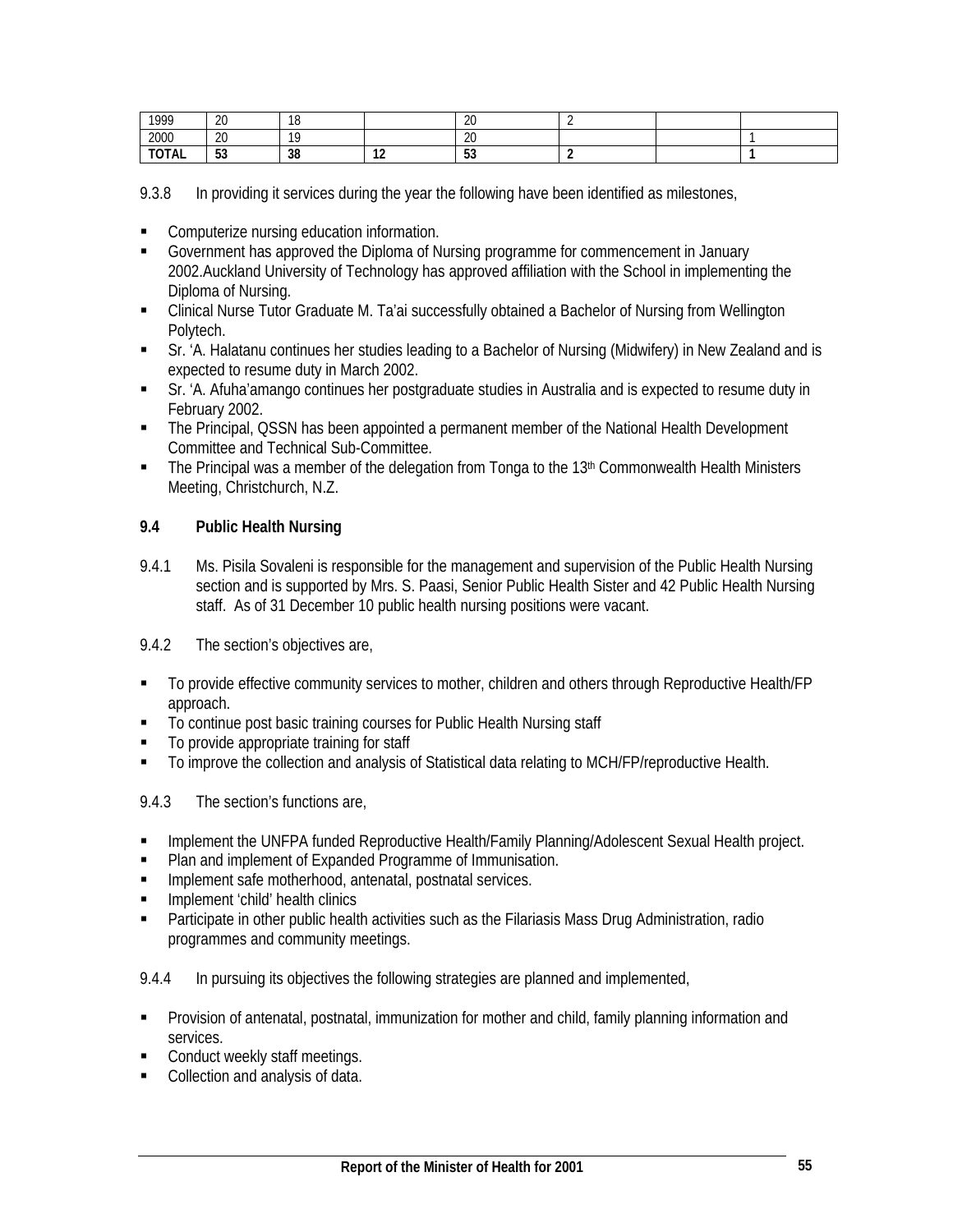- **In-service training for staff on Reproductive Health/Family Planning/Adolescent Sexual Health, Expand** Programme of Immunisation, and Data Analysis.
- Plan and implement post basic midwifery training programme.
- Conduct annual review of MCH/FP data to continue for all districts.

9.4.5 The achievements of the section are,

- Public Health Nursing staff continue to pursue training as follows, Nurse Practitioner (1), Bachelor of Nursing (Midwifery) (1), Reproductive Health (5)
- **In-service training MCH/FP**
- **Supervisor visits to the outer islands**
- Community workshop on family planning and reproductive health for married couples and youths.
- Maintain high immunisation, antenatal and postnatal coverage.
- **Continuous collections and analysis of statistics.**
- **IMPROVE rates of exclusive breast feeding.**
- **Increase staff establishment through the transfer of 4 staff nurses to Public Health Nursing**

9.4.6 Public Health Nursing staff attended the meetings and training abroad,

- P. Sovaleni, Supervising Public Health Sister attended the PSI Workshop in Sydney in May and follow up in the Cook Islands in October.
- 'I. Fahamokioa, Public Health Nurse attended Reproductive Health Training Course 3 months in Fiji.
- S. Paasi, Senior Public Health Sister attended Reproductive/Adolescent Sexual Health Workshop in August in Fiji.
- N. Akau'ola, Public Health Sister proceeded on a 6 month WHO Fellowshipon MCH/Primary Health Care in Australia.

# **10. DENTAL SERVICES**

# **10.1 Management**

Chief Dental Officer, Dr. Viliami. Telefoni Latu for planning, managing, implementing and monitoring the delivery of preventive and curative dental services and ensuring they are of an acceptable standard and quality. The division's establishment consists of 55 staff of which 41 posts were filled with 14 vacancies. 24 staff provide direct patient care and the remaining 17 are support staff.

- 10.2 Dental services are divided into 2 main functions curative dental care and dental public health and the division was allocated \$55,000.00 for the procurement of dental supplies and equipment.
- 10.3 Dental services are made available to the public through dental outpatient and inpatient services at Vaiola, Ngu, Niu'ui, Niu'eiki Hospitals and Health Centres in Niuatoputapu and Niuafo'ou.
- 10.4 The division functions are,
- Provide curative and preventive dental care for the people of Tonga.
- Ensure the public has access to the best possible care.
- Ensure effective and efficient dental health services in hospital and community settings.
- **Ensure continuing education and training for the staff.**

10.5 The division's main objectives are,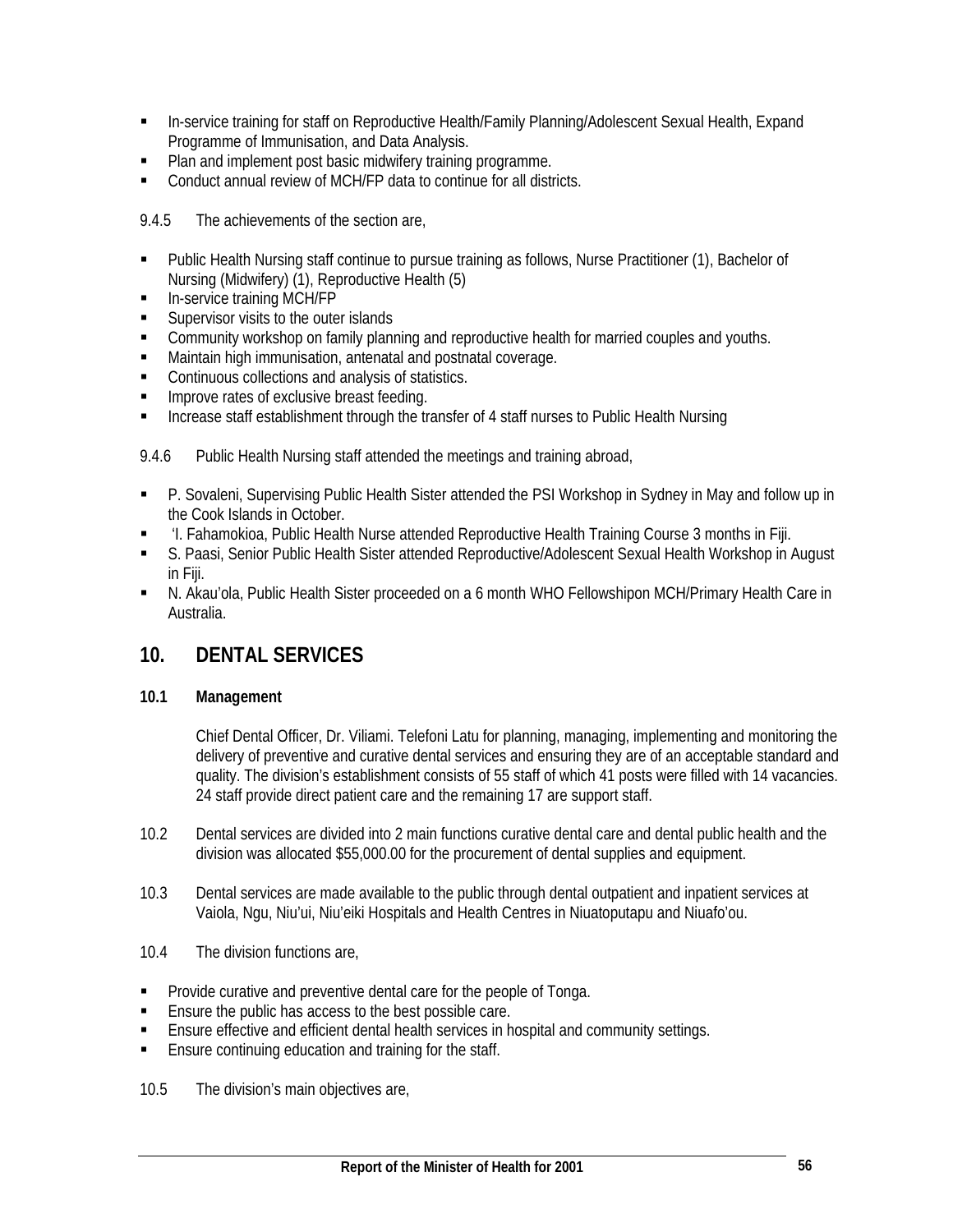- **Reduce the incidence of dental caries and other oral health problems to ensure Tonga can become the** healthy oral country in the region.
- To ensure the public Tongan has access to the best possible care to achieve optional oral health.
- **Provide best available treatment to people seeking dental care with available resources.**

10.6 The division placed emphasis in the following activities during the year.

- **Provide advice and instruction in oral health**
- Actively support and promote preventive oral health activities
- **Encourage and support continuing education of dental staff**
- **Emphasis educating the public on self care and health lifestyle**
- Revitalise the school dental programme and through the "Bright Smile Bright Future" programme.
- 10.7 The table depicts a summary of services provided throughout the country during the year.

| Treatment                | Number |
|--------------------------|--------|
| Major surgery            | 65     |
| Minor surgery            | 302    |
| Total attendance         | 50,604 |
| Patients seen            | 45,041 |
| Permanent fillings       | 5,637  |
| Temporary restoration    | 10,619 |
| Endodontic treatment     | 1,119  |
| Tooth extracted          | 20,594 |
| X-rays taken             | 982    |
| Oral hygiene instruction | 6,735  |
| Toothbrush demonstration | 46     |
| Scaling                  | 470    |
| Polishing                | 220    |
| Gingival treatment       | 64     |
| Antibiotic treatment     | 3,739  |
| Prosthetic work          | 133    |
| Full upper denture       | 95     |
| Full lower denture       | 95     |
| Repair                   | 312    |
| Relining                 | 27     |
| Easing of denture        | 71     |
| Orthodontic treatment    | 27     |

- 10.8 The dental school programme continues and 5 primary schools on Tongatapu were visited 3 times each during the year. Services included routine check up, tooth brushing demonstration, oral hygiene instruction and dietary advice. A total of 1,364 children were involved in this programme.
- 10.9 Colgate Palmolive (Fiji) continued to support the dental school programme with the provision of toothbrushes and toothpaste. The South Pacific Medical Mission and Nihon University of Japan also supported the dental school programme with supplies and technical expertise for schools on Tongatapu and Ha'apai. The supplies and expertise provided by these bodies are acknowledged with gratitude.
- 10.10 A monthly dental awareness television programme was introduced during the year. The division acknowledges with gratitude the financial assistance provided by Mr.Mohammed Rasak of Motor Parts Services for the support provided to enable the telecast of the programme.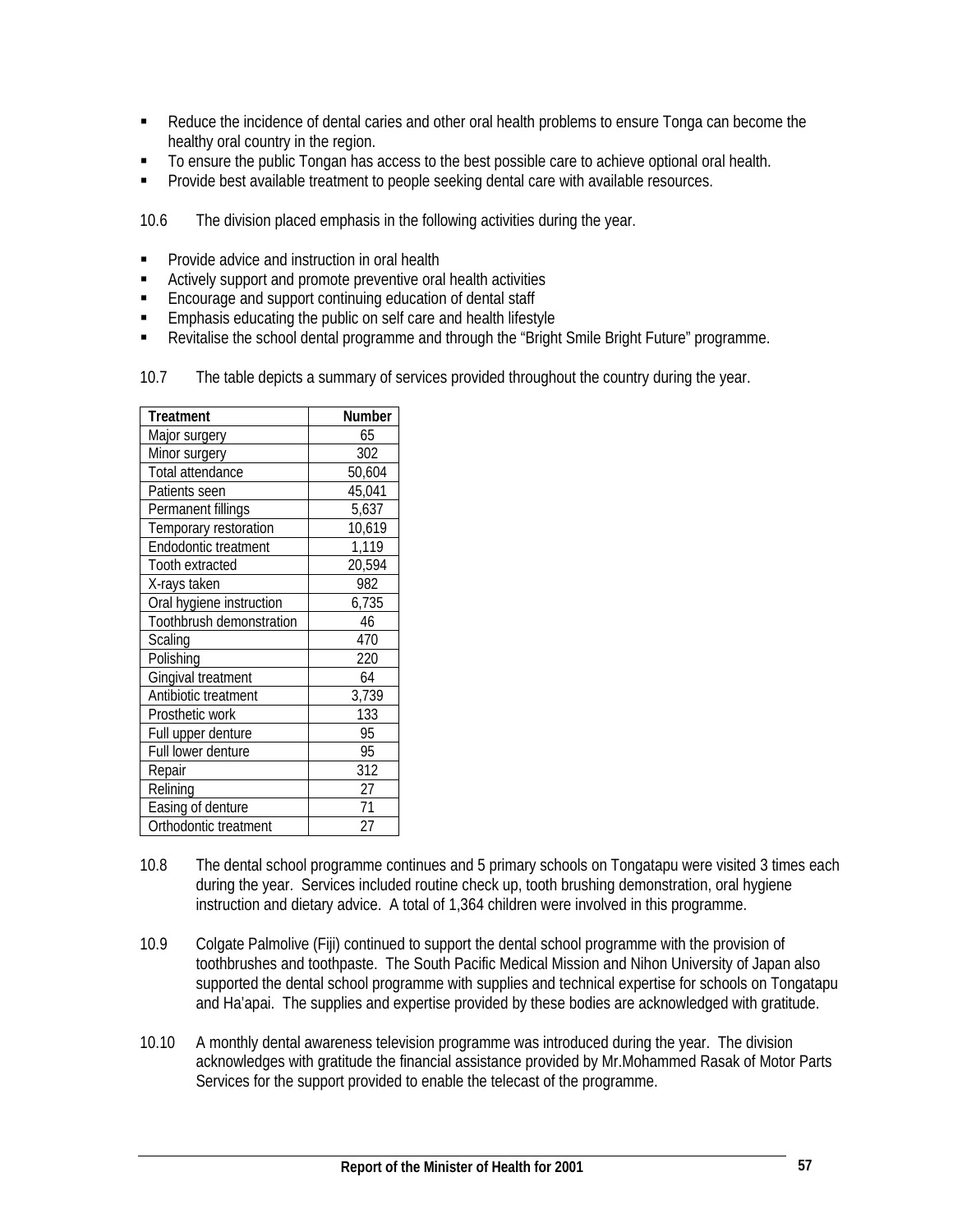# **11. ADMINISTRATION SERVICES**

# **11.1 Management**

Principal Health Administrator, Mr. Tu'akoi 'Ahio is responsible for managing this division.

- 11.1.1 The Divisions objectives are to ensure the provision of efficient and cost effective administrative, human resources management, financial management, transport and communications services to the Ministry, outer island health districts and members of the public.
- 11.1.2 The division's functions are,
- **Provide Secretarial services for Vaiola Hospital and the Ministry.**
- **Perform all human resource and personnel management requirements of the Ministry.**
- **Provide salary and financial management requirements for the Ministry.**
- **Provide all transport and communication services for Vaiola Hospital and the Ministry.**

#### **11.2 Administrative and Corporate Services**

The Principal Health Administrator is responsible for these services and is supported by 4 staff.

- 11.2.2 The service's objectives are,
- To establish clear lines of communication with sections and divisions
- To establish formal protocols for all office procedure
- To establish a mechanism to monitor and coordinate untimely actions or submissions
- To seek the possibility of allocating sufficient office space for the Administration Division
- To seek the separation of the Ministry from hospital services; and
- To establish a quarterly inventory stock control mechanism for all capital, office equipment and furniture

# **11.3 Personnel and Human Resource Management**

- 11.3.1 The Principal Health Administrator is responsible for these services and is supported by 3 staff.
- 11.3.2 The service's objectives are,
- To revise and develop job descriptions for all staff within the Ministry
- $\blacksquare$  To develop a mechanism to monitor and evaluate staff performance and productivity level
- To enhance staff commitment, through innovation and creativity
- To develop policy and procedures to monitor and control staff attendance and overtime work
- $\blacksquare$  To improve staff moral through better reward package and clear career development
- To develop internal policies on occupational health and other work related issues
- To improve the personnel information system of the Ministry
- To develop a workforce management plan for the Ministry
- $\blacksquare$  To develop training packages to improve skills and efficiency of the staff members

# **11.4 Financial Management**

11.4.1 Senior Accountant, Mr. Tevita Veikoso is responsible for managing this section and is supported by 12 staff.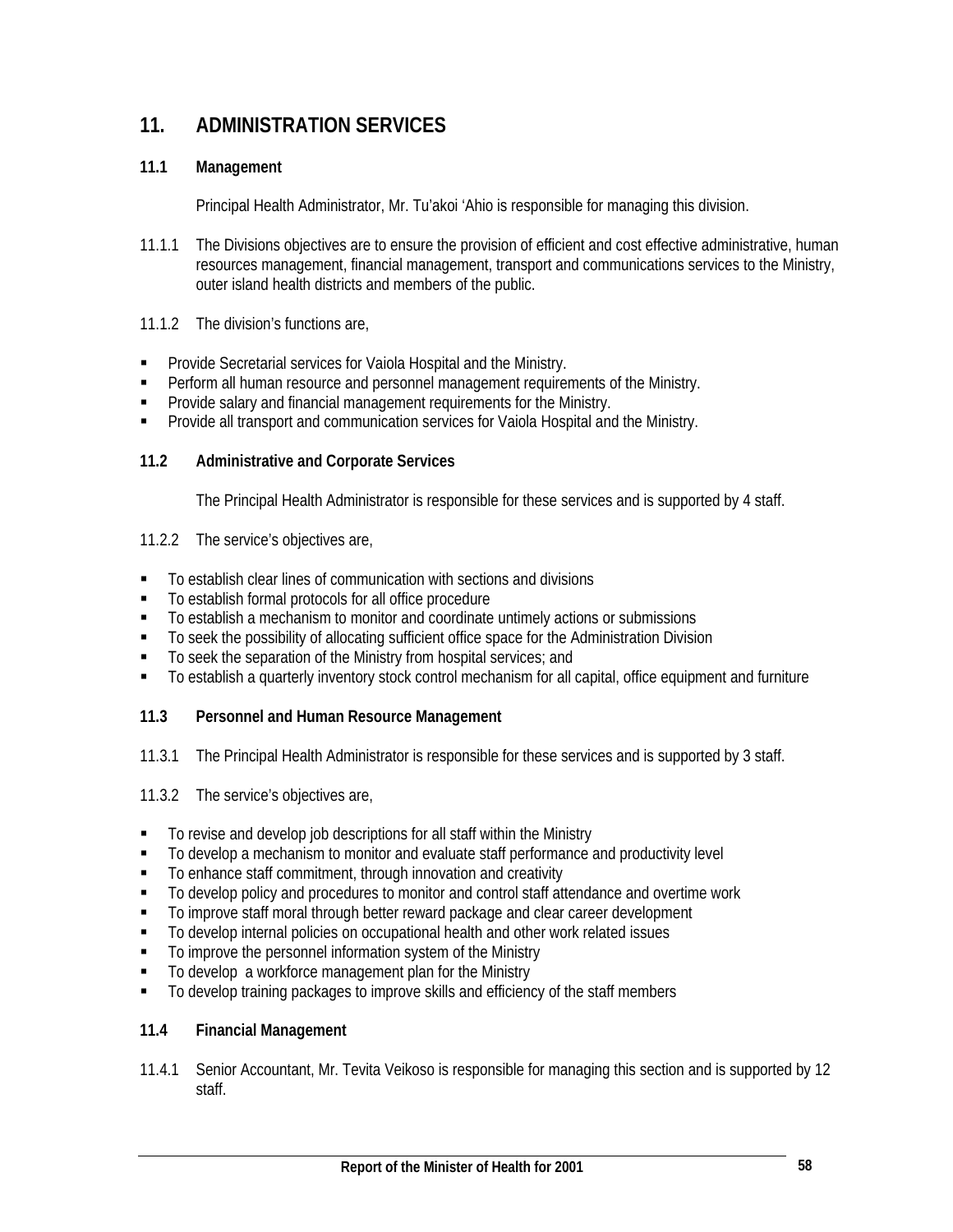- 11.4.2 The section's objectives are,
- $\blacksquare$  To improve the financial management system
- To improve financial recording and reporting
- To identify and establish a computerized financial information system for the Ministry
- $\blacksquare$  To improve revenue collection
- $\blacksquare$  To involve all program managers on budget preparation
- To improve the procedures and the regularity of reconciliation with Treasury

# **11.5 Transport Services**

- 11.5.1 Transport Supervisor, Mr. Tu'itavake Lavaki is responsible for managing this section and is supported by 15 drivers.
- 11.5.2 The section's objectives are,
- **To improve management of transportation services**
- $\blacksquare$  To improve the quality of transport system for emergency needs
- To install VHF communication in all vehicles
- To replace old vehicles
- To construct a garage for Ministry of Health transport on Tongatapu
- 11.6 In delivering its services, the Division achieved the following during the year,
- Administration office protocol currently drafted for approval prior to distribution
- Job description revision nearing completion for the Ministry
- Performance appraisal under design through the Human Resource Development Committee
- **Internal policies on attendance and leave management have been approved by National Health** Development Committee
- Staff career pathways are being developed
- **Computerisation of services through SunSysytems**
- Revenue collection average \$10,000 per month as projected
- **Monthly reconciliation with Treasury maintained**
- **Emergency training had been undertaken for all drivers**
- WHO provided 2 vehicles for immunization programmes in 'Eua and Ha'apai
- New garage constructed and office for the Transport Supervisor and staff
- 11.7 The following staff are pursing formal training abroad,
- Health Administrator, Mr. Felise Tonga Finau a commenced a Master of Business Administration at the University of the South Pacific.
- Accounting Officer Diplomate, Miss. Sesimani Taulanga is in her final year of pursuing her Bachelor of Arts degree (Accounting and Administration) at the University of the South Pacific.

# **12. HEALTH PLANNING AND INFORMATION SERVICES**

# **12.1 Management**

12.1.1 Senior Health Planning Officer, Mr. Taniela Sunia Soakai is responsible for managing this Division. The Division consists of the Health Planning, Health Information, Medical Records, Project Planning and Research and Evaluation Sections. The Research and Evaluation section is yet to be established.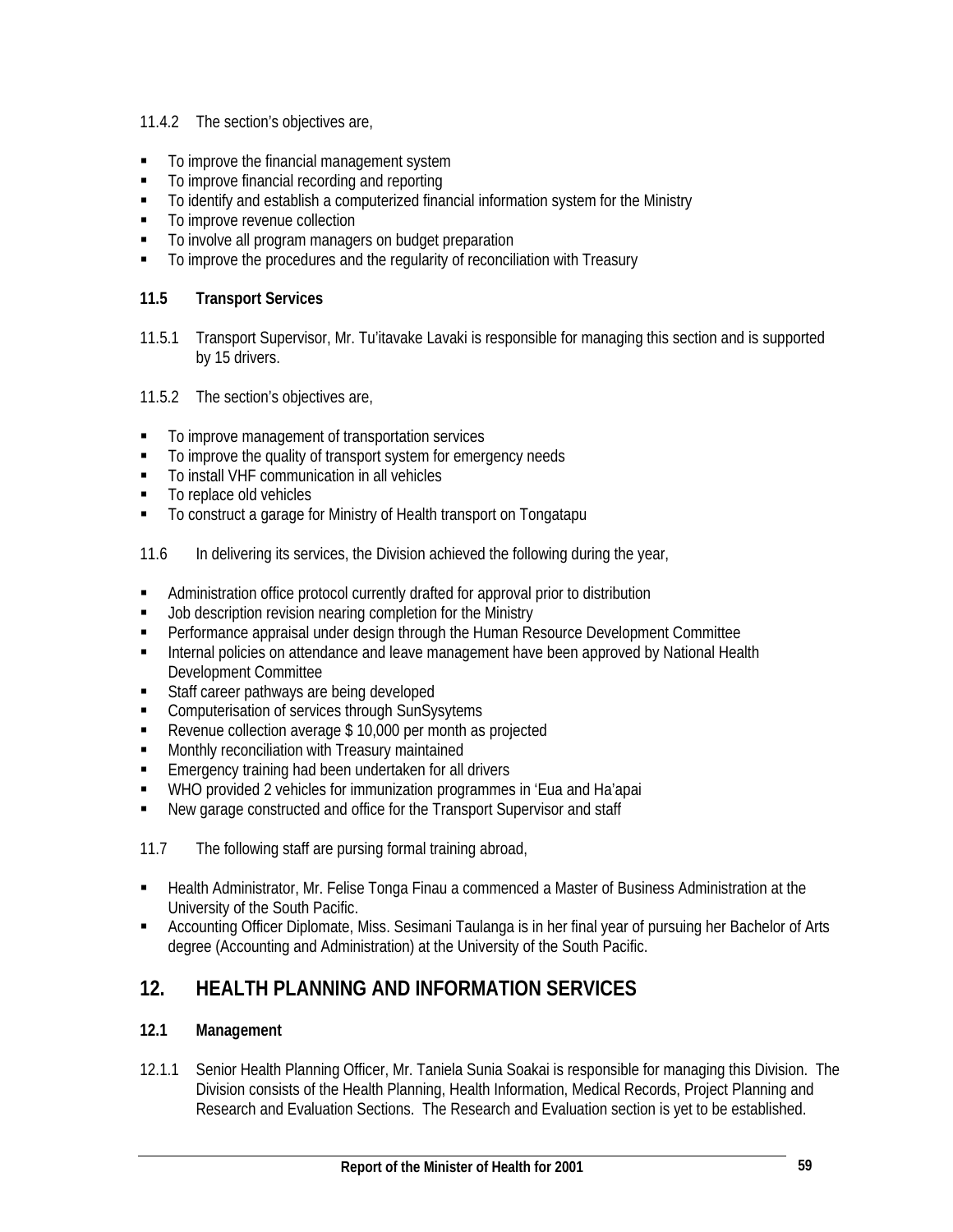12.1.2 The division's objective is to provide efficient and effective, health planning, health information, project planning and medical records services to its customers within and from outside the Ministry locally, regionally and internationally.

# **12.2 Health Planning**

- 12.2.1 This section is headed by the Senior Health Planning Officer and is assisted by a Computer Operator Grade III.
- 12.2.2 The sections objectives are,
- **IMPROVE donor aid coordination**
- Strengthen health planning functions and capabilities
- **Establish and maintain co-ordination of division and sectional plans**
- **Strengthen workforce planning capabilities and functions**

#### 12.2.3 The section's functions are,

- In consultation with programme managers responsible for the development, implementation and monitoring of the Ministry's Strategic planning process.
- Development, implementation and monitoring of the 2000-2001 WHO Programme Budget for Tonga.
- **EXECT** Liaise with donor agencies in regard to development projects and activities.
- **Provide secretariat functions to the National Health Development Committee.**
- **Compile the Hon. Minister of Health's Annual Report.**
- **Prepare, implement and monitor the Ministry's Development Estimates.**
- **Example 1** Liaise with St. John of God Hospital, Ballarat, in matters pertaining to the Twinning Programme.

# **12.3 Health Information**

12.3.1. Health Statistics Officer, Mrs Suliana Vi was responsible for managing this section and supported by 3 staff. In August Mrs. Vi was promoted and transferred laterally within the civil service. The section was allocated \$2,000.00 and was utilized for the purchase of office supplies and maintenance of computers.

| <b>Objectives</b>                         | Achievements/Status of Implementation                                                               |
|-------------------------------------------|-----------------------------------------------------------------------------------------------------|
| To establish a Health Information Policy  | Mission Report of WHO Consultant. Dr. O. Mendoza was received in January containing Draft           |
|                                           | Health Information Policy, as a result of work undertaken in October 2000.                          |
| To improve the accuracy of health         | The conducted health information training for staff at the Ngu, Niu'ui and Niu'eiki Hospital. These |
| information, compilation and analysis     | hospitals should now be able to computerise data and conduct basic data analysis.                   |
| To extend information dissemination to    | The information dissemination continued to village levels which included Fatumu, Navutoka,          |
| village levels.                           | Kolonga, Manuka, Ha'asini, Lavengatonga, Haveluliku, Afa, Talafo'ou, Hoi, Holonga, Malapo and       |
|                                           | Vaini.                                                                                              |
| To update staff skills and knowledge of   | One Computer Assistant was able to attend a computer training in EPIINFO 6 Software, Apia,          |
| computing and statistic                   | Samoa.                                                                                              |
| To improve management of information      | All purchase of computer equipment is processed by the section and updating of the Ministry's       |
| technology within the Ministry.           | computer inventory is an ongoing process                                                            |
| To compile the Statistical Tables for the | Ongoing efforts are undertaken to ensure statistical tables for the Annual Report are completed.    |
| report of the Hon. Minister of Health.    |                                                                                                     |

#### 12.3.2 The sections objectives are,

12.3.3 The section functions are,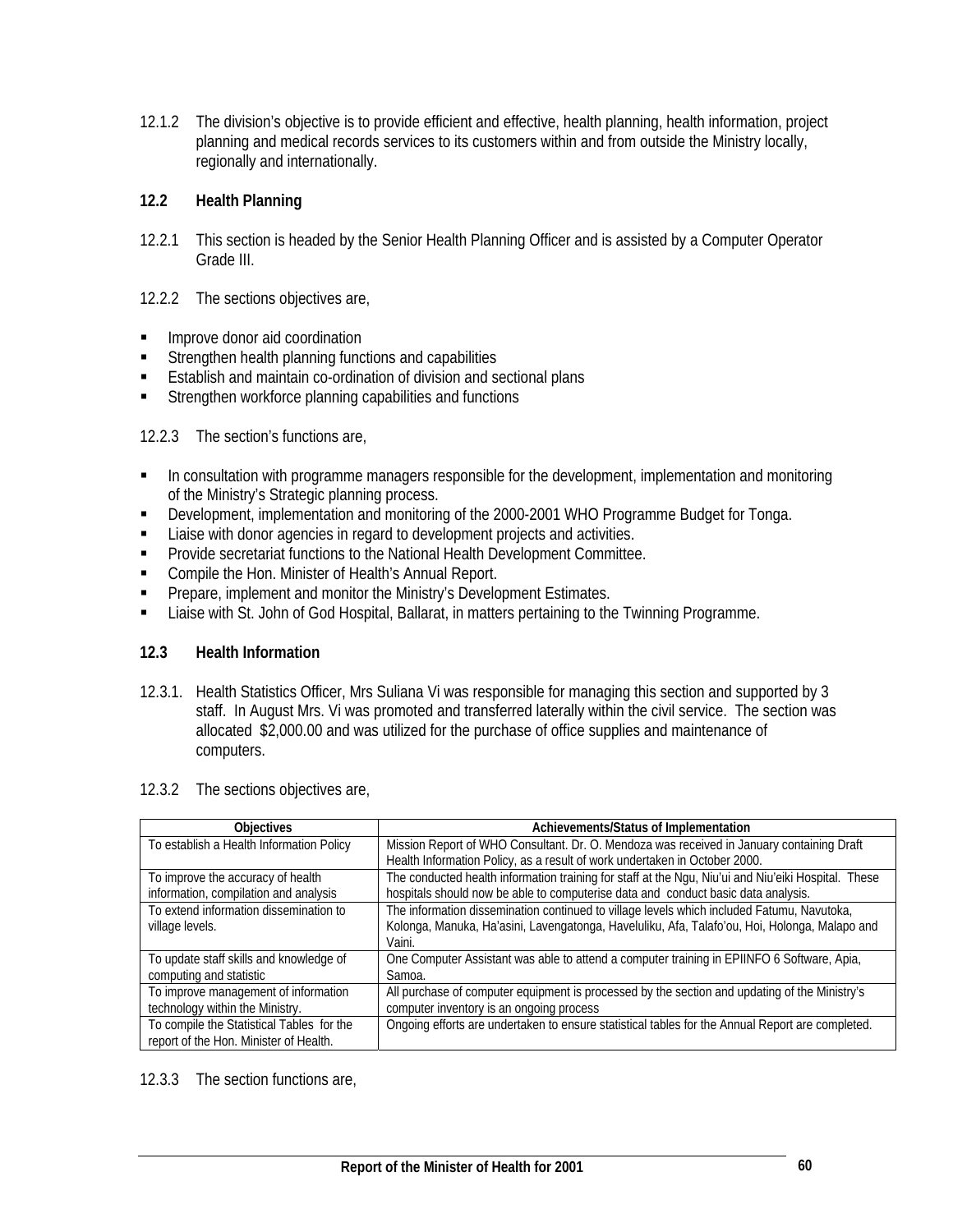- **EXECOMPUTER COMPUTER** Computerise district hospital discharge data
- **EXECOMPUTER CHEALTE COMPUTER COMPUTER** Computerise Health Centre weekly and monthly reports
- **EXECOMPUTER:** Computerise Hospital/Health Centre weekly/monthly reports
- **Disseminate health information local, regional and international**
- **•** Prepare statistical tables for the Annual Report of the Hon. Minister of Health
- **Prepare Secretariat of the Pacific Community monthly reports**
- **EXECOMPUTER COMPUTER COMPUTER COMPUTER COMPUTER COMPUTER COMPUTER COMPUTER COMPUTER CONFIDER CONFIDER CONFIDER CONFIDER CONFIDER CONFIDER CONFIDER CONFIDER CONFIDER CONFIDER CONFIDER CO**
- Liase with Justice and Statistics Department in matters pertaining to births and deaths registration

12.3.4 During the year the staff participated and conducted the following training.

- Mr. S. Veilofia, Computer Assistant attended the Public Health Surveillance and EPI Information 6 Workshop, Apia, Samoa sponsored by the Secretariat of the Pacific Community.
- Miss. N. Paongo, Computer Operator Grade I proceeded on a 3 month WHO Fellowship in Health Information Management, at the University of New South Wales and Sydney University, Australia.
- Mrs. F. 'Akau'ola and Mr. S. Veilofia, Computer Assistants conducted health information and computer training at Prince Ngu, Niu'ui and Niu'eiki Hospital during the annual outer island duty visits.
- 12.3.5 Five computers were procured by the AusAID funded Tonga Health Project for the Ministry, 3 were assigned to the Health Information section and one each for Ngu and Niu'ui Hospitals.

# **12.4 Project Planning**

12.4.1 A single Assistant Health Project Officer, Mrs Patinia Patelisio staffs the section.

12.4.2 The section's objectives are,

- **Increase the number of projects approved and implemented**
- Improve staff knowledge and skills by further training
- Improve capability for formulation of projects

12.4.3 The section's functions are,

- In collaboration with programme managers develop, implement and monitor health projects.
- Liaise with project donors.

12.4.4 Provided below are the status of projects developed and processed for funding.

| Name of Project                                | Cost       | <b>Status</b>         |
|------------------------------------------------|------------|-----------------------|
|                                                |            |                       |
| Steam Lines, Vaiola                            | 14,000.00  | CPD identifying donor |
| Senior Staff Quarter, Niu'ui                   | 59.922.00  | Processed to NZODA    |
| Refuse Collector, Vava'u                       | 56.344.00  | Processed to EU       |
| 3 Rainwater Tanks, Ha'afeva Clinic             | 8.501.00   | Processed to AusAID   |
| Staff Quarters, Ngu                            | 484,905.00 | Processed to EU       |
| Dispensary Extension, 'Eua                     | 10,000.00  | Processed to NZODA    |
| <b>VHF Communication</b>                       | 39.660.00  | CPD identifying donor |
| 2 Hydraulic Compactor                          | 49,600.00  | CPD identifying donor |
| Junior Staff Quarter (LabTechnician, Niu'ui) I | 49.672.00  | Processed to AusAID   |
| <b>Health Centre Autoclaves</b>                | 9,440.00   | CPD identifying donor |
| Solar Electrification (Niua's)                 | 78.677.00  | Processed to NZODA    |
| Community Health Centre Upgrading Program      | 94.430     | CPD identifying donor |
| Refuse Collector                               | 56,344.00  | CPD identifying donor |
| Dispensary Extension, 'Eua                     | 10,000.00  | CPD identifying donor |